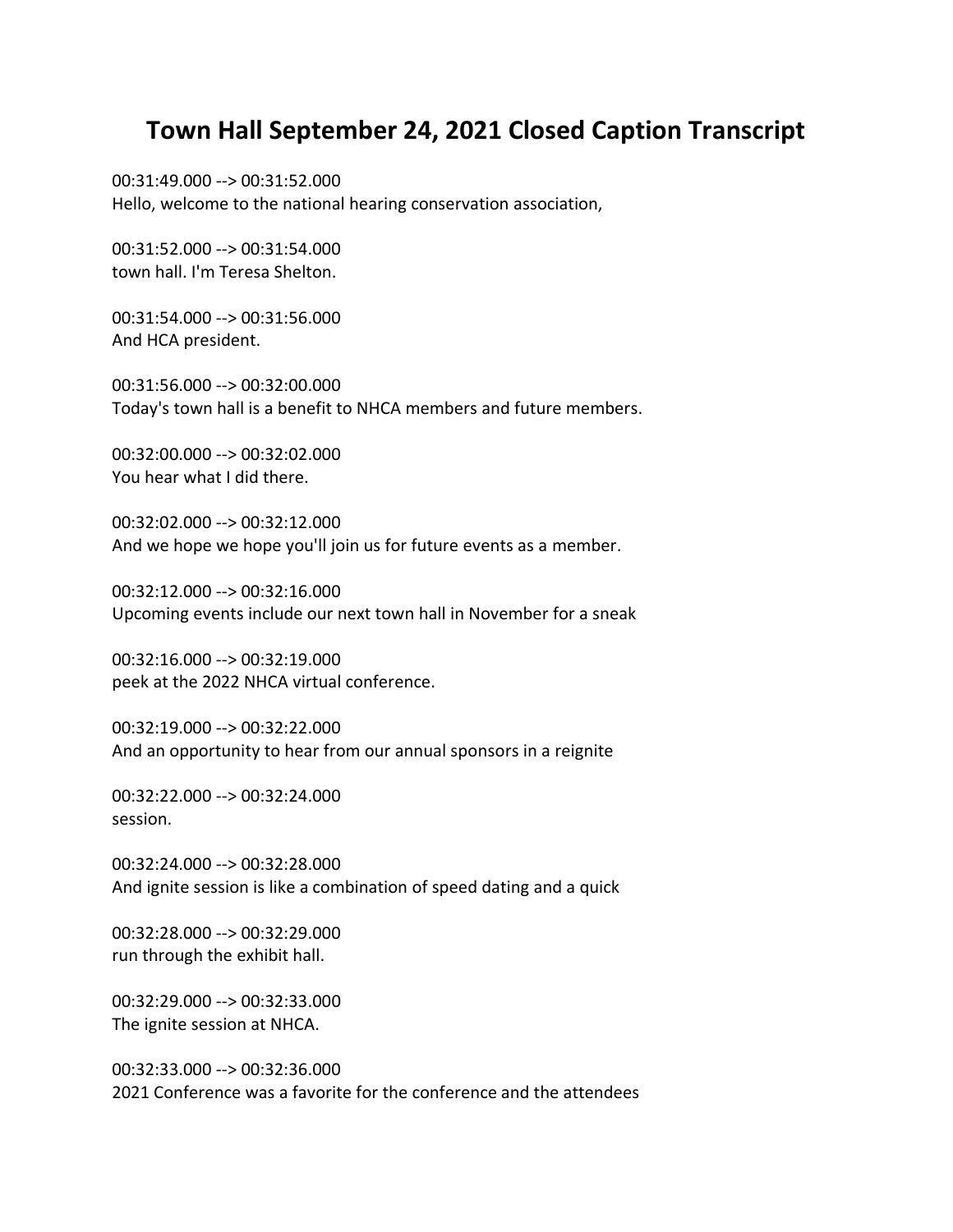00:32:36.000 --> 00:32:38.000 alive. So we're redoing that in November.

00:32:38.000 --> 00:32:43.000 And of course mark your calendars for the NHCA.

00:32:43.000 --> 00:32:46.000 2022 Virtual conference. That's February 10th through the 12th,

00:32:46.000 --> 00:32:55.000 2022.

00:32:55.000 --> 00:32:59.000 I especially welcome students attendees today NHCA student membership

00:32:59.000 --> 00:33:01.000 is essentially free.

00:33:01.000 --> 00:33:04.000 The current \$1 charge since the simply keeps your status up to date.

00:33:04.000 --> 00:33:08.000 So now it's my pleasure to introduce the mastermind of today's town

00:33:08.000 --> 00:33:09.000 hall.

00:33:09.000 --> 00:33:11.000 The NHCA director of education, Laura cow.

00:33:11.000 --> 00:33:13.000 Laura,

00:33:13.000 --> 00:33:16.000 thanks from all of us for organizing and leading today's town hall.

00:33:16.000 --> 00:33:19.000 Thank you very much, Theresa. So.

00:33:19.000 --> 00:33:21.000 It's true. Social smell mentioned.

00:33:21.000 --> 00:33:23.000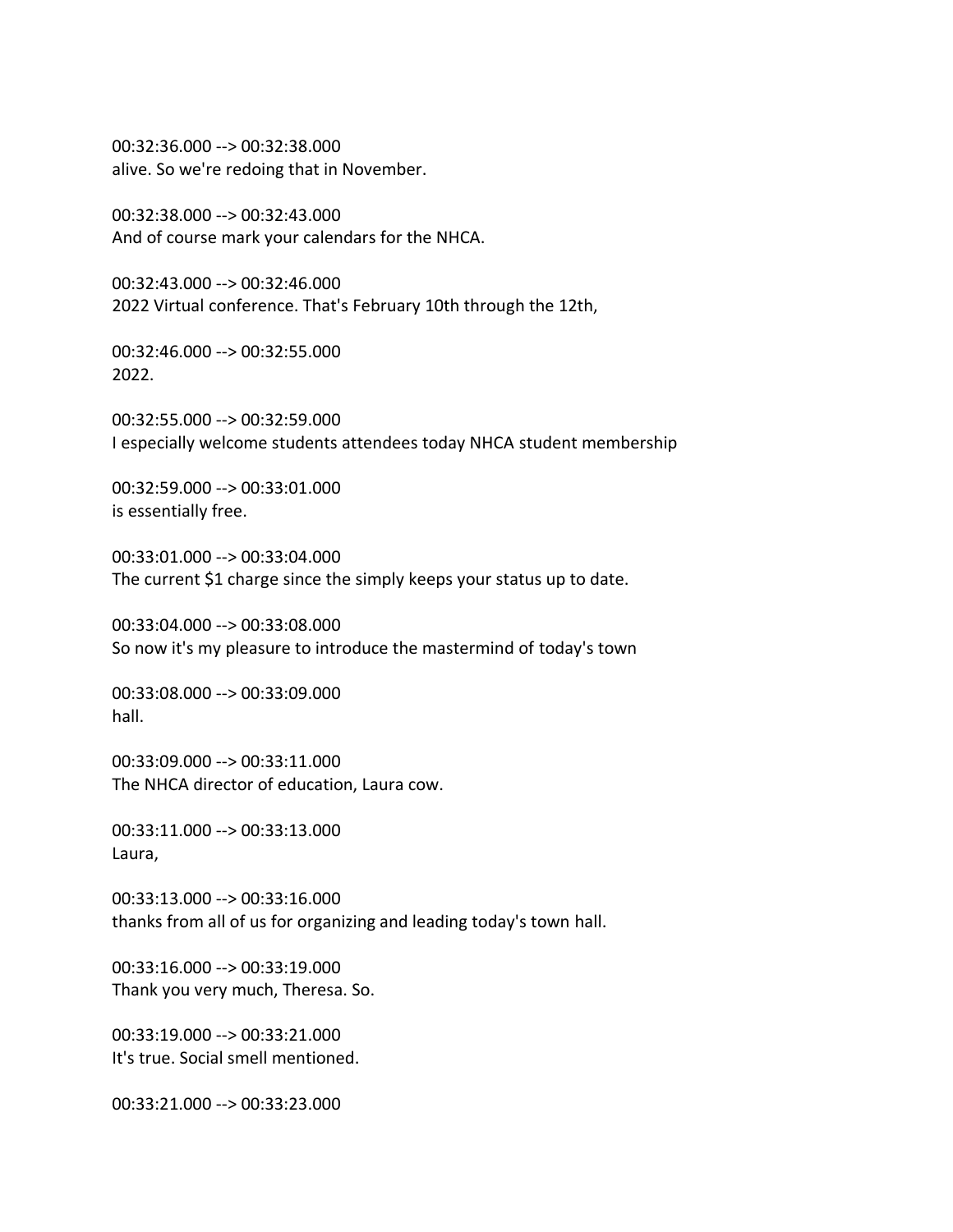I am the director of education this year for the national hearing

00:33:23.000 --> 00:33:24.000 conservation association.

00:33:24.000 --> 00:33:28.000 And in coming up with this, with this topic.

00:33:28.000 --> 00:33:30.000 It's a question that arises a lot.

00:33:30.000 --> 00:33:33.000 When I talk about occupational audiology with graduate students.

00:33:33.000 --> 00:33:39.000 What is it exactly? I do.

00:33:39.000 --> 00:33:41.000 And a lot of what I do is,

00:33:41.000 --> 00:33:43.000 is fairly typical for people in occupational audiology.

00:33:43.000 --> 00:33:46.000 I help to manage hearing conservation programs and I do some

00:33:46.000 --> 00:33:47.000 education.

00:33:47.000 --> 00:33:56.000 But there's a very broad scope to hearing conservation.

00:33:56.000 --> 00:33:59.000 It touches on so many different areas in people's lives,

00:33:59.000 --> 00:34:00.000 on so many different professions.

00:34:00.000 --> 00:34:04.000 And so we brought together a few people from a few diverse aspects of

00:34:04.000 --> 00:34:06.000 where a career in hearing conservation can take. You.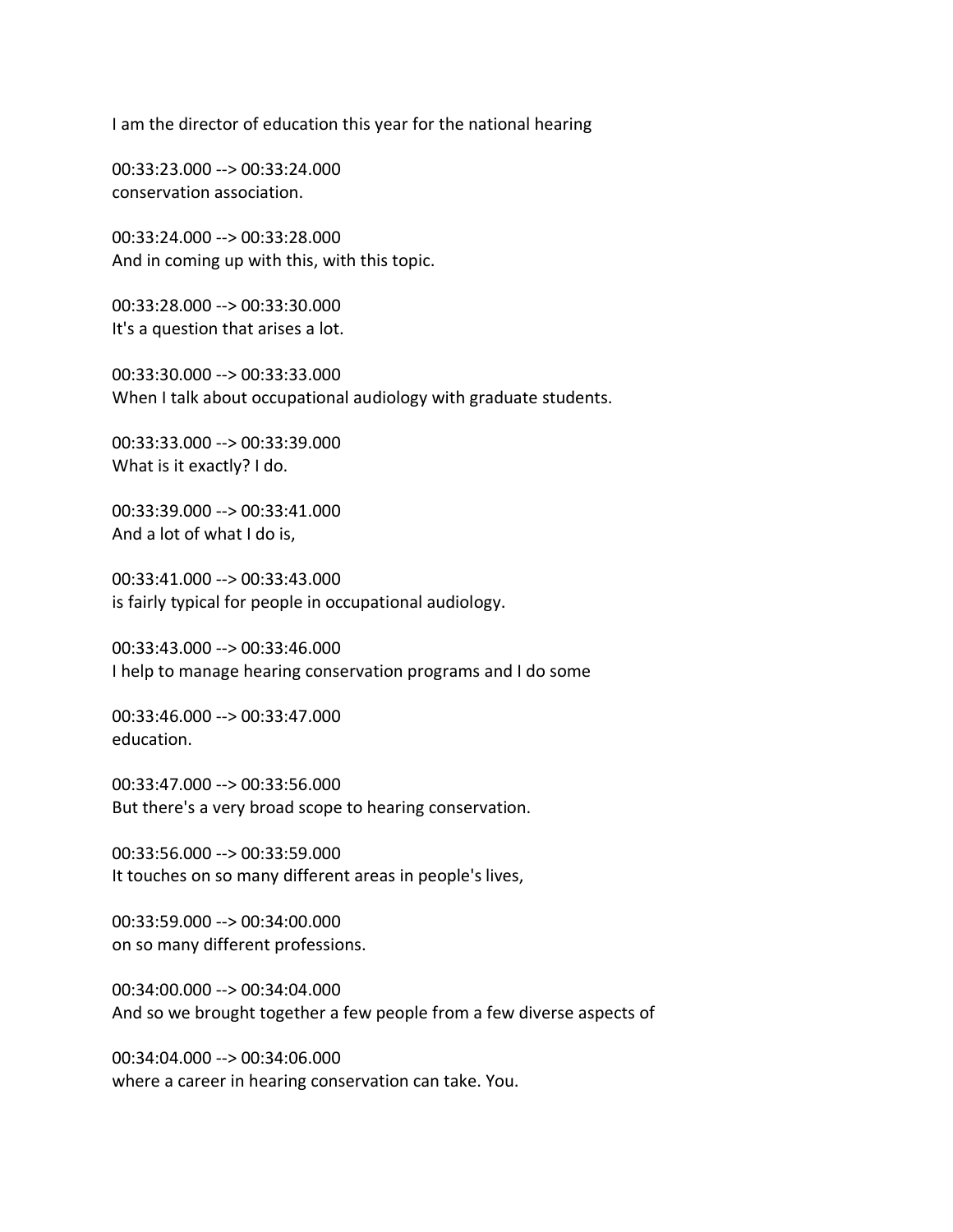00:34:06.000 --> 00:34:07.000 We're going to start with Dr. Cindy Boyer,

00:34:07.000 --> 00:34:22.000 who is the manager of audiology services at examined attics.

00:34:22.000 --> 00:34:25.000 This is the nation's leading provider of onsite health monitoring.

00:34:25.000 --> 00:34:27.000 She specializes in professional supervision of hearing conservation

00:34:27.000 --> 00:34:30.000 programs and strategic consultation in areas of OSHA,

00:34:30.000 --> 00:34:33.000 M HSA and FRA compliance, hearing loss prevention, work,

00:34:33.000 --> 00:34:36.000 relatedness and employer, employee training.

00:34:36.000 --> 00:34:37.000 So I will hand it on over to Cindy.

00:34:37.000 --> 00:34:40.000 Thanks, Laura. And thanks for inviting me to participate.

00:34:40.000 --> 00:34:41.000 In this town hall.

00:34:41.000 --> 00:34:44.000 As an audiologist, I need to be upfront and say,

00:34:44.000 --> 00:34:47.000 I didn't dream of being an audiologist. When I was a kid,

00:34:47.000 --> 00:34:48.000 I only know one person.

00:34:48.000 --> 00:34:49.000 Who did.

00:34:49.000 --> 00:34:51.000 And she's one of the.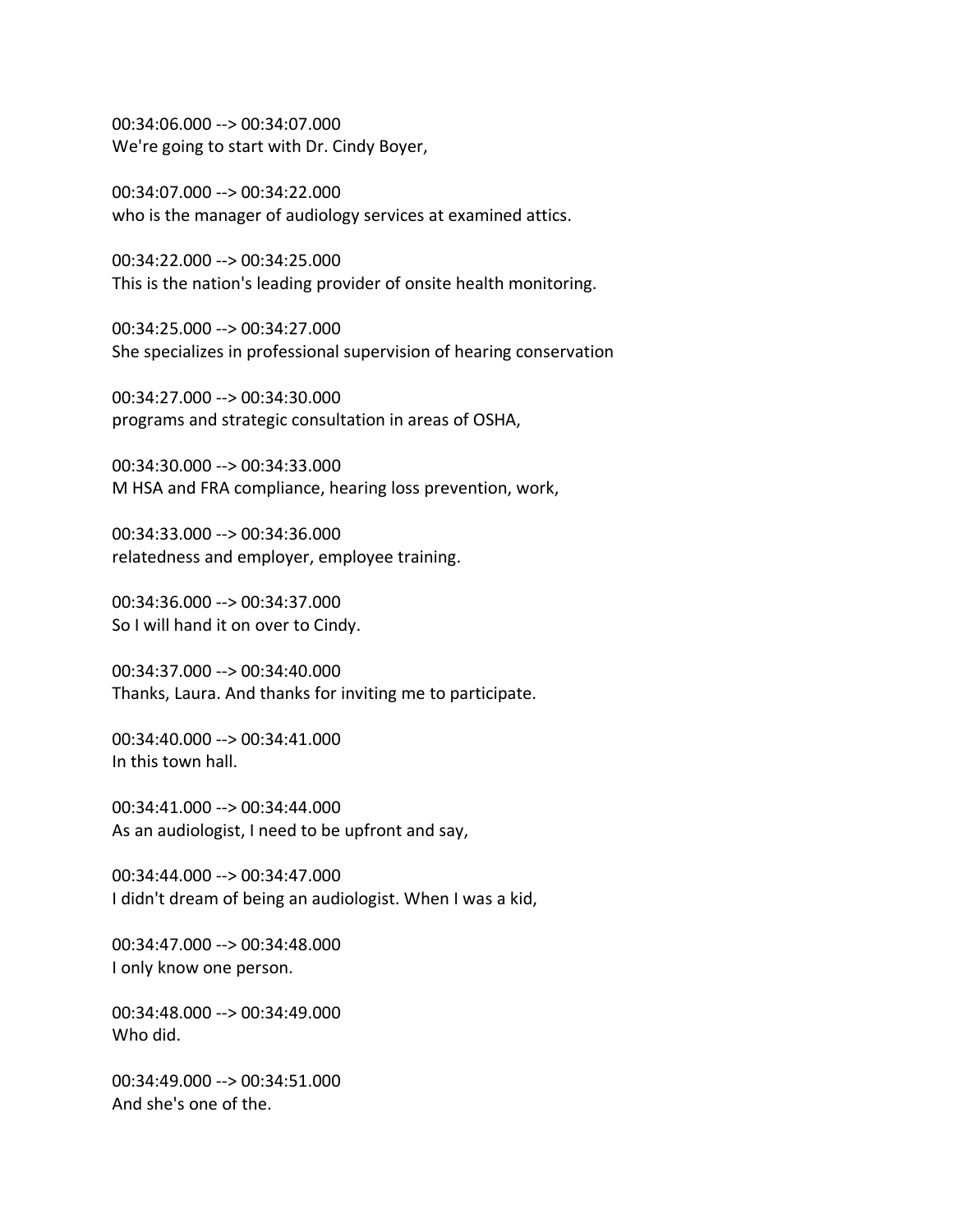00:34:51.000 --> 00:34:54.000 Attendees today.

00:34:54.000 --> 00:34:58.000 I, I didn't decide to be an audiologist until the middle of my junior

00:34:58.000 --> 00:35:01.000 year. I decided to switch majors. I moved to a different school.

00:35:01.000 --> 00:35:02.000 And.

00:35:02.000 --> 00:35:04.000 I have a hearing loss. My mom wore hearing aids.

00:35:04.000 --> 00:35:05.000 Audiology. Okay.

00:35:05.000 --> 00:35:06.000 I'll give it a try.

00:35:06.000 --> 00:35:08.000 You know, see, see what happens.

00:35:08.000 --> 00:35:11.000 Might as well.

00:35:11.000 --> 00:35:14.000 And so that doesn't sound like somebody who was laser focused on a

00:35:14.000 --> 00:35:16.000 dream career at all.

00:35:16.000 --> 00:35:17.000 But.

00:35:17.000 --> 00:35:18.000 I'm still there.

00:35:18.000 --> 00:35:21.000 My first 10 years out of grad school.

00:35:21.000 --> 00:35:26.000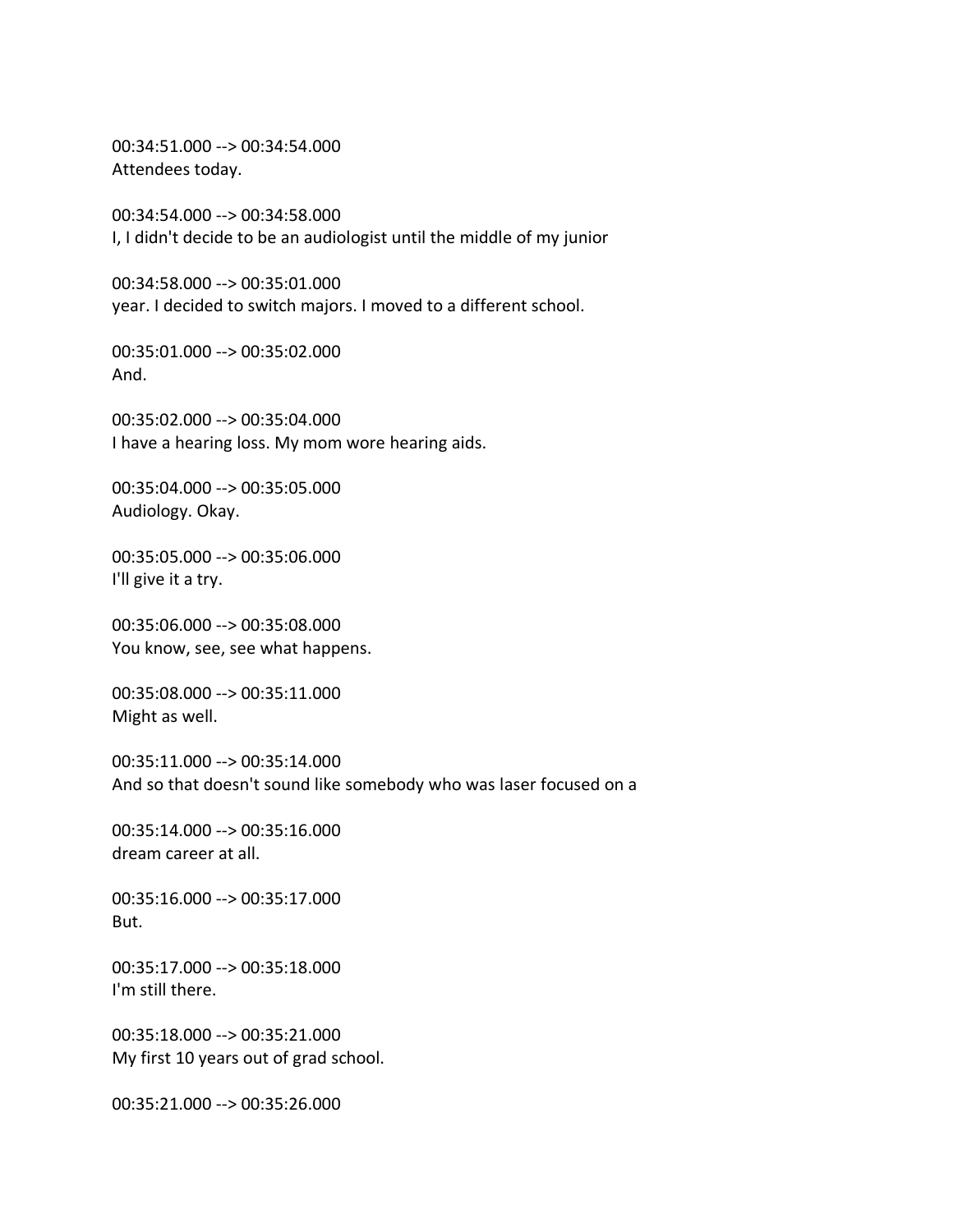I did clinical work.

00:35:26.000 --> 00:35:27.000 And a lot of hearing aid dispensing,

00:35:27.000 --> 00:35:29.000 and I think that's typical of most.

00:35:29.000 --> 00:35:34.000 Audiologist around the world.

00:35:34.000 --> 00:35:37.000 And it was actually the hearing aid work that got me into hearing

00:35:37.000 --> 00:35:41.000 conservation.

00:35:41.000 --> 00:35:44.000 I would have patients come in whose audio gram was classic.

00:35:44.000 --> 00:35:47.000 Noise notch.

00:35:47.000 --> 00:35:50.000 And I always thought, man, you know, if they had only known.

00:35:50.000 --> 00:35:52.000 What noise could do to your hearing or.

00:35:52.000 --> 00:35:54.000 If they have the tools.

00:35:54.000 --> 00:35:56.000 To prevent this.

00:35:56.000 --> 00:35:58.000 They wouldn't have had to be here.

00:35:58.000 --> 00:36:03.000 And.

00:36:03.000 --> 00:36:06.000 Have an existing hearing loss that now I need to try to remediate.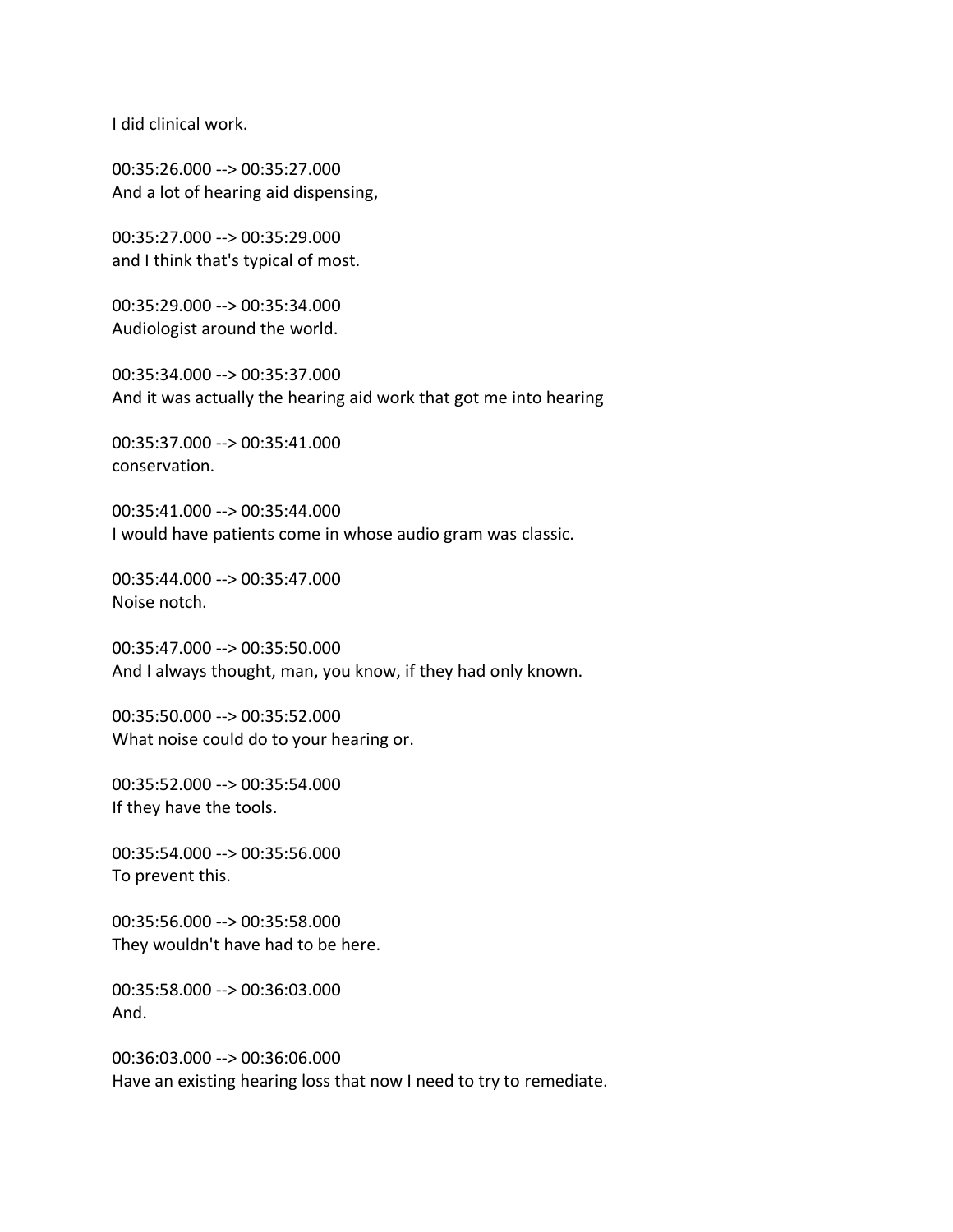00:36:06.000 --> 00:36:08.000 And so in.

00:36:08.000 --> 00:36:09.000 In 1991.

00:36:09.000 --> 00:36:12.000 Aye.

00:36:12.000 --> 00:36:18.000 Stepped into hearing conservation and haven't looked back.

00:36:18.000 --> 00:36:22.000 For the past 30 years I've been with the same company.

00:36:22.000 --> 00:36:23.000 And the duties.

00:36:23.000 --> 00:36:26.000 I've participated in.

00:36:26.000 --> 00:36:30.000 Our primarily what Laura already said. I.

00:36:30.000 --> 00:36:40.000 Manage hearing conservation programs for.

00:36:40.000 --> 00:36:43.000 Us and international companies do a lot of training.

00:36:43.000 --> 00:36:47.000 Part of that is with occupational hearing conservationists.

00:36:47.000 --> 00:36:51.000 I am a kayak course director. And so I help train.

00:36:51.000 --> 00:36:56.000 Individuals to become certified occupational hearing conservationists.

00:36:56.000 --> 00:36:59.000 In our company, we have hundreds of chaos.

00:36:59.000 --> 00:37:07.000 Technicians. And so my team and I trained them.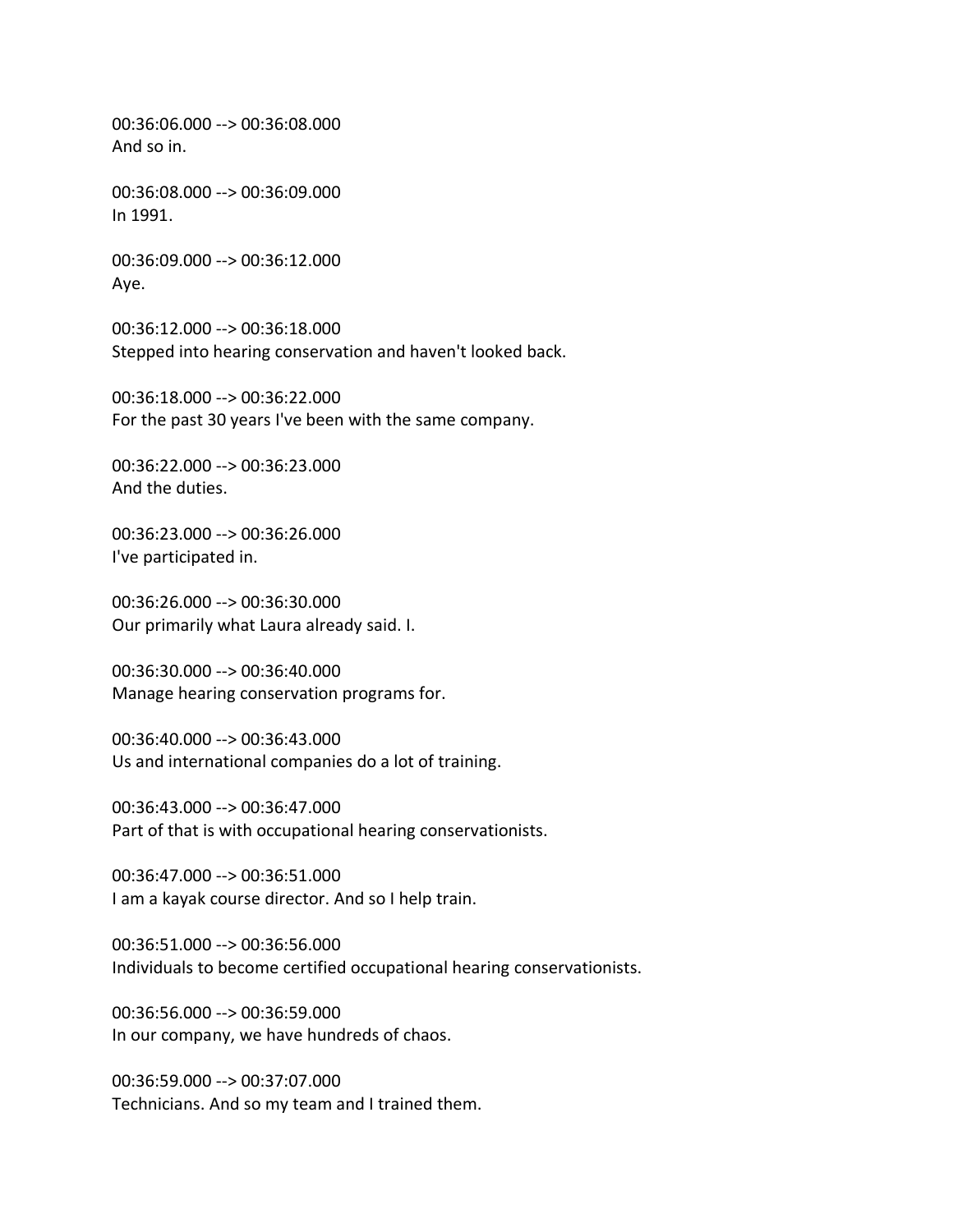00:37:07.000 --> 00:37:11.000 We each manage several different programs for companies across the

00:37:11.000 --> 00:37:20.000 world. Like I said,

00:37:20.000 --> 00:37:22.000 Oftentimes, we'll go to a facility,

00:37:22.000 --> 00:37:26.000 a manufacturing facility and conduct noise surveys, and noise.

00:37:26.000 --> 00:37:29.000 Dosimetry to quantify the noise hazard in any given

00:37:29.000 --> 00:37:30.000 workplace.

00:37:30.000 --> 00:37:32.000 We help.

00:37:32.000 --> 00:37:33.000 With worker's comp evaluations,

00:37:33.000 --> 00:37:37.000 we help clients defend themselves or prepare at least.

00:37:37.000 --> 00:37:38.000 Too.

00:37:38.000 --> 00:37:41.000 Defend themselves against OSHA violations and bring their programs

00:37:41.000 --> 00:37:45.000 back into compliance.

00:37:45.000 --> 00:37:49.000 One of the favorite things I've done over the years is actually going

00:37:49.000 --> 00:37:52.000 to the manufacturing facilities, not just to do what I'm there.

00:37:52.000 --> 00:37:55.000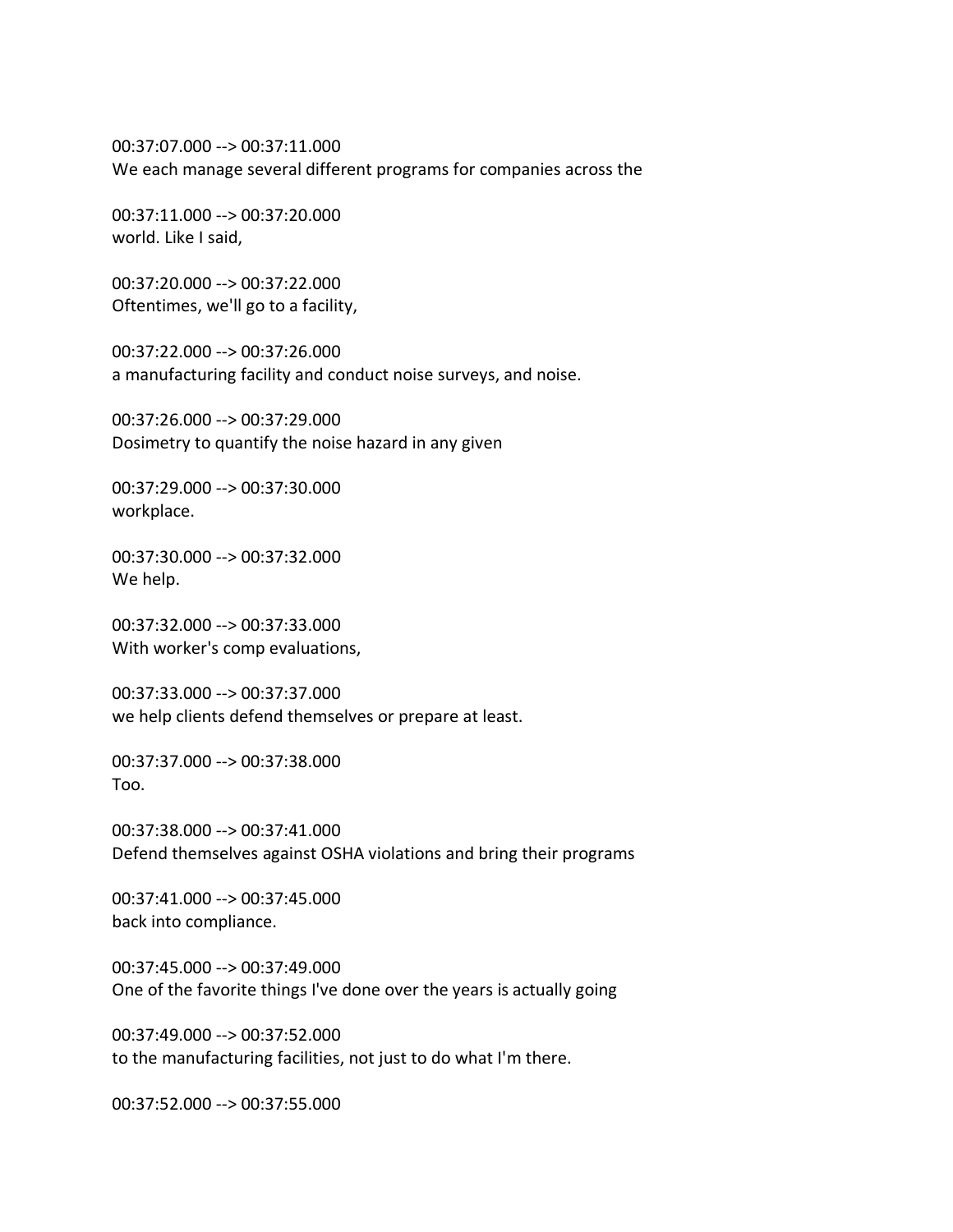To do, but I also get to find out how things are made. So, you know,

00:37:55.000 --> 00:37:56.000 I've watched silly putty.

00:37:56.000 --> 00:37:57.000 We made.

00:37:57.000 --> 00:37:59.000 I've watched air conditioners and.

00:37:59.000 --> 00:38:03.000 Maybe even watch slim, Jim must be made. And that was a real.

00:38:03.000 --> 00:38:07.000 Eye-opener and nose opener, because it'd be, we're quite fragrant.

00:38:07.000 --> 00:38:09.000 But today.

00:38:09.000 --> 00:38:11.000 My job is primarily in the office.

00:38:11.000 --> 00:38:13.000 With phone.

00:38:13.000 --> 00:38:15.000 Consultations.

00:38:15.000 --> 00:38:18.000 And I work with employers.

00:38:18.000 --> 00:38:20.000 Rather than directly with employees.

00:38:20.000 --> 00:38:22.000 That are noise exposed.

00:38:22.000 --> 00:38:24.000 Sorry.

00:38:24.000 --> 00:38:31.000 Hearing tests.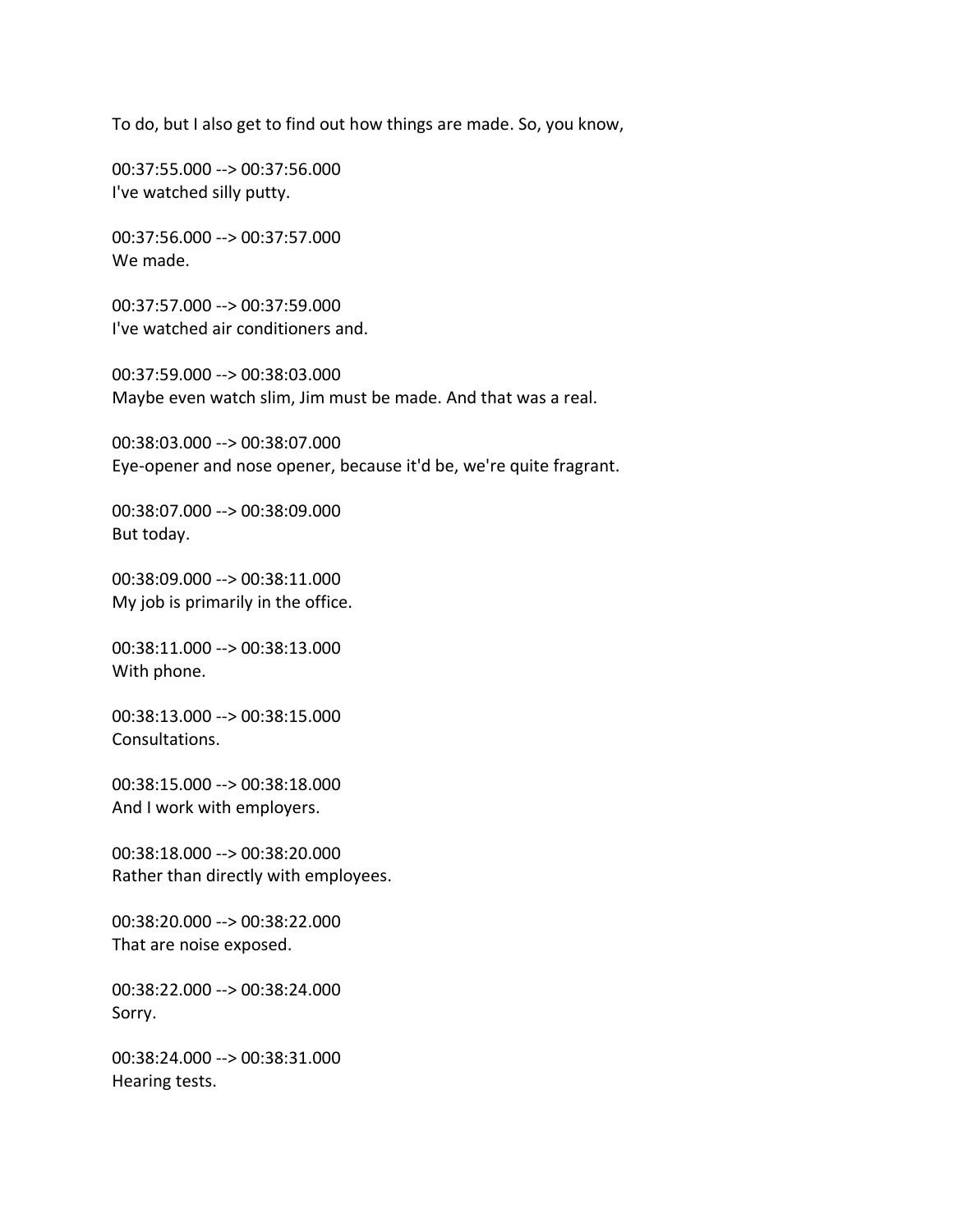00:38:31.000 --> 00:38:34.000 I spent a lot of my time doing phone consultation and

00:38:34.000 --> 00:38:36.000 explaining to employers.

00:38:36.000 --> 00:38:37.000 The importance of hearing conservation.

00:38:37.000 --> 00:38:39.000 Hearing loss prevention.

00:38:39.000 --> 00:38:40.000 And.

00:38:40.000 --> 00:38:47.000 The wise.

00:38:47.000 --> 00:38:50.000 Of hearing conservation and the various federal regulations,

00:38:50.000 --> 00:39:00.000 whether it be OSHA or M HSA or FRA.

00:39:00.000 --> 00:39:02.000 I talked to them about the,

00:39:02.000 --> 00:39:05.000 the needs of the importance of good noise documentation,

00:39:05.000 --> 00:39:08.000 the importance of not just periodic hearing tests,

00:39:08.000 --> 00:39:09.000 valid hearing test.

00:39:09.000 --> 00:39:10.000 I helped them.

00:39:10.000 --> 00:39:13.000 To understand the importance of strong,

00:39:13.000 --> 00:39:16.000 solid training for their employees in the area of hearing loss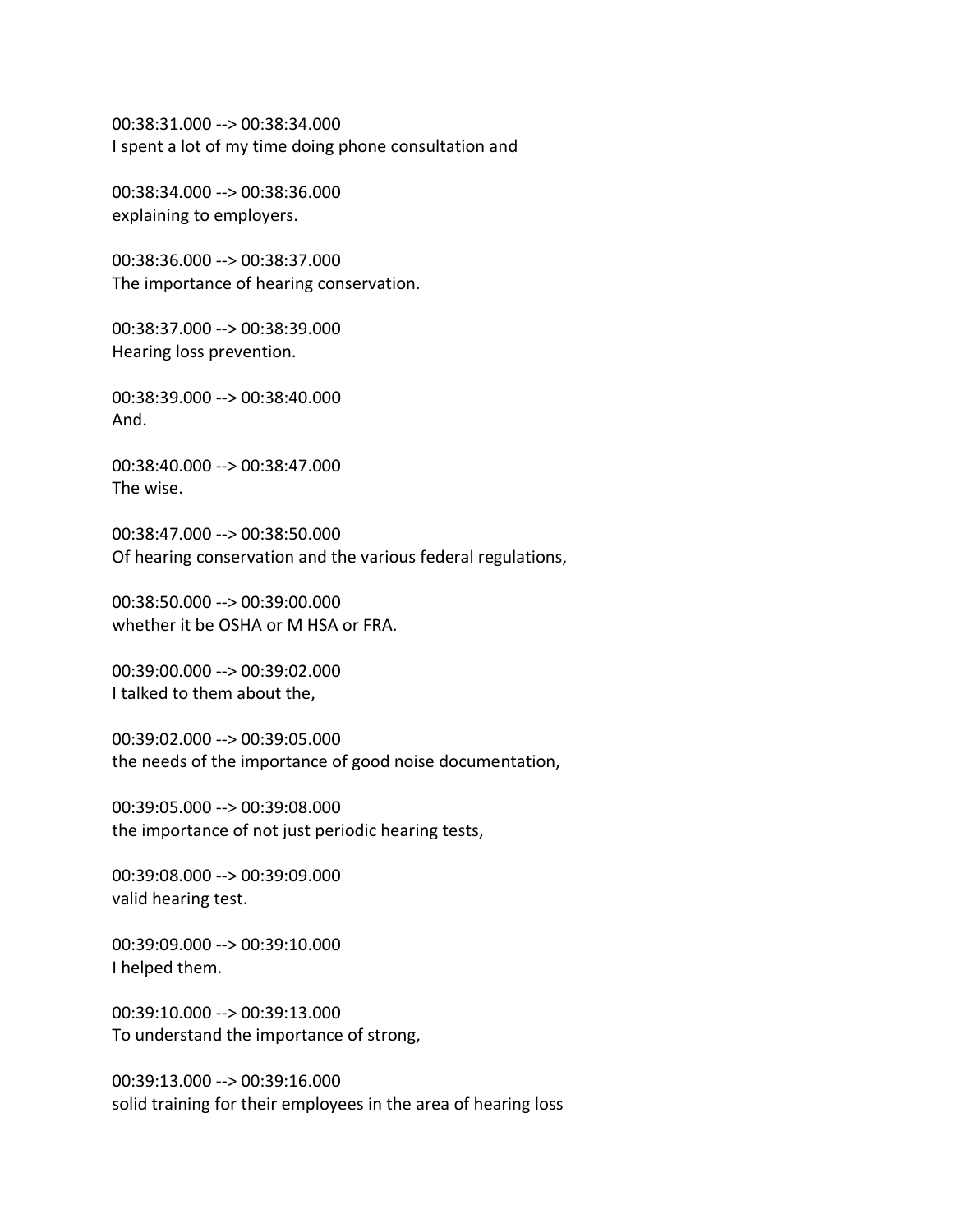00:39:16.000 --> 00:39:17.000 prevention.

00:39:17.000 --> 00:39:21.000 And I.

00:39:21.000 --> 00:39:24.000 Also counsel them about the importance of following up on small

00:39:24.000 --> 00:39:27.000 changes in hearing before.

00:39:27.000 --> 00:39:28.000 The change is enough.

00:39:28.000 --> 00:39:32.000 To constitute a hearing loss.

00:39:32.000 --> 00:39:36.000 Or what might be considered an OSHA recordable or AMTA reportable

00:39:36.000 --> 00:39:37.000 hearing loss.

00:39:37.000 --> 00:39:41.000 If you catch them early, you can prevent a lot of.

00:39:41.000 --> 00:39:46.000 Aggravation and grief going forward.

00:39:46.000 --> 00:39:48.000 For not just your hearing conservation program and your company,

00:39:48.000 --> 00:39:54.000 but for each individual employee.

00:39:54.000 --> 00:39:58.000 The thing I spend most of my time on now is what we call work.

00:39:58.000 --> 00:40:00.000 Relatedness evaluations.

00:40:00.000 --> 00:40:02.000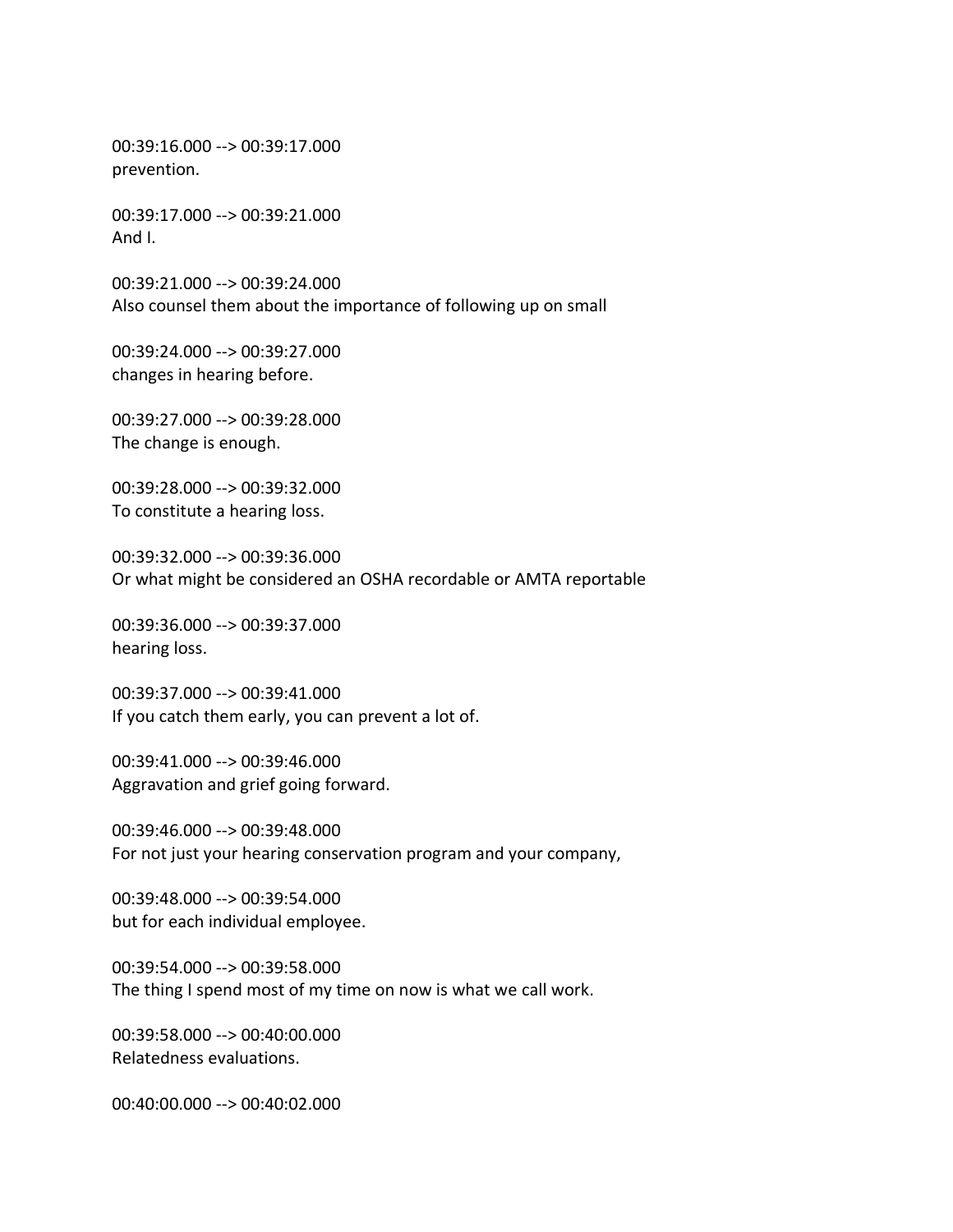Employers don't understand that.

00:40:02.000 --> 00:40:04.000 Most of them don't understand that.

00:40:04.000 --> 00:40:06.000 Workplace audio gram.

00:40:06.000 --> 00:40:08.000 Measures the degree of loss.

00:40:08.000 --> 00:40:12.000 But not.

00:40:12.000 --> 00:40:14.000 The director, because it's going to catch.

00:40:14.000 --> 00:40:21.000 Whatever affects hearing.

00:40:21.000 --> 00:40:22.000 Both on and off the job,

00:40:22.000 --> 00:40:25.000 whether it's noise or something other than noise.

00:40:25.000 --> 00:40:26.000 And it's just the starting point.

00:40:26.000 --> 00:40:32.000 The fun for me. And.

00:40:32.000 --> 00:40:35.000 The biggest task for me is to investigate what might've played a role

00:40:35.000 --> 00:40:37.000 in that employee's current hearing.

00:40:37.000 --> 00:40:39.000 Situation.

00:40:39.000 --> 00:40:40.000 And there are so many things to be considered.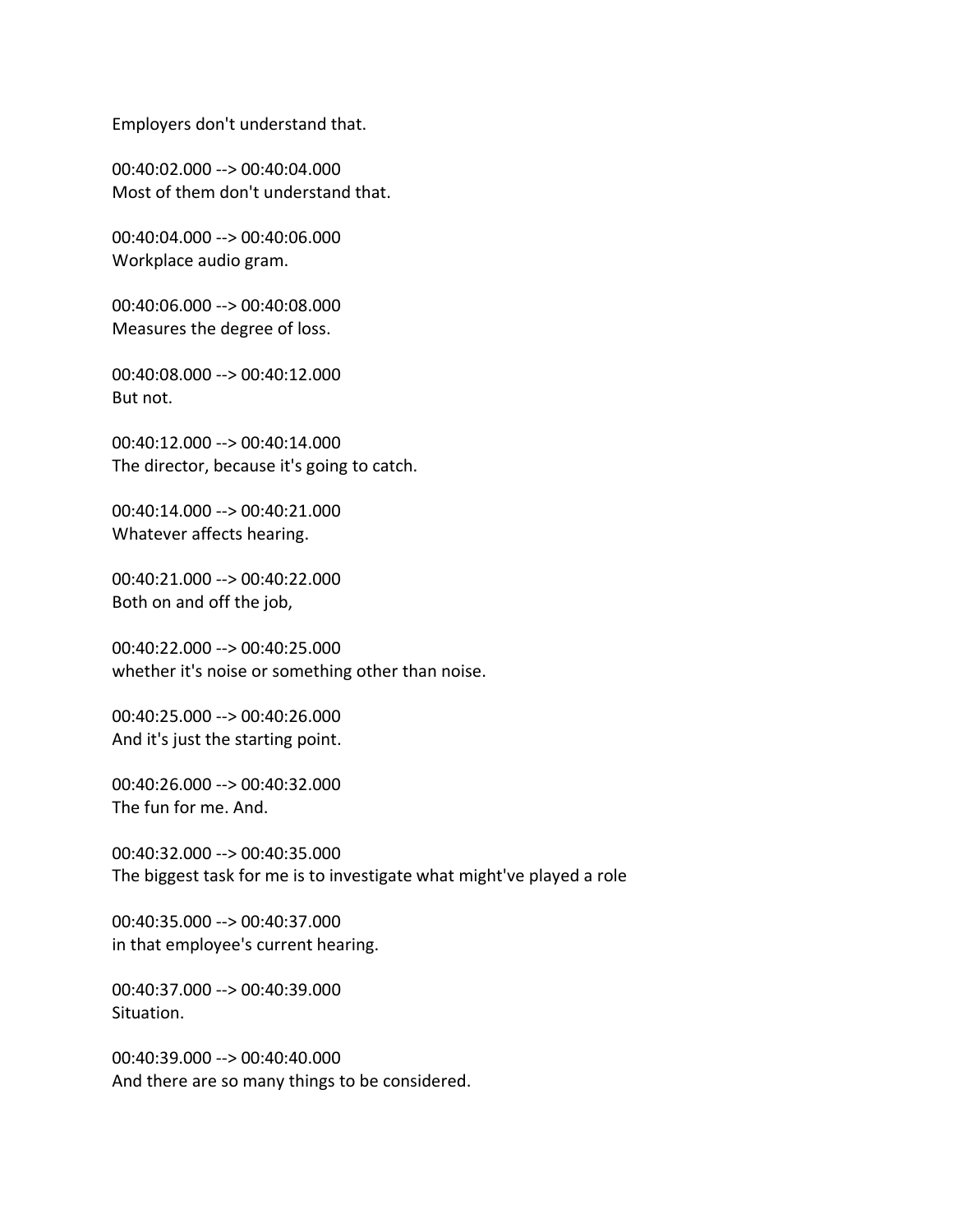00:40:40.000 --> 00:40:41.000 With that.

00:40:41.000 --> 00:40:45.000 It's like working out a puzzle.

00:40:45.000 --> 00:40:48.000 So you need to retest to determine if the.

00:40:48.000 --> 00:40:51.000 Changing hearing is persistent.

00:40:51.000 --> 00:40:56.000 Or temporary, and even that little bit of information.

00:40:56.000 --> 00:40:59.000 Helps direct me to how I want to counsel the employer and the

00:40:59.000 --> 00:41:00.000 employee.

00:41:00.000 --> 00:41:10.000 Going forward.

00:41:10.000 --> 00:41:13.000 You look at the audiogram configuration its trajectory.

00:41:13.000 --> 00:41:16.000 Look at hearing loss, risk assessment, aging factors,

00:41:16.000 --> 00:41:18.000 medical conditions. Non-occupational noise,

00:41:18.000 --> 00:41:21.000 occupational noise history.

00:41:21.000 --> 00:41:24.000 Hearing protection use. What did they use? How do they use it?

00:41:24.000 --> 00:41:26.000 When do they use it? Why are they using what they're using?

00:41:26.000 --> 00:41:29.000 We also look at ODA, toxic exposures, both on and off the job.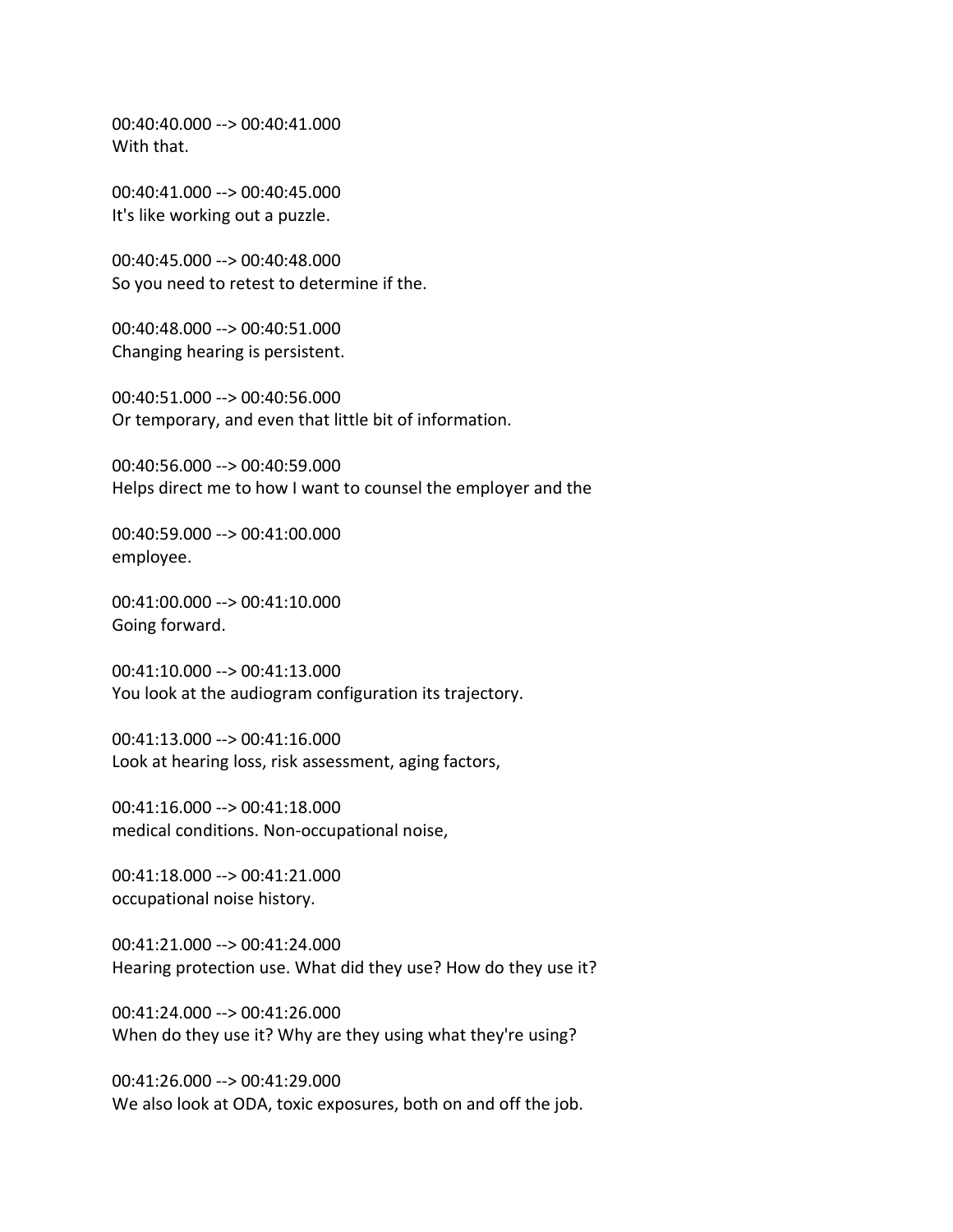00:41:29.000 --> 00:41:33.000 And in gathering all of that information and working with the employee

00:41:33.000 --> 00:41:34.000 on the employer.

00:41:34.000 --> 00:41:37.000 We are able to come to a determination.

00:41:37.000 --> 00:41:38.000 Of.

00:41:38.000 --> 00:41:39.000 What.

00:41:39.000 --> 00:41:46.000 Was involved in the current hearing loss.

00:41:46.000 --> 00:41:48.000 And if we determine that it's work-related,

00:41:48.000 --> 00:41:51.000 then we work with the employer and the employee to abate some of the

00:41:51.000 --> 00:41:52.000 hazards.

00:41:52.000 --> 00:41:55.000 If it's not work-related we also work with the employer and the

00:41:55.000 --> 00:41:56.000 employee.

00:41:56.000 --> 00:42:02.000 To manage what they're doing away from work.

00:42:02.000 --> 00:42:04.000 So that they don't continue to lose their hearing.

00:42:04.000 --> 00:42:07.000 So it really is all about education and training.

00:42:07.000 --> 00:42:08.000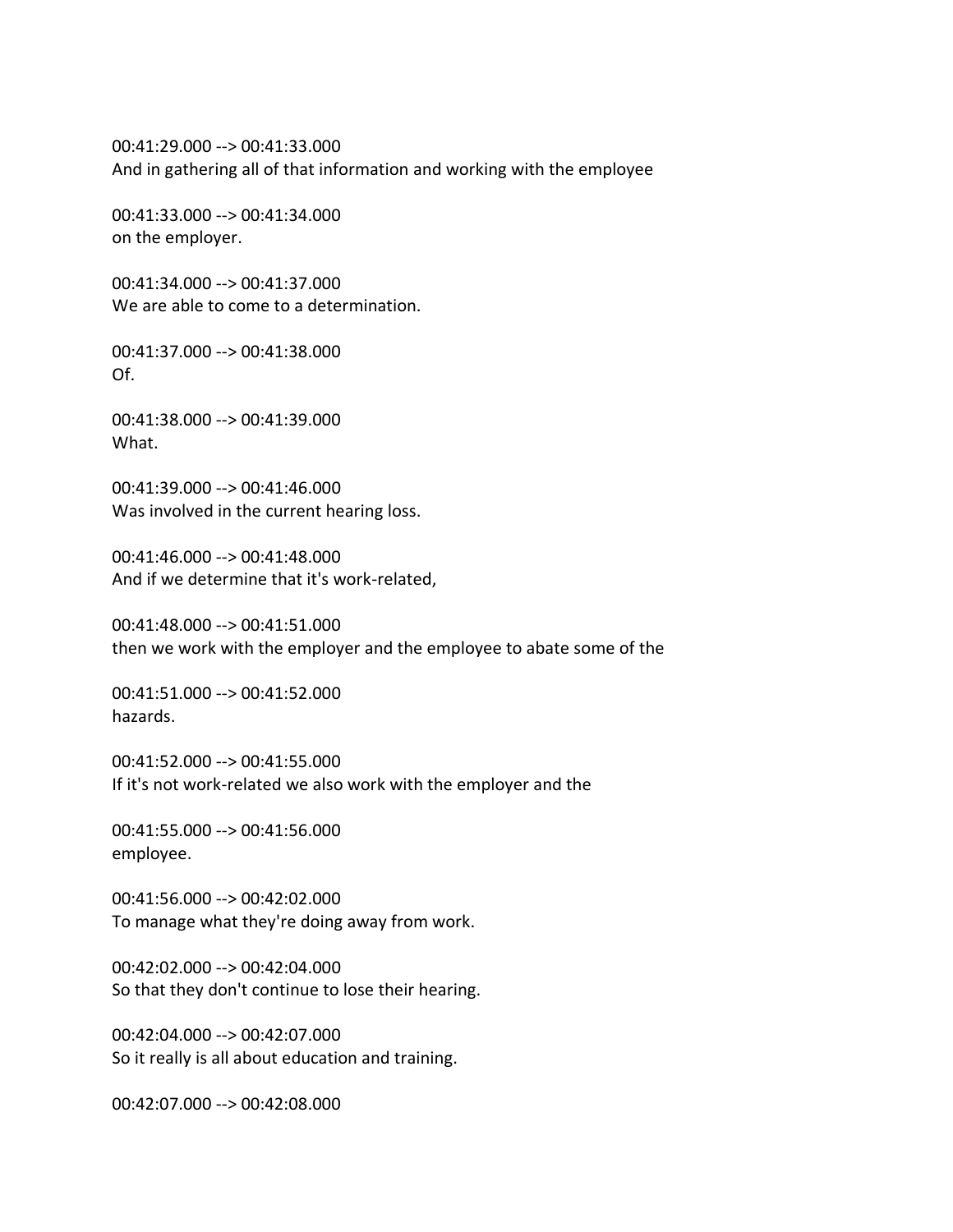When you get right down to it.

00:42:08.000 --> 00:42:09.000 It's important to me.

00:42:09.000 --> 00:42:14.000 That my clients and their employees.

00:42:14.000 --> 00:42:17.000 Understand the value of good hearing and keeping

00:42:17.000 --> 00:42:18.000 hearing.

00:42:18.000 --> 00:42:19.000 For a lifetime.

00:42:19.000 --> 00:42:21.000 Hearing loss.

00:42:21.000 --> 00:42:30.000 Or your ability to hear.

00:42:30.000 --> 00:42:34.000 Affects every area of your life, whether it's personal and family,

00:42:34.000 --> 00:42:38.000 or whether it's workplace safety and workplace productivity.

00:42:38.000 --> 00:42:41.000 So if you're an audiologist or an audiology student,

00:42:41.000 --> 00:42:42.000 I would.

00:42:42.000 --> 00:42:45.000 Caution you to think.

00:42:45.000 --> 00:42:49.000 About the fact that clinical audiology and hearing aid dispensing.

00:42:49.000 --> 00:42:50.000 R.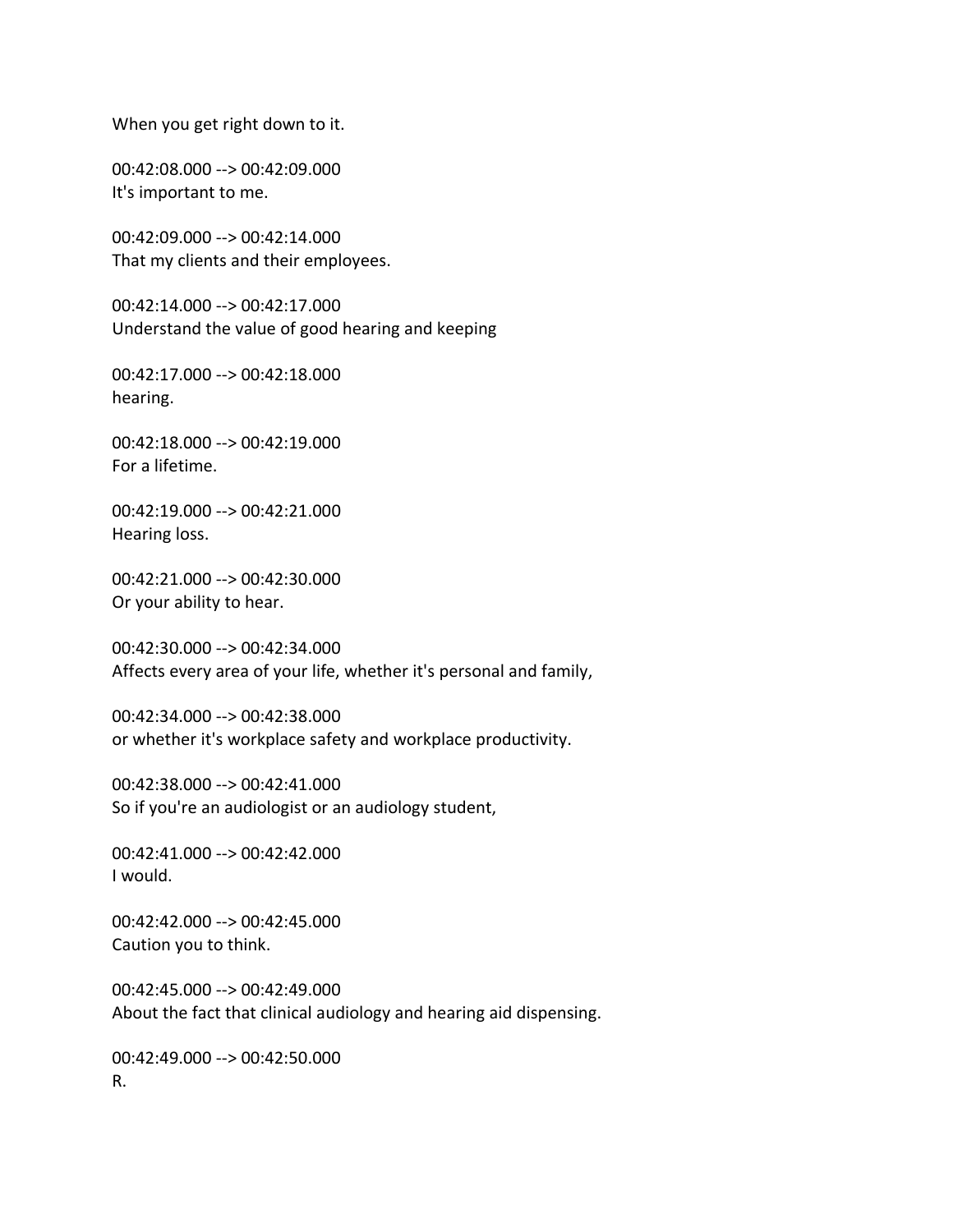00:42:50.000 --> 00:42:52.000 Fine.

00:42:52.000 --> 00:42:53.000 Career pursuits.

00:42:53.000 --> 00:42:55.000 But they are.

00:42:55.000 --> 00:43:04.000 Essentially reactive.

00:43:04.000 --> 00:43:06.000 You're doing that because a hearing loss already exists.

00:43:06.000 --> 00:43:09.000 Someone comes into your clinic because they have a hearing loss.

00:43:09.000 --> 00:43:11.000 They don't come in because they have normal hearing.

00:43:11.000 --> 00:43:15.000 So everything that you do is in response to an existing hearing

00:43:15.000 --> 00:43:16.000 loss.

00:43:16.000 --> 00:43:20.000 So why not?

00:43:20.000 --> 00:43:24.000 Be proactive and help prevent the hearing loss from occurring in the

00:43:24.000 --> 00:43:27.000 first place. That's the goal of a hearing conservationist.

00:43:27.000 --> 00:43:29.000 So if you're considering occupational hearing conservation,

00:43:29.000 --> 00:43:30.000 Or hearing loss prevention.

00:43:30.000 --> 00:43:33.000 I just recommend you jump in with both feet.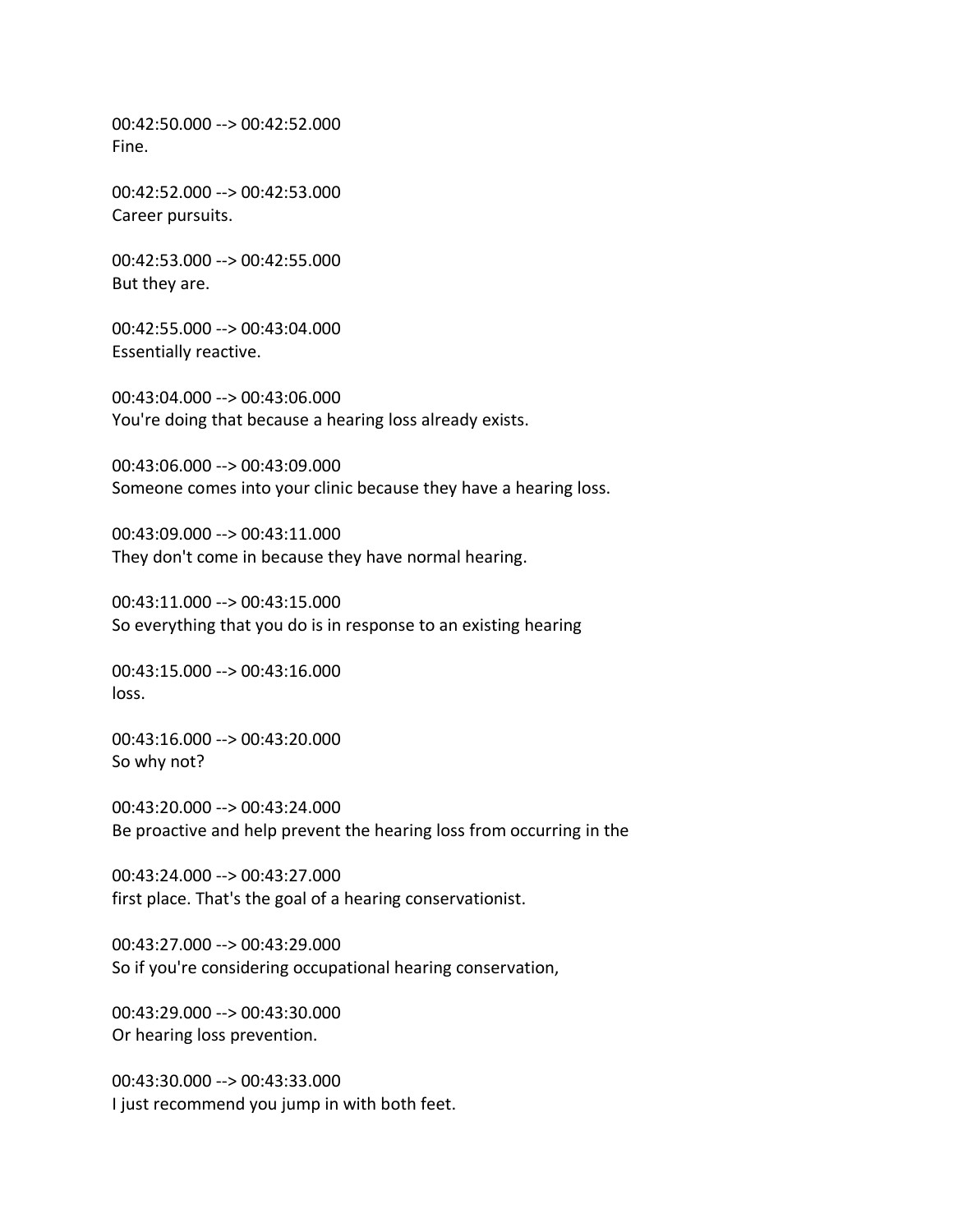00:43:33.000 --> 00:43:35.000 And start swimming for the deep water,

00:43:35.000 --> 00:43:38.000 because that is where your knowledge and expertise.

00:43:38.000 --> 00:43:39.000 Can have the greatest effect.

00:43:39.000 --> 00:43:43.000 Just about everybody can run an audiometer.

00:43:43.000 --> 00:43:46.000 That doesn't require a doctorate.

00:43:46.000 --> 00:43:48.000 To run an audiometer.

00:43:48.000 --> 00:43:51.000 That's why we train technicians to do that.

00:43:51.000 --> 00:44:01.000 That's why occupational nurses do that? That's why.

00:44:01.000 --> 00:44:04.000 Just about everybody in an occupational clinic does a hearing test

00:44:04.000 --> 00:44:08.000 from time to time. That's not where your knowledge and expertise is.

00:44:08.000 --> 00:44:09.000 Put to its greatest effect.

00:44:09.000 --> 00:44:12.000 So if you're interested in hearing loss prevention and hearing

00:44:12.000 --> 00:44:13.000 conservation,

00:44:13.000 --> 00:44:14.000 I would recommend you find a mentor.

00:44:14.000 --> 00:44:21.000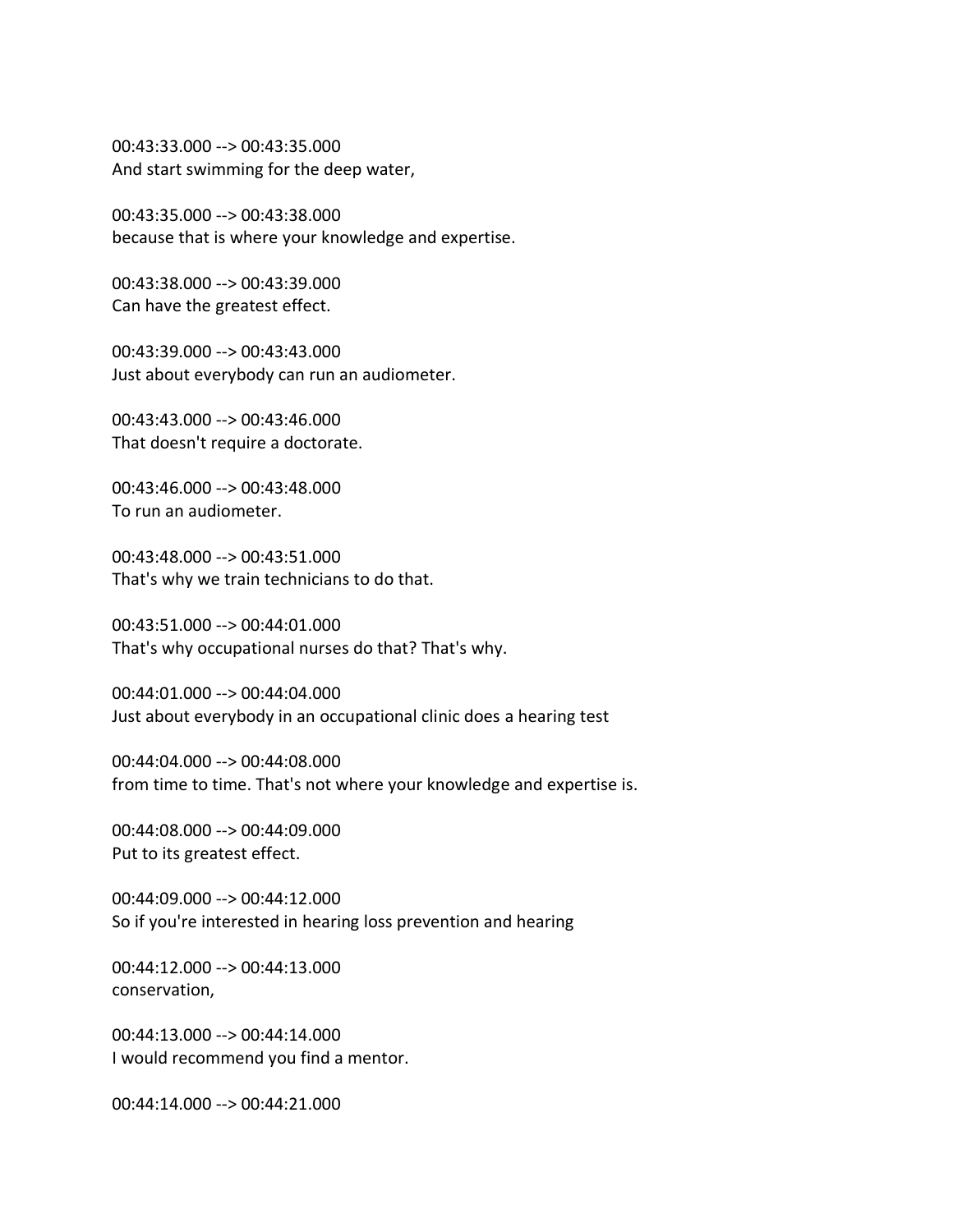NHCA is the best resource for that.

00:44:21.000 --> 00:44:22.000 And, you know,

00:44:22.000 --> 00:44:26.000 the bottom line is that everyone should be given the tools to.

00:44:26.000 --> 00:44:28.000 Preserve their hearing for a lifetime.

00:44:28.000 --> 00:44:29.000 I don't care.

00:44:29.000 --> 00:44:30.000 How well you hear pure tone.

00:44:30.000 --> 00:44:33.000 Pure tones on an audio gram.

00:44:33.000 --> 00:44:37.000 That's obviously a starting point, but that's not the end point.

00:44:37.000 --> 00:44:39.000 What I want.

00:44:39.000 --> 00:44:42.000 You to experience is.

00:44:42.000 --> 00:44:44.000 Hearing for a lifetime. I want you to hear.

00:44:44.000 --> 00:44:47.000 As well when you retire.

00:44:47.000 --> 00:44:50.000 As you did when you started working and that can be done.

00:44:50.000 --> 00:44:55.000 It can be.

00:44:55.000 --> 00:44:59.000 What you hear makes your life more enjoyable.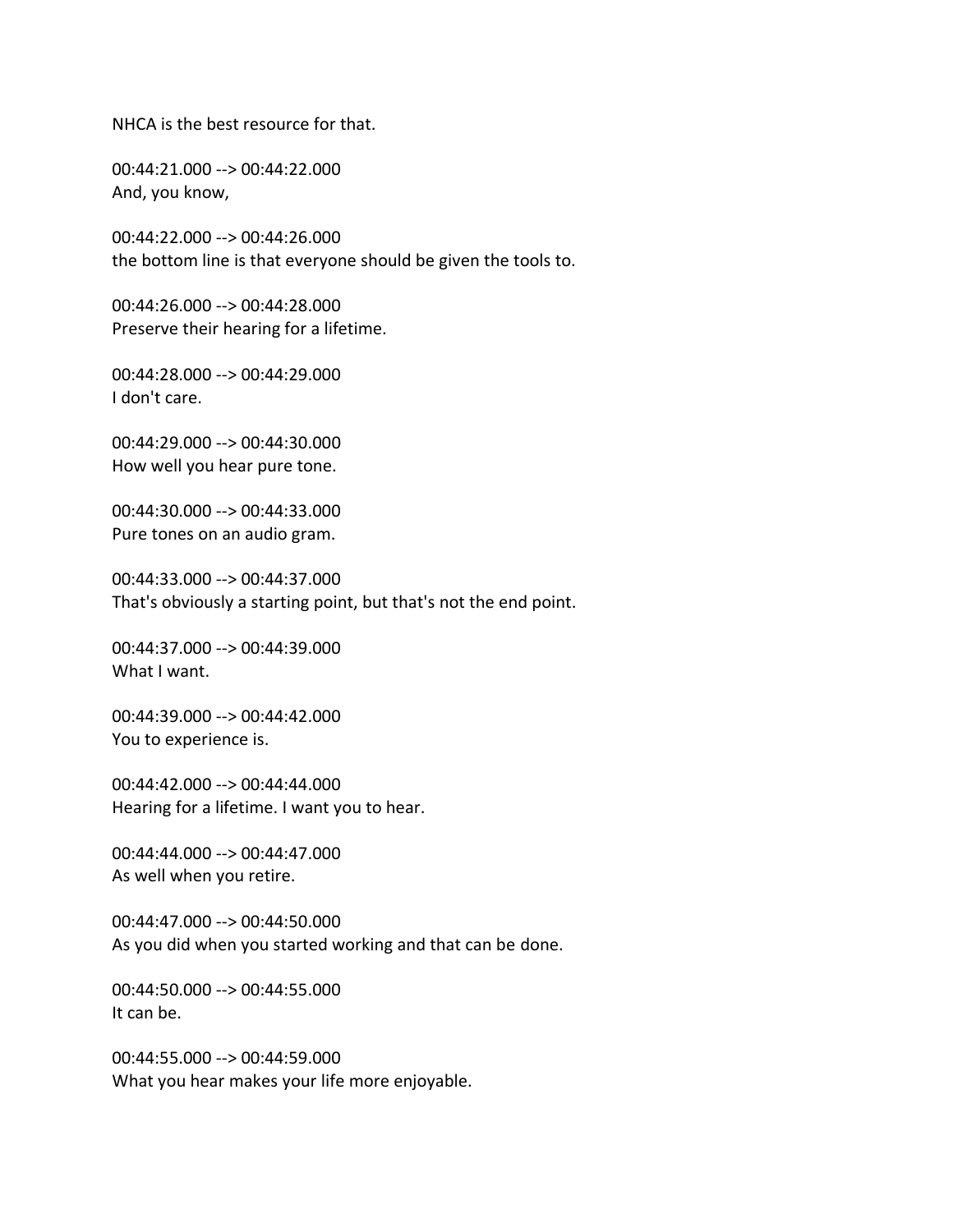00:44:59.000 --> 00:45:13.000 More fulfilling. So think about what you like to hear.

00:45:13.000 --> 00:45:14.000 Not everyone is blessed with good hearing.

00:45:14.000 --> 00:45:18.000 So don't take it for granted and don't let others take it for granted.

00:45:18.000 --> 00:45:21.000 If you're working in the realm of hearing loss and noise,

00:45:21.000 --> 00:45:23.000 don't take hearing loss for granted.

00:45:23.000 --> 00:45:26.000 Thanks.

00:45:26.000 --> 00:45:28.000 That's a very good summary. Thank you so much, folks. I realize,

00:45:28.000 --> 00:45:30.000 I forgot to say at the beginning of this,

00:45:30.000 --> 00:45:32.000 we are going to have a little bit of time for discussion.

00:45:32.000 --> 00:45:34.000 So do you feel free to jot your questions into the chat box?

00:45:34.000 --> 00:45:37.000 We're just kind of hold them in your head and we'll open up the floor

00:45:37.000 --> 00:45:38.000 when everybody's done.

00:45:38.000 --> 00:45:41.000 Covering their various topics.

00:45:41.000 --> 00:45:42.000 Up next. We have Colonel Amy blank,

00:45:42.000 --> 00:45:45.000 who is an army audiologist with 33 combined years of service,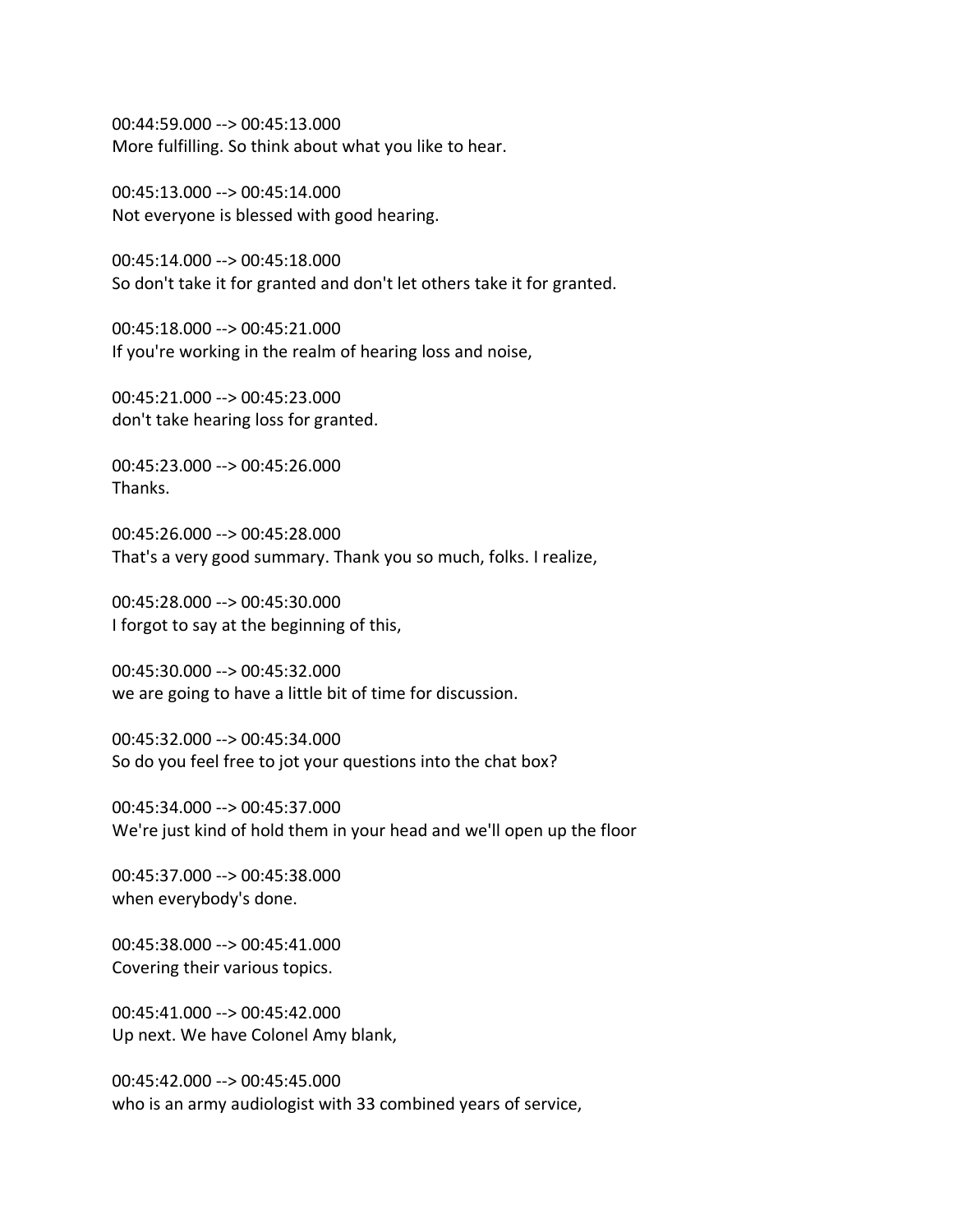00:45:45.000 --> 00:45:50.000 both in active duty and in the reserves.

00:45:50.000 --> 00:45:54.000 She commissioned as a second Lieutenant in 1990, served in Washington,

00:45:54.000 --> 00:45:56.000 Alabama, South Korea, South Korea, North Carolina.

00:45:56.000 --> 00:45:58.000 It's hard to say South Korea and North Carolina back to back.

00:45:58.000 --> 00:46:01.000 Tennessee and the national capital region.

00:46:01.000 --> 00:46:04.000 Carol blank is currently assigned to the army hearing conservation and

00:46:04.000 --> 00:46:06.000 readiness branch chief at the army public health center.

00:46:06.000 --> 00:46:09.000 And as the consultant to the army surgeon general for audiology and

00:46:09.000 --> 00:46:10.000 hearing conservation.

00:46:10.000 --> 00:46:11.000 Oh, hand it on over.

00:46:11.000 --> 00:46:28.000 Hi, good afternoon, everyone.

00:46:28.000 --> 00:46:32.000 So a day in the life of a military audiologists. And you know,

00:46:32.000 --> 00:46:33.000 when I say military,

00:46:33.000 --> 00:46:37.000 I want to make sure everyone kind of understands that we also

00:46:37.000 --> 00:46:40.000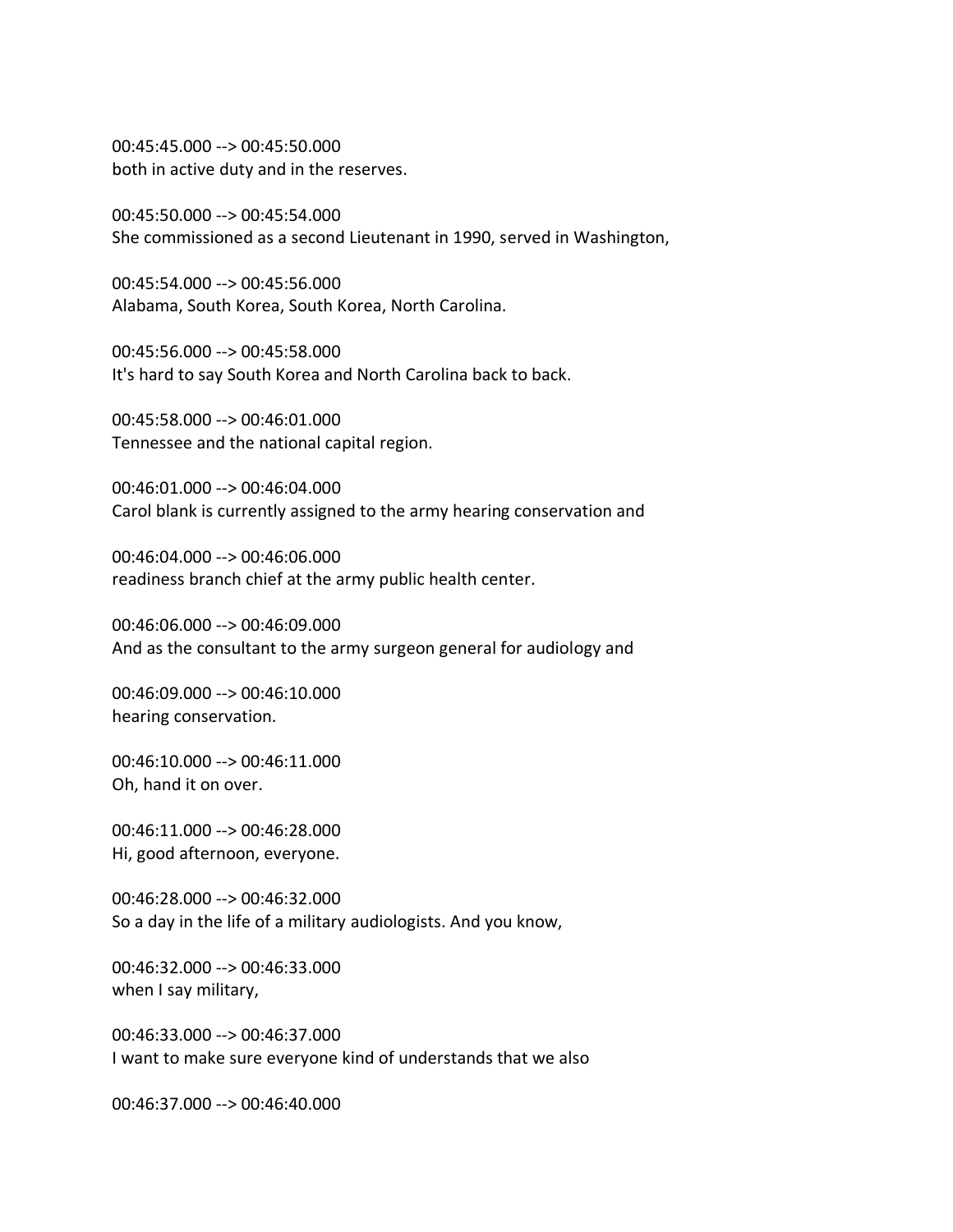have civilian audiologists that work for the department of defense and

00:46:40.000 --> 00:46:41.000 they are.

00:46:41.000 --> 00:46:43.000 Very important team members.

00:46:43.000 --> 00:46:46.000 There's not enough of us in uniform to be able to take care of our

00:46:46.000 --> 00:46:48.000 hearing conservation and hearing readiness programs,

00:46:48.000 --> 00:46:50.000 the way that we need to. So we definitely.

00:46:50.000 --> 00:46:53.000 You know, rely on our civilian counterparts to help us out as well.

00:46:53.000 --> 00:46:55.000 Our civilian audiologists.

00:46:55.000 --> 00:46:56.000 So I want to first preface this.

00:46:56.000 --> 00:46:57.000 You know,

00:46:57.000 --> 00:47:01.000 quick five minutes with letting you know that the things that I'm

00:47:01.000 --> 00:47:02.000 saying.

00:47:02.000 --> 00:47:03.000 Are not, you know,

00:47:03.000 --> 00:47:06.000 the views and endorsed by the department of defense, the army.

00:47:06.000 --> 00:47:07.000 For the army public health center.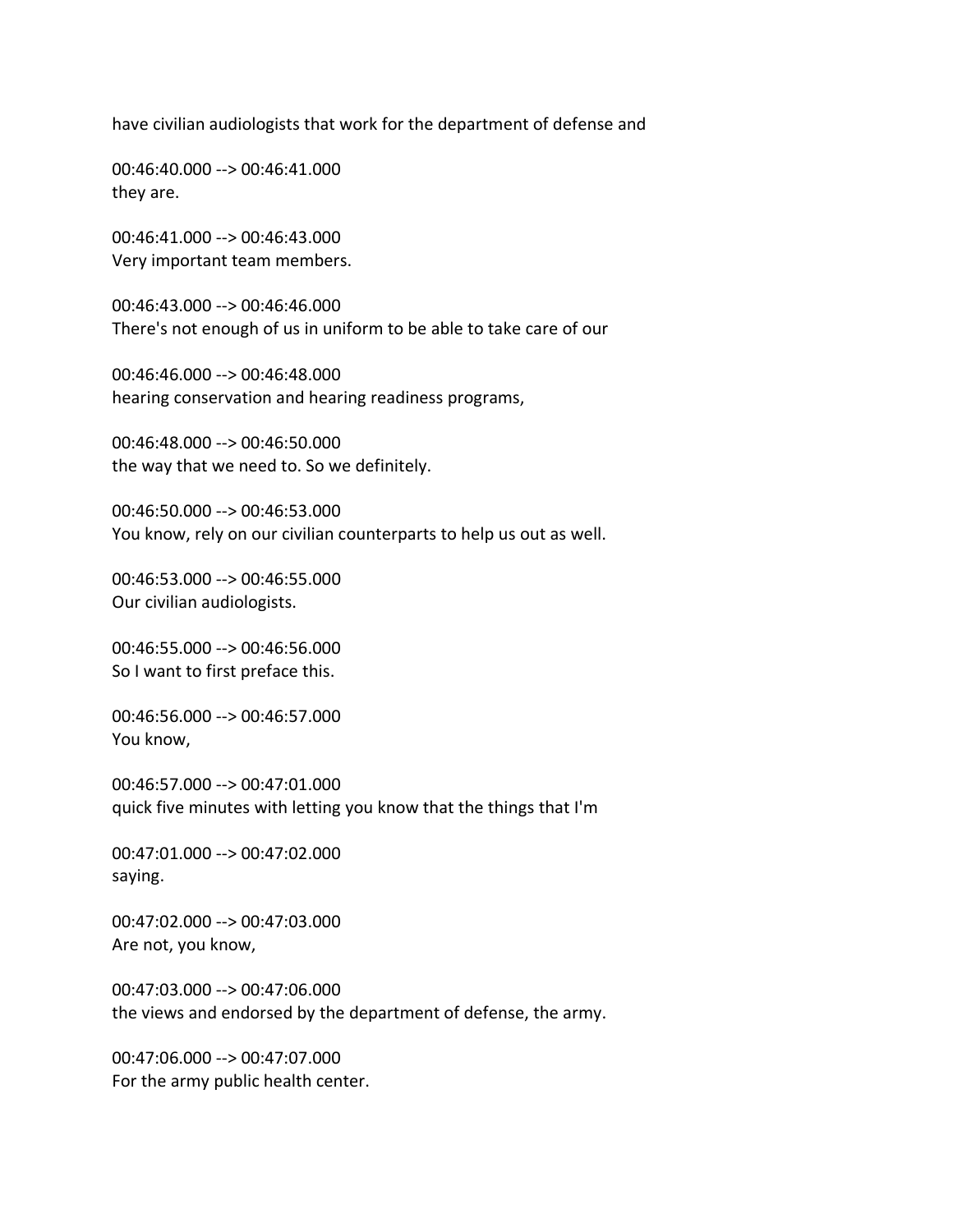00:47:07.000 --> 00:47:11.000 Oh, everything I'm saying is, is my point of view and my views.

00:47:11.000 --> 00:47:18.000 So the goal of the.

00:47:18.000 --> 00:47:19.000 You know,

00:47:19.000 --> 00:47:23.000 military hearing conservation program is to Bret hearing loss.

00:47:23.000 --> 00:47:26.000 And we do that through trying to successfully manage our hearing

00:47:26.000 --> 00:47:28.000 conservation and readiness programs.

00:47:28.000 --> 00:47:30.000 For our military service members,

00:47:30.000 --> 00:47:36.000 as well as our noise exposed civilian employees.

00:47:36.000 --> 00:47:39.000 I'm stealing something from someone that some of you probably know

00:47:39.000 --> 00:47:43.000 Colonel Christie Casto, she's a past president of the NHCA.

00:47:43.000 --> 00:47:45.000 But she likes to refer to the work that we do and where we.

00:47:45.000 --> 00:47:55.000 Spend most of our time is to the left of the boom.

00:47:55.000 --> 00:47:58.000 So we want to get in there before that employee or service member is

00:47:58.000 --> 00:48:02.000 exposed to noise and try and affect a change and prevent them from

00:48:02.000 --> 00:48:03.000 getting hearing loss.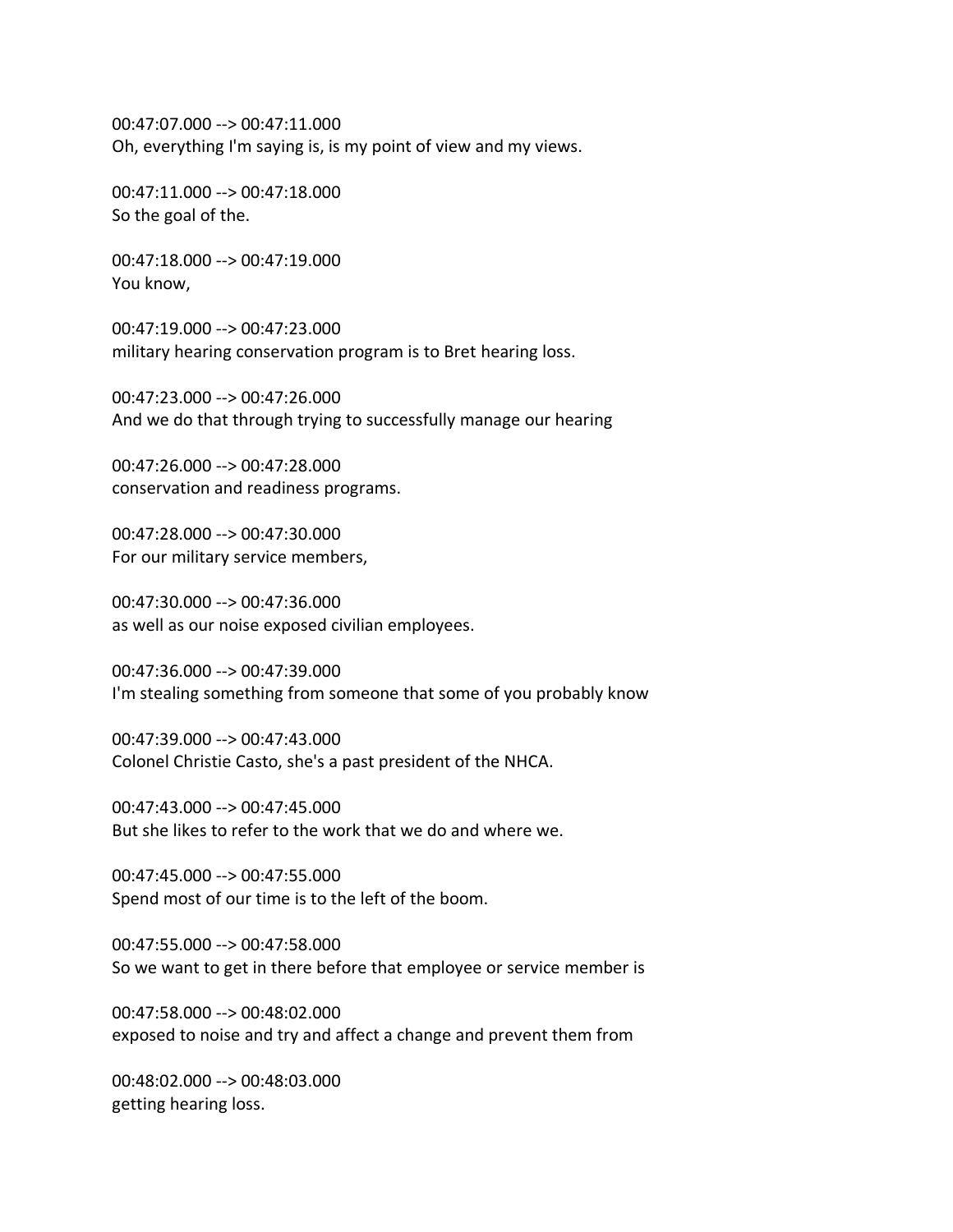00:48:03.000 --> 00:48:06.000 So in the military.

00:48:06.000 --> 00:48:08.000 And I'm going to focus kind of on the army.

00:48:08.000 --> 00:48:09.000 Cause it's what I know the best obviously,

00:48:09.000 --> 00:48:11.000 but a lot of what I'm saying is probably translatable to.

00:48:11.000 --> 00:48:23.000 All of the branches of service.

00:48:23.000 --> 00:48:24.000 But we have, you know,

00:48:24.000 --> 00:48:27.000 very small scale programs at some of our smaller installations.

00:48:27.000 --> 00:48:31.000 And then we have very large scale programs where, you know,

00:48:31.000 --> 00:48:35.000 there's 30 to 40,000 people enrolled in the hearing conservation

00:48:35.000 --> 00:48:36.000 program.

00:48:36.000 --> 00:48:39.000 So some of those places would be, you know, Fort hood, Texas,

00:48:39.000 --> 00:48:40.000 Fort Bragg, North Carolina, just.

00:48:40.000 --> 00:48:43.000 These really large installations.

00:48:43.000 --> 00:48:46.000 And so it really is a team effort. We do not work in a bubble as,

00:48:46.000 --> 00:48:58.000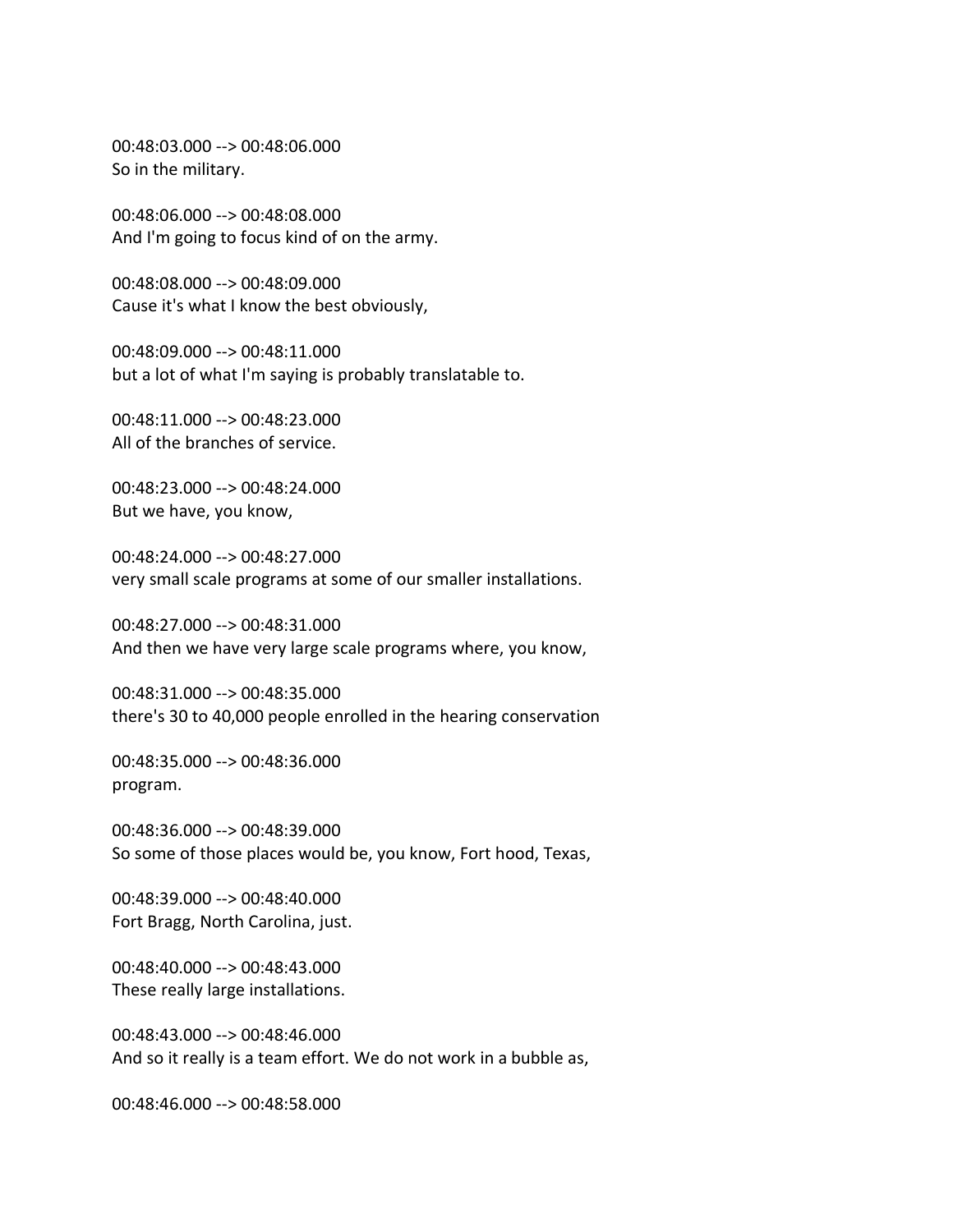as military either.

00:48:58.000 --> 00:49:01.000 Green student or civilian employees.

00:49:01.000 --> 00:49:04.000 We work very closely with our occupational health counterparts,

00:49:04.000 --> 00:49:07.000 our industrial hygienists, the safety office, you know,

00:49:07.000 --> 00:49:09.000 it is a group activity.

00:49:09.000 --> 00:49:12.000 And then obviously our hearing technicians who are on the front line,

00:49:12.000 --> 00:49:14.000 literally of our hearing program.

00:49:14.000 --> 00:49:17.000 They're the folks that are going to see all of these service members

00:49:17.000 --> 00:49:18.000 and noise exposed civilians.

00:49:18.000 --> 00:49:21.000 I'm only going to see the ones that have potentially issues already

00:49:21.000 --> 00:49:24.000 and need to come in for a full evaluation.

00:49:24.000 --> 00:49:25.000 So, what do we do?

00:49:25.000 --> 00:49:29.000 What does a day in the life of a military audiologist

00:49:29.000 --> 00:49:33.000 or a civilian audiologist that's working in public health

00:49:33.000 --> 00:49:34.000 and.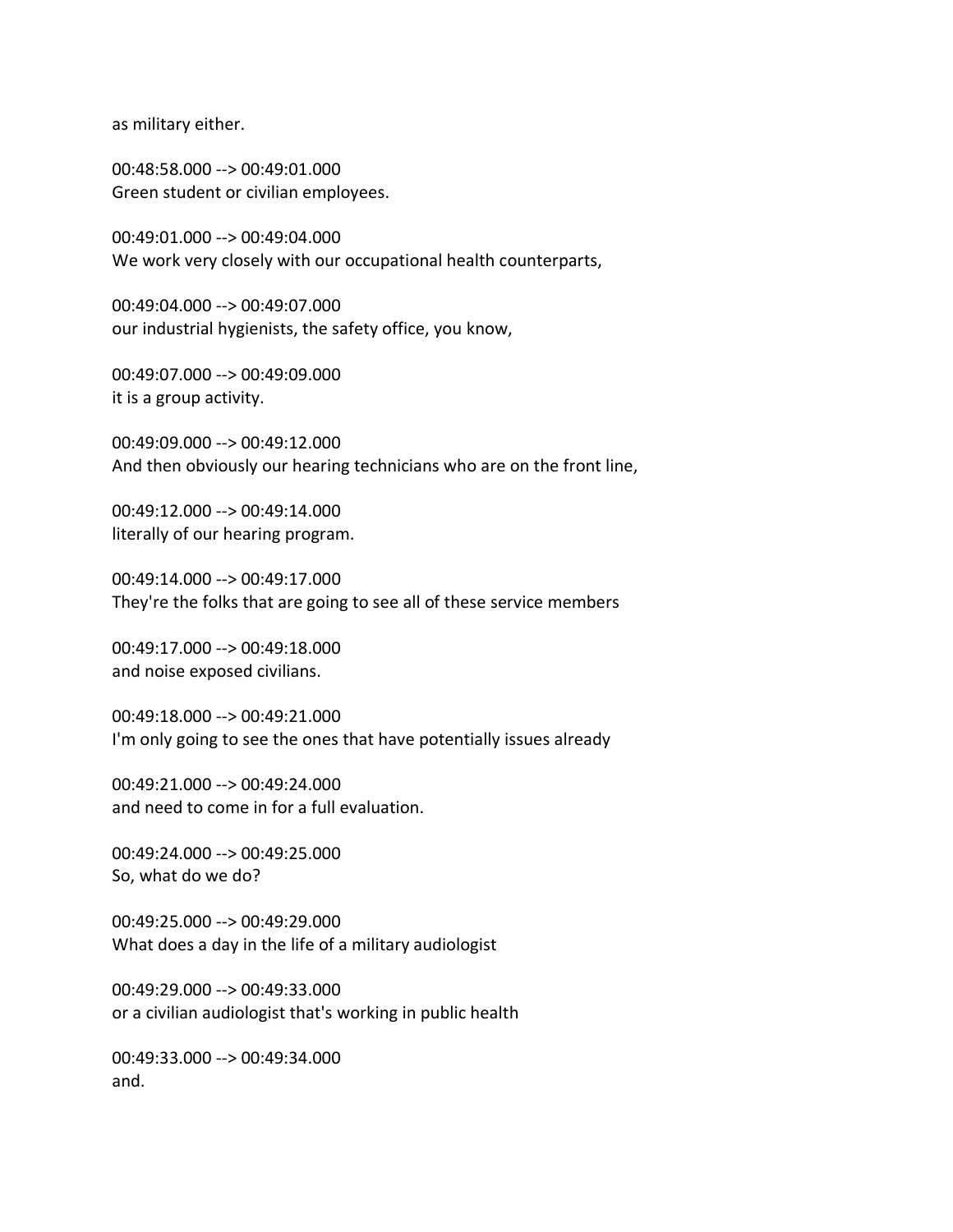00:49:34.000 --> 00:49:37.000 Hearing conservation. So we do work site visits. So we do.

00:49:37.000 --> 00:49:39.000 You know, go out to ranges and motor pools,

00:49:39.000 --> 00:49:41.000 do honest bite on the spot.

00:49:41.000 --> 00:49:46.000 Health education, your plug checking.

00:49:46.000 --> 00:49:48.000 Working hand in hand with our industrial hygiene partners,

00:49:48.000 --> 00:49:50.000 a lot of education,

00:49:50.000 --> 00:49:53.000 a lot of education to try and prevent that hearing loss.

00:49:53.000 --> 00:49:55.000 And sometimes that's one-on-one.

00:49:55.000 --> 00:49:58.000 At the point of contact with that patient.

00:49:58.000 --> 00:50:00.000 When they have had a change of a hearing and, and we're,

00:50:00.000 --> 00:50:06.000 we're documenting that for them.

00:50:06.000 --> 00:50:08.000 And sometimes it's in small groups and sometimes it's in the post

00:50:08.000 --> 00:50:11.000 theater, you know, when it's going to be a whole battalion of,

00:50:11.000 --> 00:50:12.000 you know, several hundred.

00:50:12.000 --> 00:50:13.000 Soldiers at once.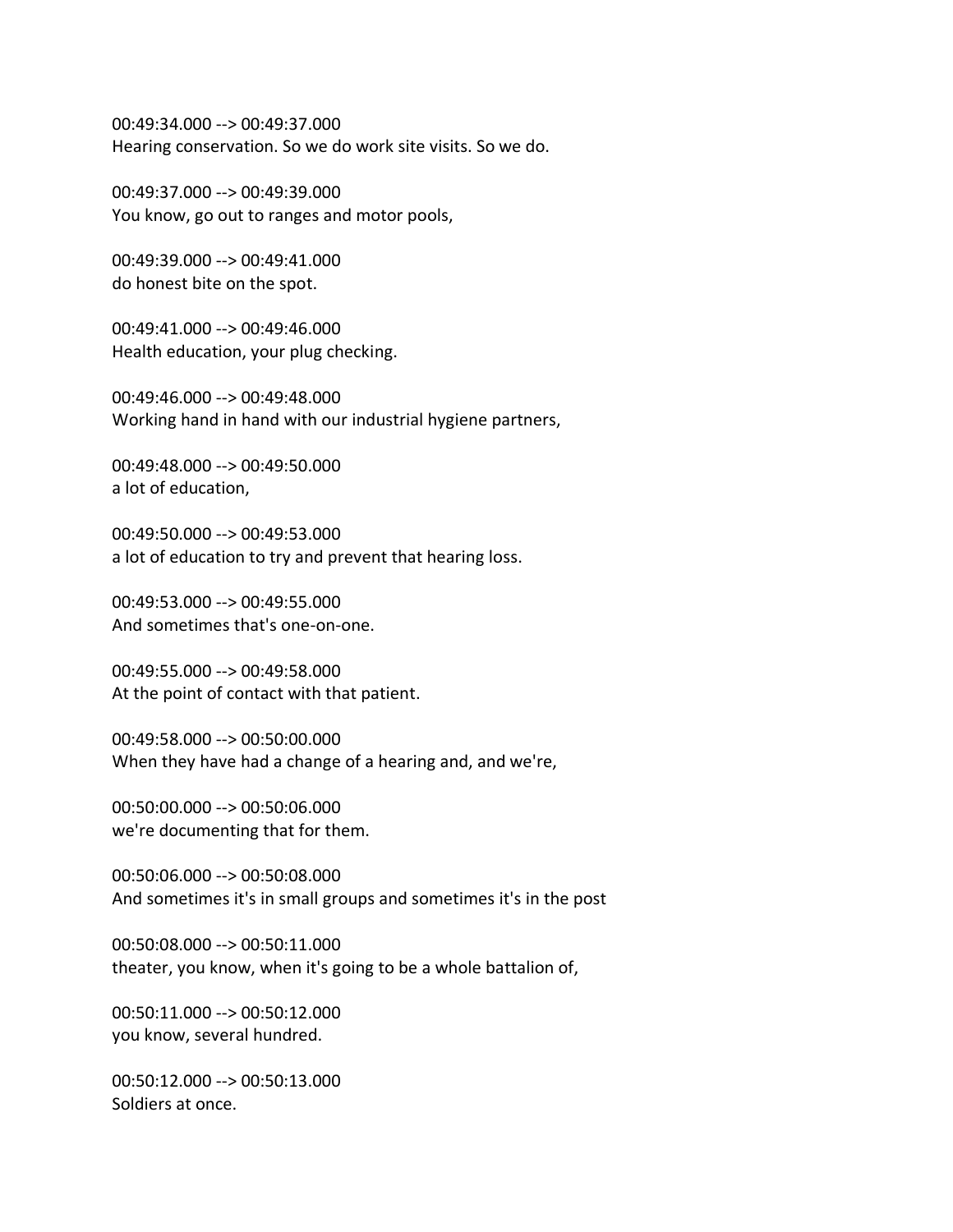00:50:13.000 --> 00:50:15.000 We do a lot of hearing protection fitting.

00:50:15.000 --> 00:50:18.000 You know, that's one way to prevent it. I like to tell folks.

00:50:18.000 --> 00:50:22.000 You know, a lot of what we do, we cannot make quiet.

00:50:22.000 --> 00:50:25.000 We cannot make a quiet helicopter. We can not make apply it.

00:50:25.000 --> 00:50:37.000 How it sir.

00:50:37.000 --> 00:50:41.000 You know, these things are noisy. We understand they're noisy.

00:50:41.000 --> 00:50:43.000 So we need to protect our workers, our,

00:50:43.000 --> 00:50:45.000 our civilian exposed workers,

00:50:45.000 --> 00:50:48.000 as well as our service members to make sure that they have the right

00:50:48.000 --> 00:50:50.000 here in protection for the job that they're doing.

00:50:50.000 --> 00:50:52.000 And then certainly a big piece of what we do is our monitoring.

00:50:52.000 --> 00:50:56.000 Audiometry that's done on a system called the defense occupational

00:50:56.000 --> 00:50:59.000 and environmental health readiness system or doors.

00:50:59.000 --> 00:51:03.000 Here in conservation is the module that we use. And we're,

00:51:03.000 --> 00:51:04.000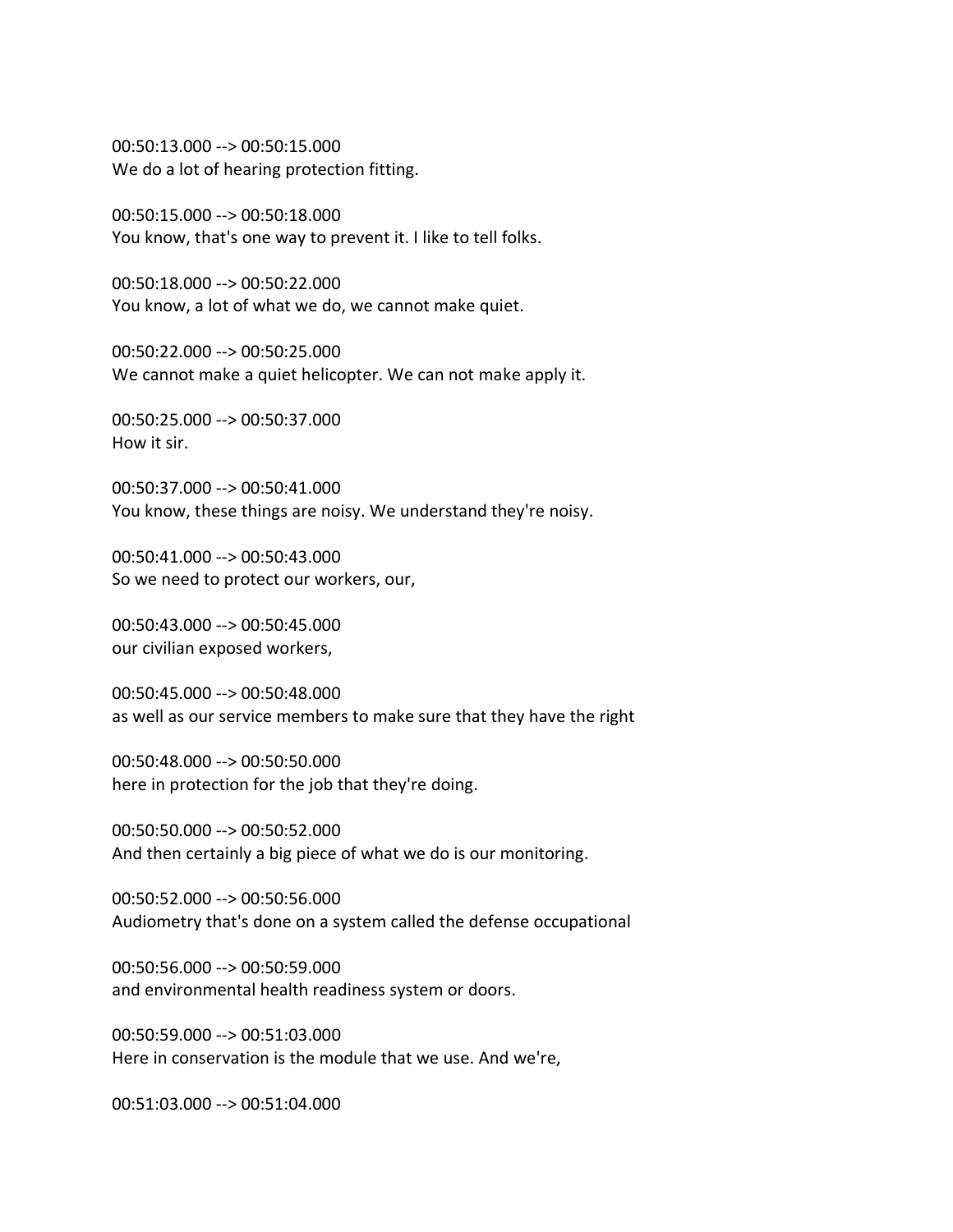we're really lucky in the department of defense.

00:51:04.000 --> 00:51:06.000 This system is trying to service.

00:51:06.000 --> 00:51:09.000 So air force uses it, maybe uses it Marines, army.

00:51:09.000 --> 00:51:10.000 We all use the same equipment.

00:51:10.000 --> 00:51:11.000 So that's,

00:51:11.000 --> 00:51:14.000 that's really nice that we kind of have that commonality across,

00:51:14.000 --> 00:51:17.000 across the services.

00:51:17.000 --> 00:51:21.000 As an audiologist, we do a lot of reviewing the audiograms. We,

00:51:21.000 --> 00:51:23.000 we have our texts on the front line.

00:51:23.000 --> 00:51:25.000 So we do a lot of reviewing the audio grams.

00:51:25.000 --> 00:51:36.000 We do follow up diagnostic testing as needed.

00:51:36.000 --> 00:51:38.000 So some of what we do is outside of the clinic,

00:51:38.000 --> 00:51:41.000 we like to at least in the army try and do about 50, 50,

00:51:41.000 --> 00:51:43.000 50% of what we do is kind of outside of the clinic.

00:51:43.000 --> 00:52:06.000 And then 50% of what we do is.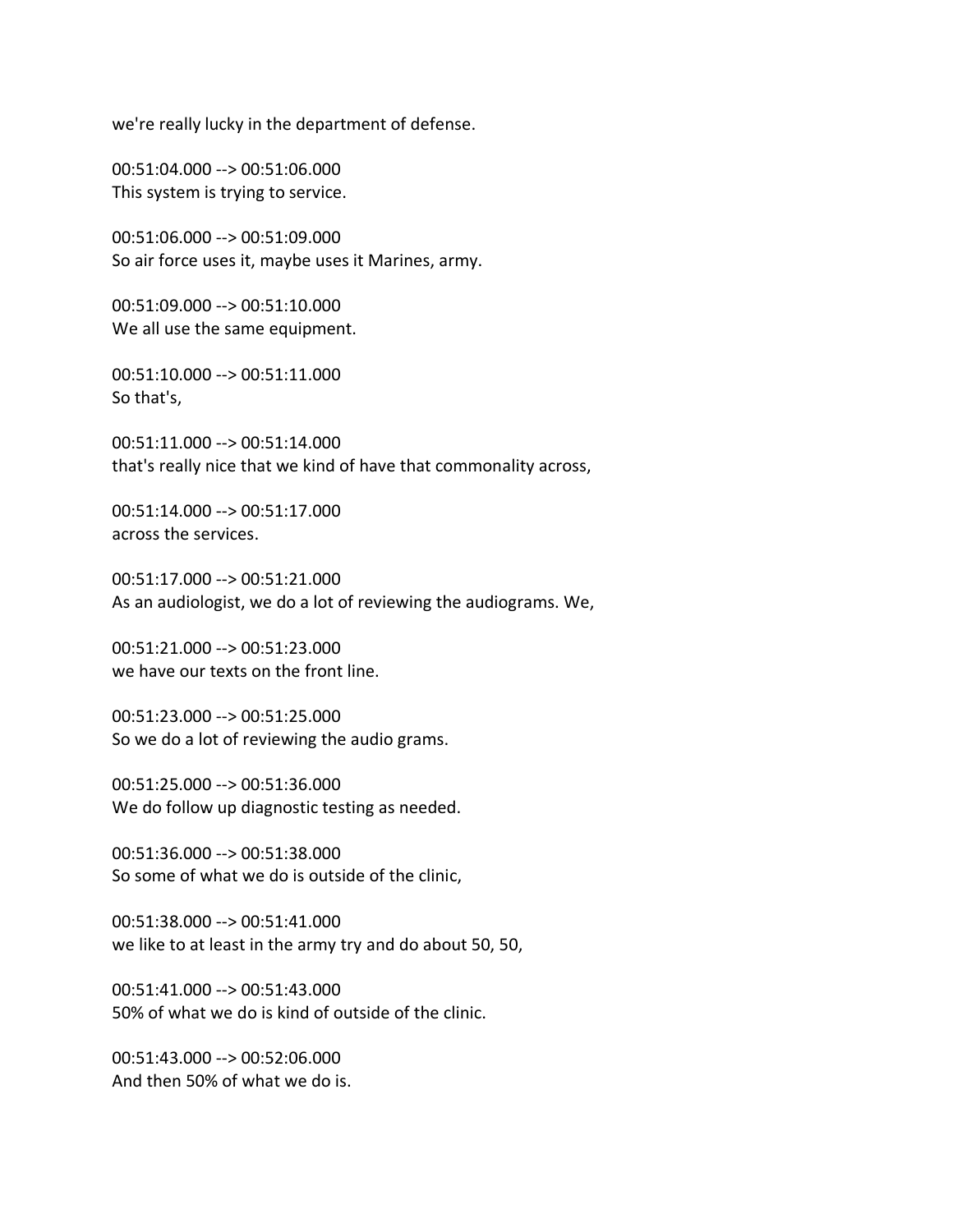00:52:06.000 --> 00:52:08.000 You know, as the audiometer doing diagnostic testing, fitting,

00:52:08.000 --> 00:52:10.000 hearing aids and things like that.

00:52:10.000 --> 00:52:13.000 So we're going to do diagnostic testing on folks that have STS is they

00:52:13.000 --> 00:52:16.000 have shifts in their hearing, or if they need fitness for duty.

00:52:16.000 --> 00:52:19.000 So sometimes you'll have folks that have hearing loss and all the

00:52:19.000 --> 00:52:20.000 services do a little bit different,

00:52:20.000 --> 00:52:23.000 but they have a degree of hearing loss that makes them maybe not fit

00:52:23.000 --> 00:52:26.000 for duty. And so there's special testing that has to be done.

00:52:26.000 --> 00:52:28.000 And then typically for like the army,

00:52:28.000 --> 00:52:29.000 if the hearing loss gets to a certain.

00:52:29.000 --> 00:52:30.000 Certain level, they may have to go to.

00:52:30.000 --> 00:52:34.000 An administrative board to determine whether their hearing loss would

00:52:34.000 --> 00:52:37.000 impact their ability to do their job and potentially be a safety

00:52:37.000 --> 00:52:38.000 hazard for that person.

00:52:38.000 --> 00:52:42.000 So a lot of what we do as military audiologists. I'm certainly don't,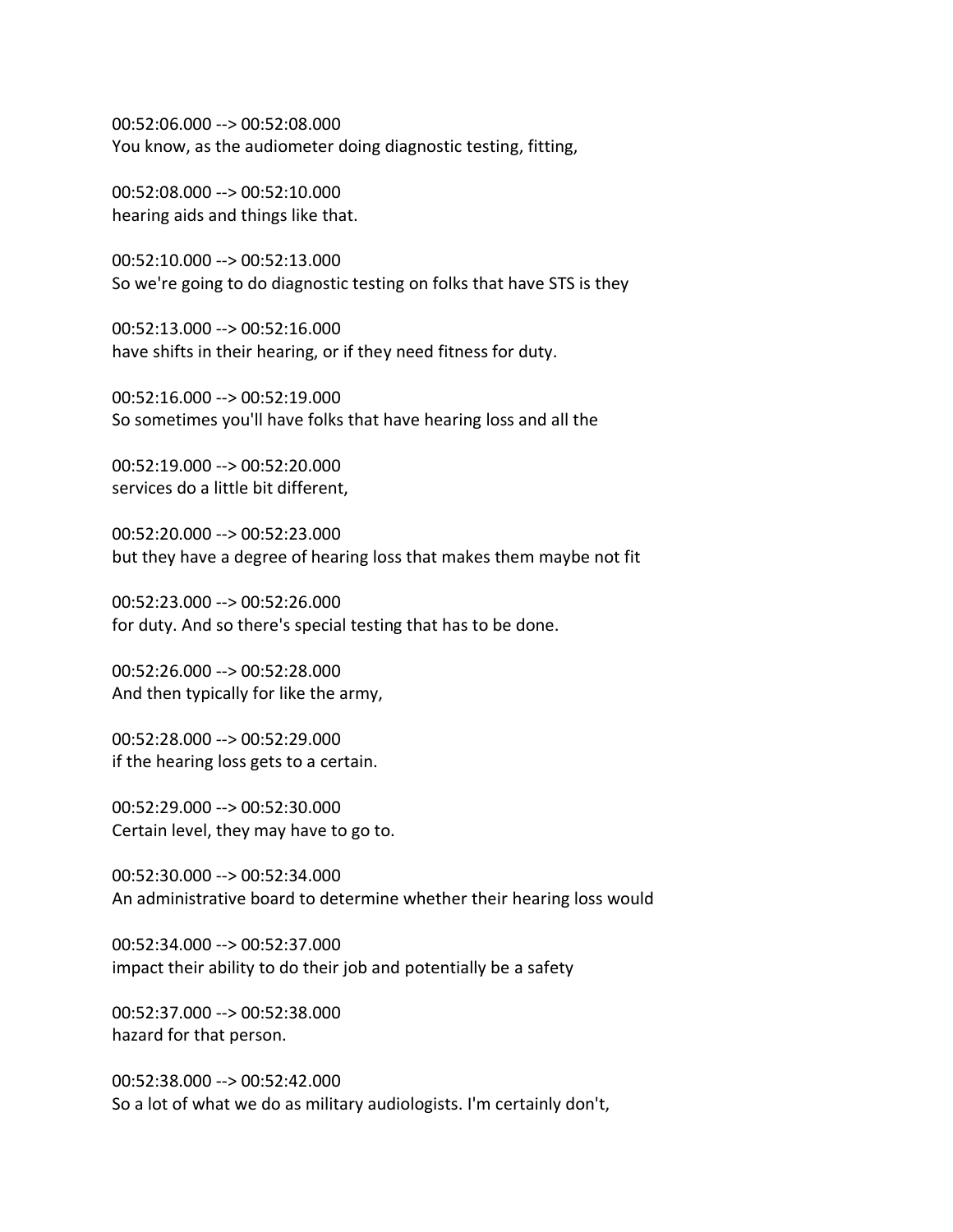00:52:42.000 --> 00:52:44.000 this is not a recruitment. I'm not trying to recruit any of you,

00:52:44.000 --> 00:52:47.000 but I'm just for your, for your edification. But.

00:52:47.000 --> 00:52:48.000 A lot of what we do.

00:52:48.000 --> 00:52:49.000 His administrative, you know,

00:52:49.000 --> 00:52:53.000 we're gonna be doing what we need to do for our employees,

00:52:53.000 --> 00:52:56.000 their annual evaluations, their counseling and things like that.

00:52:56.000 --> 00:52:58.000 Some of your larger programs, you,

00:52:58.000 --> 00:53:01.000 you may have 10, 20, 30 employees that work with you.

00:53:01.000 --> 00:53:03.000 A lot of equipment and supply issues.

00:53:03.000 --> 00:53:05.000 So we manage a budget, you know,

00:53:05.000 --> 00:53:07.000 you're going to come into a clinic and you're going to have a budget

00:53:07.000 --> 00:53:10.000 and you have to manage supplies and equipment purchases and things

00:53:10.000 --> 00:53:11.000 like that.

00:53:11.000 --> 00:53:15.000 We do a lot of teaching. It was mentioned in the last talk about by,

00:53:15.000 --> 00:53:16.000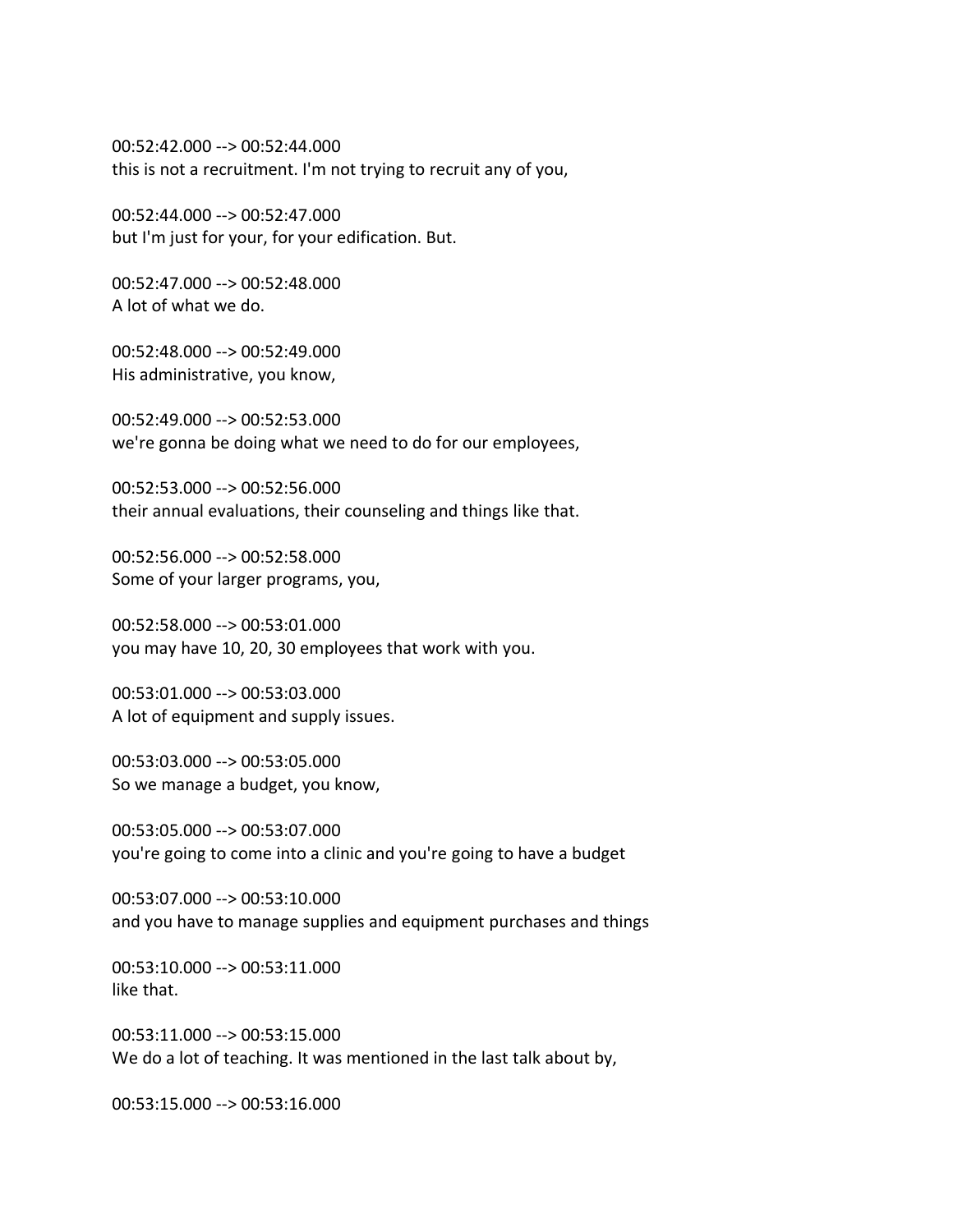by Cindy.

00:53:16.000 --> 00:53:17.000 About teaching.

00:53:17.000 --> 00:53:20.000 The chaos courses to teach the technicians,

00:53:20.000 --> 00:53:21.000 how to be hearing conservationists.

00:53:21.000 --> 00:53:24.000 So we do those courses and make sure our staff that are running the

00:53:24.000 --> 00:53:51.000 computers are up to date on their training.

00:53:51.000 --> 00:53:52.000 There's a lot of meetings.

00:53:52.000 --> 00:53:53.000 So I'm not really talking about like what I do,

00:53:53.000 --> 00:53:56.000 because that's all I do all day and they're on zoom now, but,

00:53:56.000 --> 00:54:00.000 or teams, but a lot of meetings. So you'll have, you know,

00:54:00.000 --> 00:54:02.000 staff meetings in public health and things like that.

00:54:02.000 --> 00:54:04.000 And then there's reporting that has to be done.

00:54:04.000 --> 00:54:07.000 And that reporting goes up to higher levels.

00:54:07.000 --> 00:54:10.000 That also goes to the local level. So you might find yourself,

00:54:10.000 --> 00:54:11.000 you know, discussing the,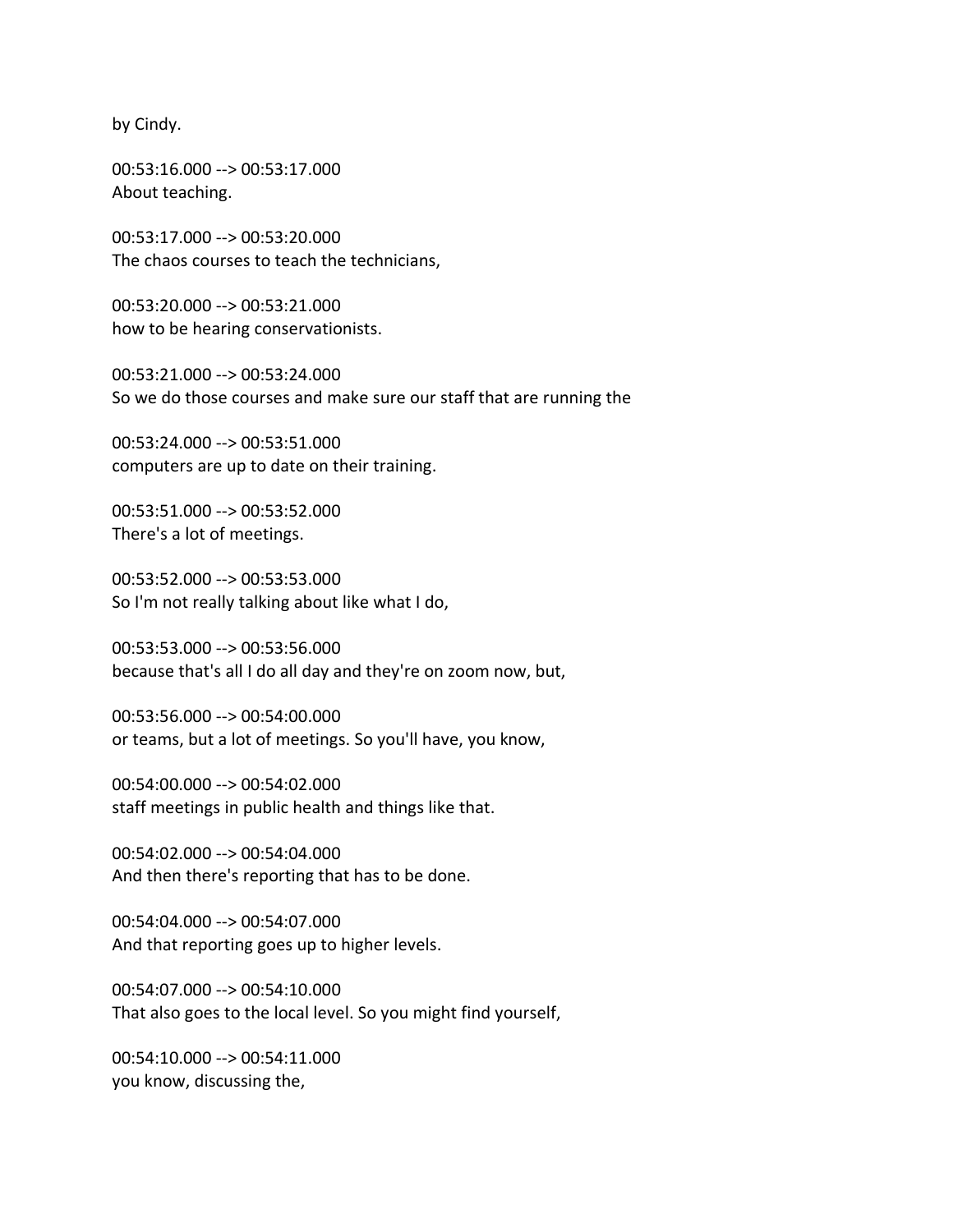00:54:11.000 --> 00:54:13.000 the hearing program or hearing conservation program.

00:54:13.000 --> 00:54:14.000 Program.

00:54:14.000 --> 00:54:16.000 To senior leaders.

00:54:16.000 --> 00:54:20.000 But the post general officer or I'm a senior leader

00:54:20.000 --> 00:54:21.000 of a military unit.

00:54:21.000 --> 00:54:22.000 Particularly,

00:54:22.000 --> 00:54:25.000 if you might see some trends and see some problems with that unit.

00:54:25.000 --> 00:54:29.000 So a lot of program review and reporting and presentations to senior

00:54:29.000 --> 00:54:30.000 leaders.

00:54:30.000 --> 00:54:37.000 And then just end.

00:54:37.000 --> 00:54:40.000 And on a, on a, not so military audiology thing,

00:54:40.000 --> 00:54:41.000 but we do a lot of stuff.

00:54:41.000 --> 00:54:45.000 That's kind of unique in the military because particularly in the

00:54:45.000 --> 00:54:47.000 army, again, I can't speak for the other services.

00:54:47.000 --> 00:54:50.000 We very much say that the very first thing we are is soldiers.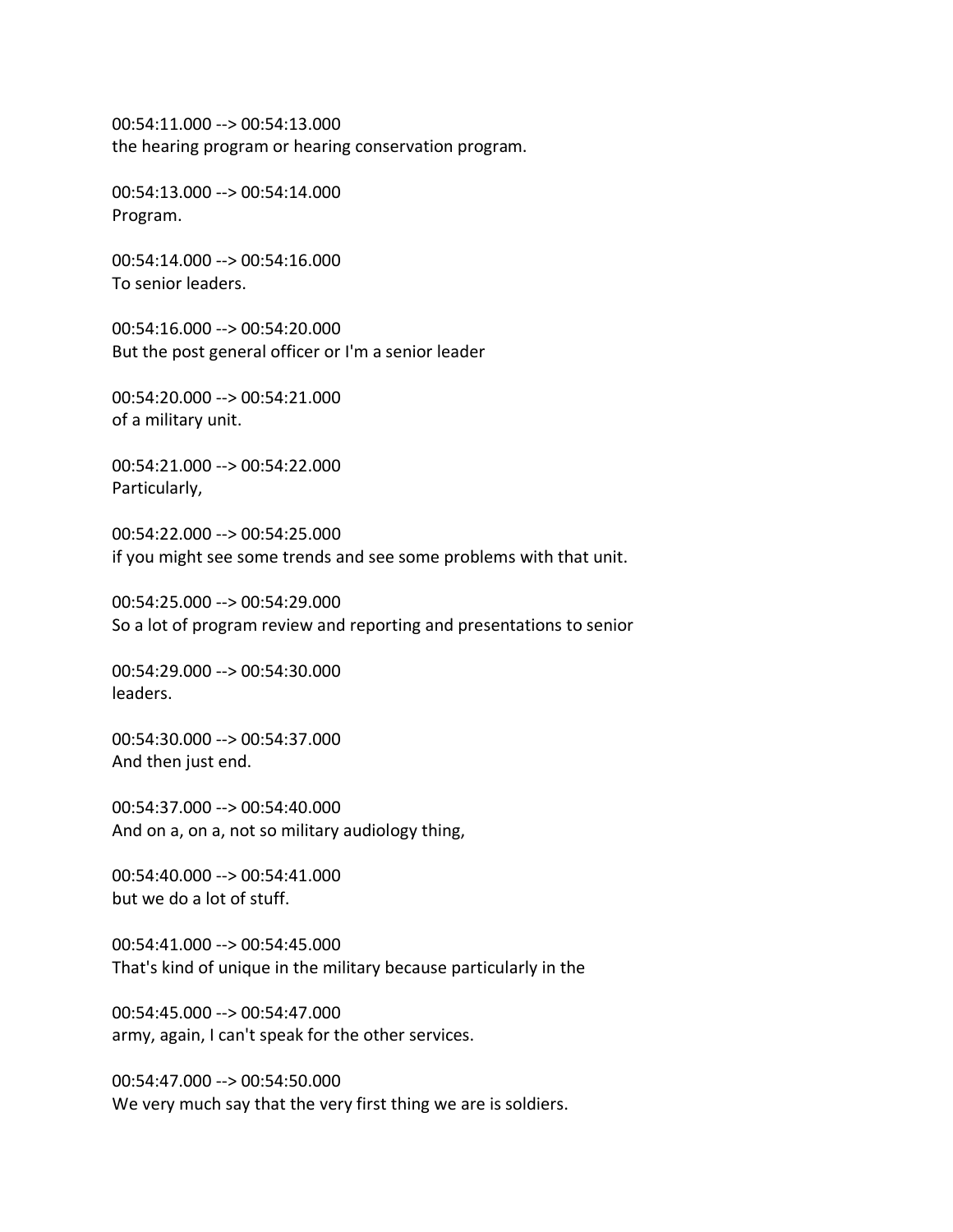00:54:50.000 --> 00:54:52.000 So we do what we need to do because we're we're soldiers.

00:54:52.000 --> 00:54:55.000 So we have to do like physical fitness tests and all that kind of

00:54:55.000 --> 00:54:56.000 stuff.

00:54:56.000 --> 00:55:00.000 But there's some unique opportunities there in for leadership

00:55:00.000 --> 00:55:01.000 working in public health.

00:55:01.000 --> 00:55:05.000 I have several of my more senior officers that are cheap.

00:55:05.000 --> 00:55:06.000 Chief of their public health departments.

00:55:06.000 --> 00:55:08.000 So, not only are they doing.

00:55:08.000 --> 00:55:10.000 The hearing conservation and readiness stuff.

00:55:10.000 --> 00:55:11.000 But there, you know, the chief.

00:55:11.000 --> 00:55:14.000 You know, overseeing industrial hygiene, occupational health,

00:55:14.000 --> 00:55:16.000 or public health nursing, all these different activities.

00:55:16.000 --> 00:55:20.000 And then a lot of unique military training leadership training that we

00:55:20.000 --> 00:55:24.000 do.

00:55:24.000 --> 00:55:27.000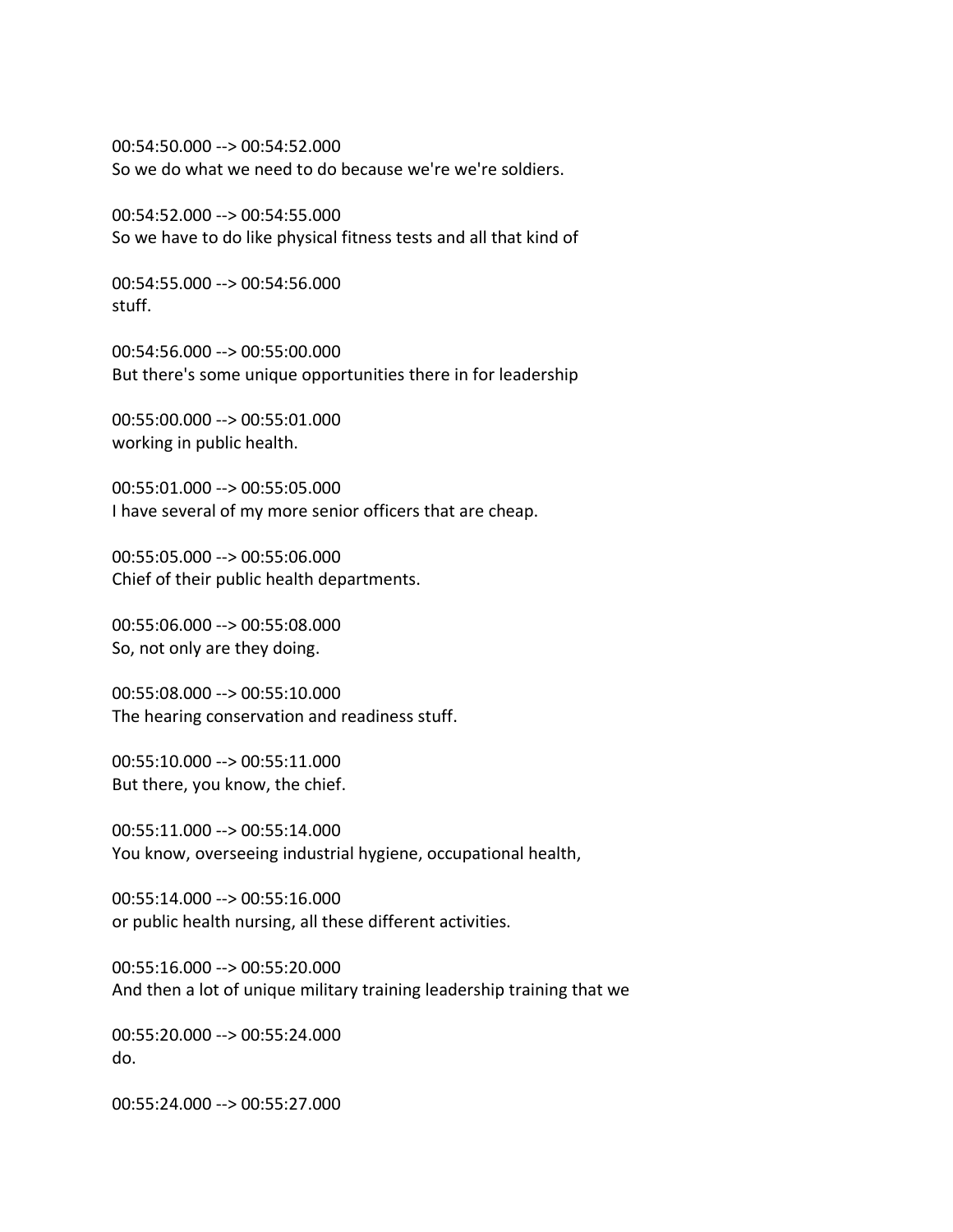A ton of collaboration with our other public health counterparts and

00:55:27.000 --> 00:55:31.000 working with units and, you know, large and small scale with collab,

00:55:31.000 --> 00:55:34.000 collaboration as well as, you know, the occasional deployment.

00:55:34.000 --> 00:55:37.000 You'll wear the uniform and you do what uncle Sam says you need to do.

00:55:37.000 --> 00:55:38.000 So we have had.

00:55:38.000 --> 00:55:41.000 Our audiologists deploy for about seven years,

00:55:41.000 --> 00:55:44.000 we had audiologists in Iraq, working Iraq.

00:55:44.000 --> 00:55:45.000 Recently had an audiologist going to Syria.

00:55:45.000 --> 00:55:48.000 So, you know, we, we have those opportunities as well.

00:55:48.000 --> 00:55:49.000 And then certainly research.

00:55:49.000 --> 00:55:51.000 You know, we have military unique equipment.

00:55:51.000 --> 00:56:01.000 Unique.

00:56:01.000 --> 00:56:05.000 Pportunity is to potentially do some research on equipment.

00:56:05.000 --> 00:56:08.000 For example, we have a shoulder fired missile in the army.

00:56:08.000 --> 00:56:11.000 It's a anti-personnel anti weapon.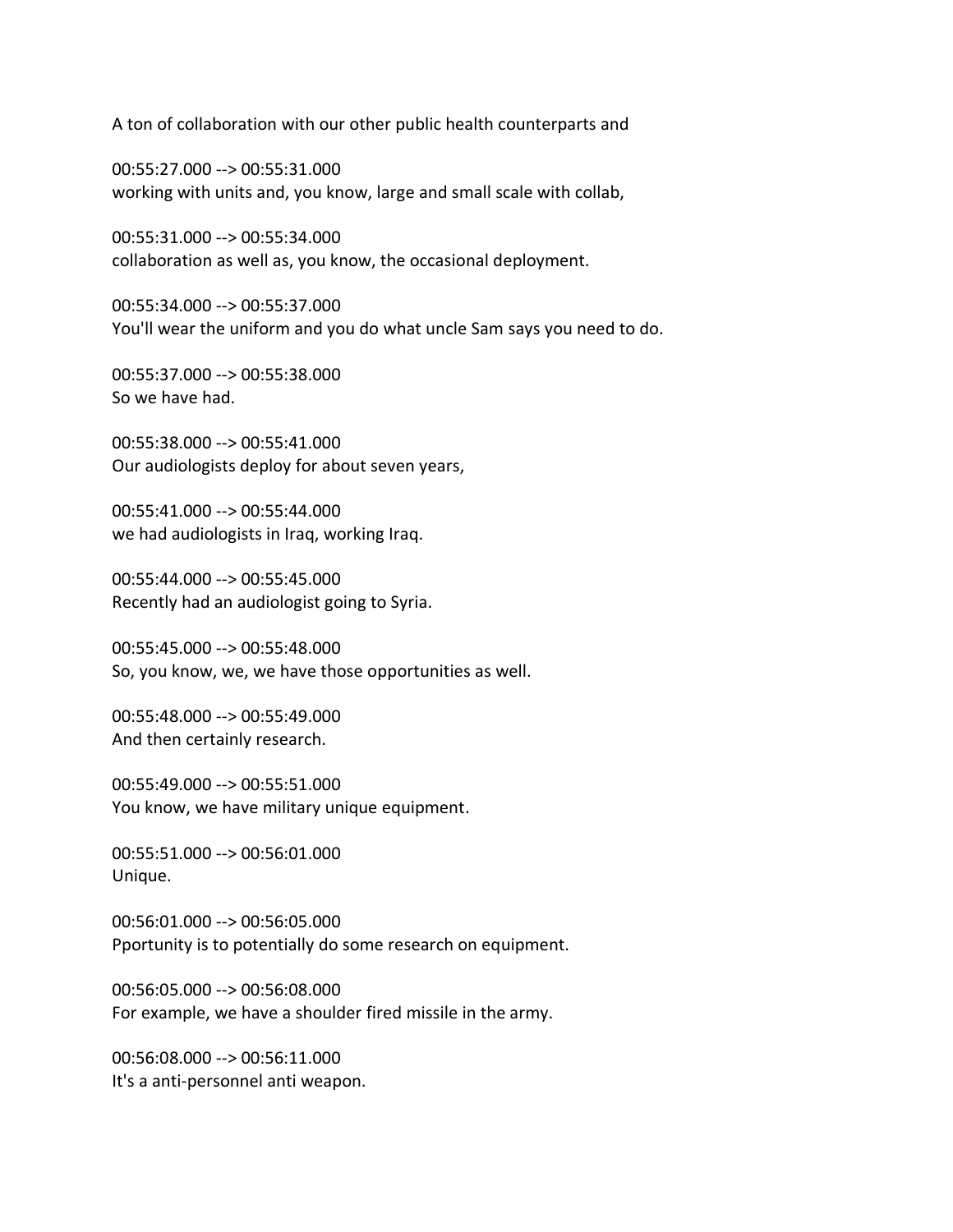00:56:11.000 --> 00:56:15.000 Anti-tank system that you fire from your shoulder and

00:56:15.000 --> 00:56:18.000 at, at the point of firing it's about 186 decibels.

00:56:18.000 --> 00:56:19.000 To the person that's firing it.

00:56:19.000 --> 00:56:22.000 So that's, that's unique. That's not something you're going to see,

00:56:22.000 --> 00:56:29.000 you know?

00:56:29.000 --> 00:56:31.000 At the Ford factory. So, you know, we do, we,

00:56:31.000 --> 00:56:35.000 we have folks that do research and try and mitigate the,

00:56:35.000 --> 00:56:37.000 the hearing loss that might be associated with that. Like how,

00:56:37.000 --> 00:56:56.000 how can we prevent hearing loss when there's.

00:56:56.000 --> 00:56:59.000 Equipment that loud. So it's very varied. What we do,

00:56:59.000 --> 00:57:02.000 I've always said in the army that, you know,

00:57:02.000 --> 00:57:05.000 as soon as it stops being fun is when I need to leave.

00:57:05.000 --> 00:57:08.000 And I've been doing this for quite some. I enlisted in 1987.

00:57:08.000 --> 00:57:10.000 So I've been in this for a while now.

00:57:10.000 --> 00:57:13.000 And I certainly had a lot of fun. I can't say every day has been fun.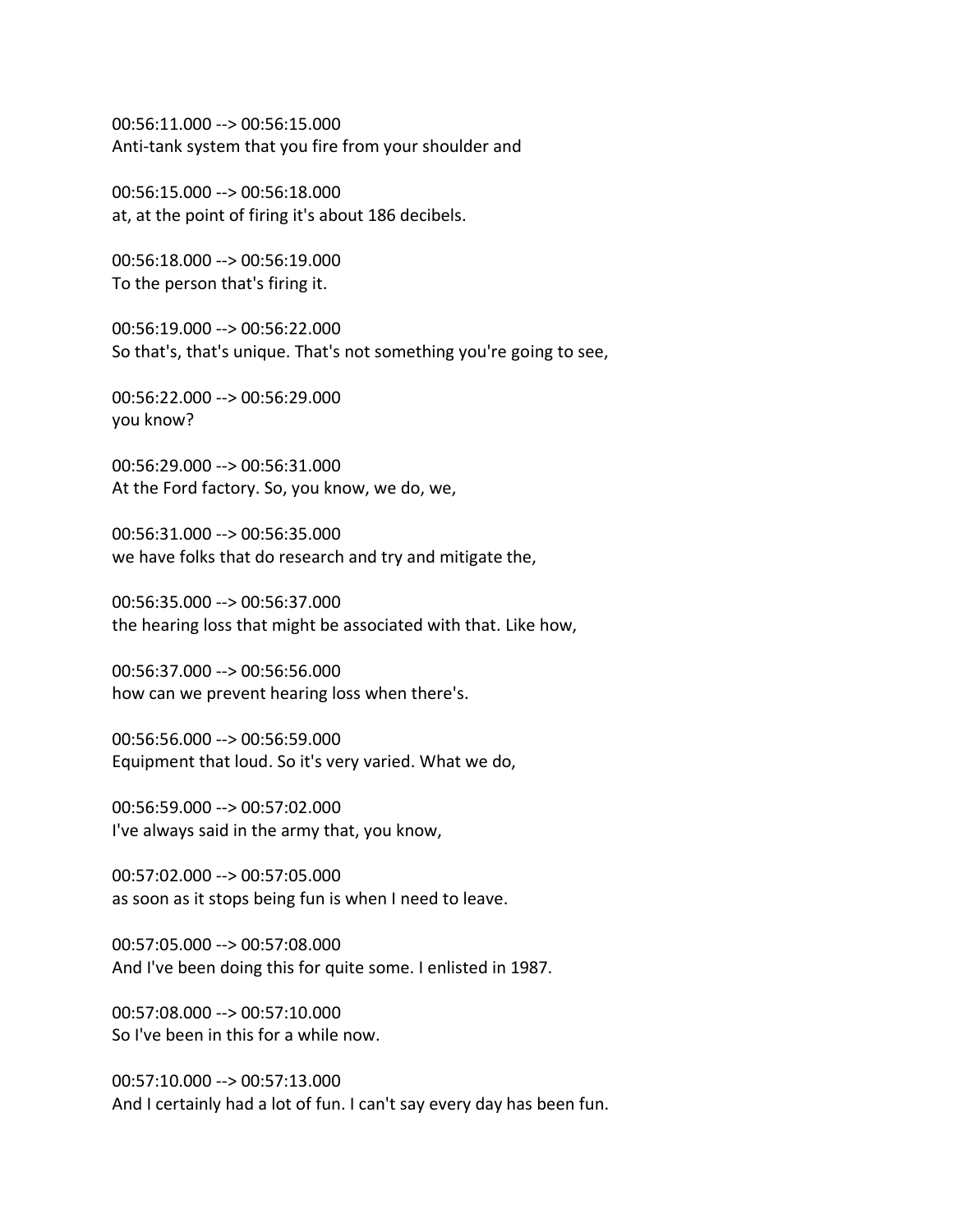00:57:13.000 --> 00:57:15.000 I don't think many people can say every single day of their job is

00:57:15.000 --> 00:57:17.000 fun, but overall, you know,

00:57:17.000 --> 00:57:18.000 I'm still having fun.

00:57:18.000 --> 00:57:22.000 I'm getting a little long in the tooth now. So at 54.

00:57:22.000 --> 00:57:24.000 Probably on my last assignment, but, you know,

00:57:24.000 --> 00:57:27.000 A day in the life of the military is a unique day.

00:57:27.000 --> 00:57:30.000 And usually there's, there's not two days that are the same.

00:57:30.000 --> 00:57:31.000 Thank you for your time.

00:57:31.000 --> 00:57:32.000 Thank you so much, Colonel Blake.

00:57:32.000 --> 00:57:35.000 Blank.

00:57:35.000 --> 00:57:37.000 Next we have Dr. John Allen,

00:57:37.000 --> 00:57:40.000 who serves as a NASA program executive for crew health and safety and

00:57:40.000 --> 00:57:43.000 for the human research program at NASA headquarters in Washington, DC.

00:57:43.000 --> 00:57:45.000 And he's going to be joined by Dr. Alyssa [unknown],

00:57:45.000 --> 00:57:47.000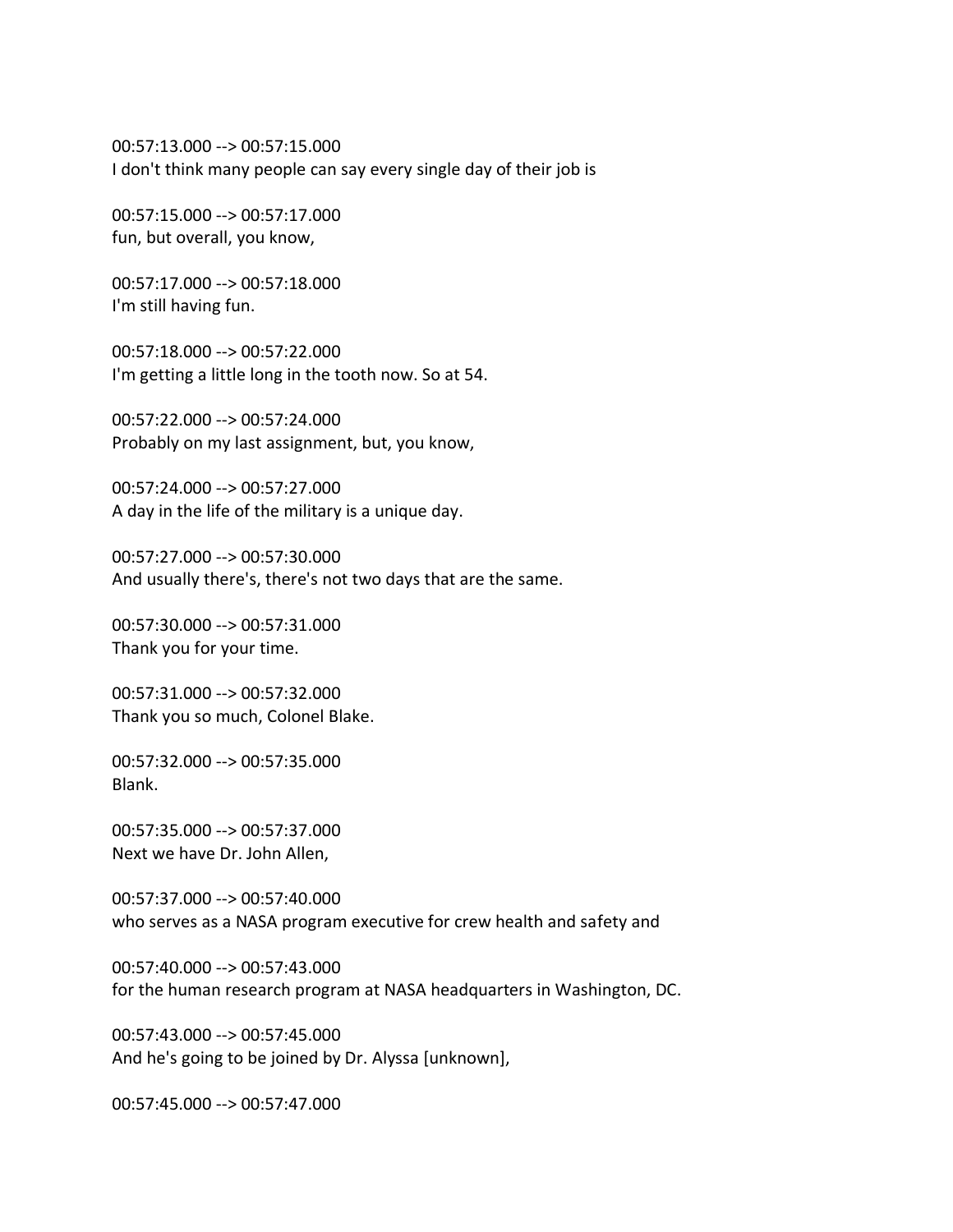who is chief of audiology at joint base, Andrew.

00:57:47.000 --> 00:57:50.000 She's going to discuss her role as a civilian audiologist at a

00:57:50.000 --> 00:57:52.000 military facility. So thank you.

00:57:52.000 --> 00:57:53.000 Thank you, Laura.

00:57:53.000 --> 00:57:54.000 We're we're both wearing masks.

00:57:54.000 --> 00:57:55.000 I have respect for one another. Cause.

00:57:55.000 --> 00:57:56.000 First of all we're in the clinic today.

00:57:56.000 --> 00:57:57.000 I'm here.

00:57:57.000 --> 00:57:59.000 As the Scott worker for Dr. [unknown].

00:57:59.000 --> 00:58:00.000 Clinic at Andrews.

00:58:00.000 --> 00:58:03.000 I, I, you know, listening to the previous presentations.

00:58:03.000 --> 00:58:04.000 It struck a chord with.

00:58:04.000 --> 00:58:09.000 In a number of different directions.

00:58:09.000 --> 00:58:15.000 I don't like Colonel blank. I am blatant about recruiting.

00:58:15.000 --> 00:58:17.000 I signed up for three years to be in the air force and stuck around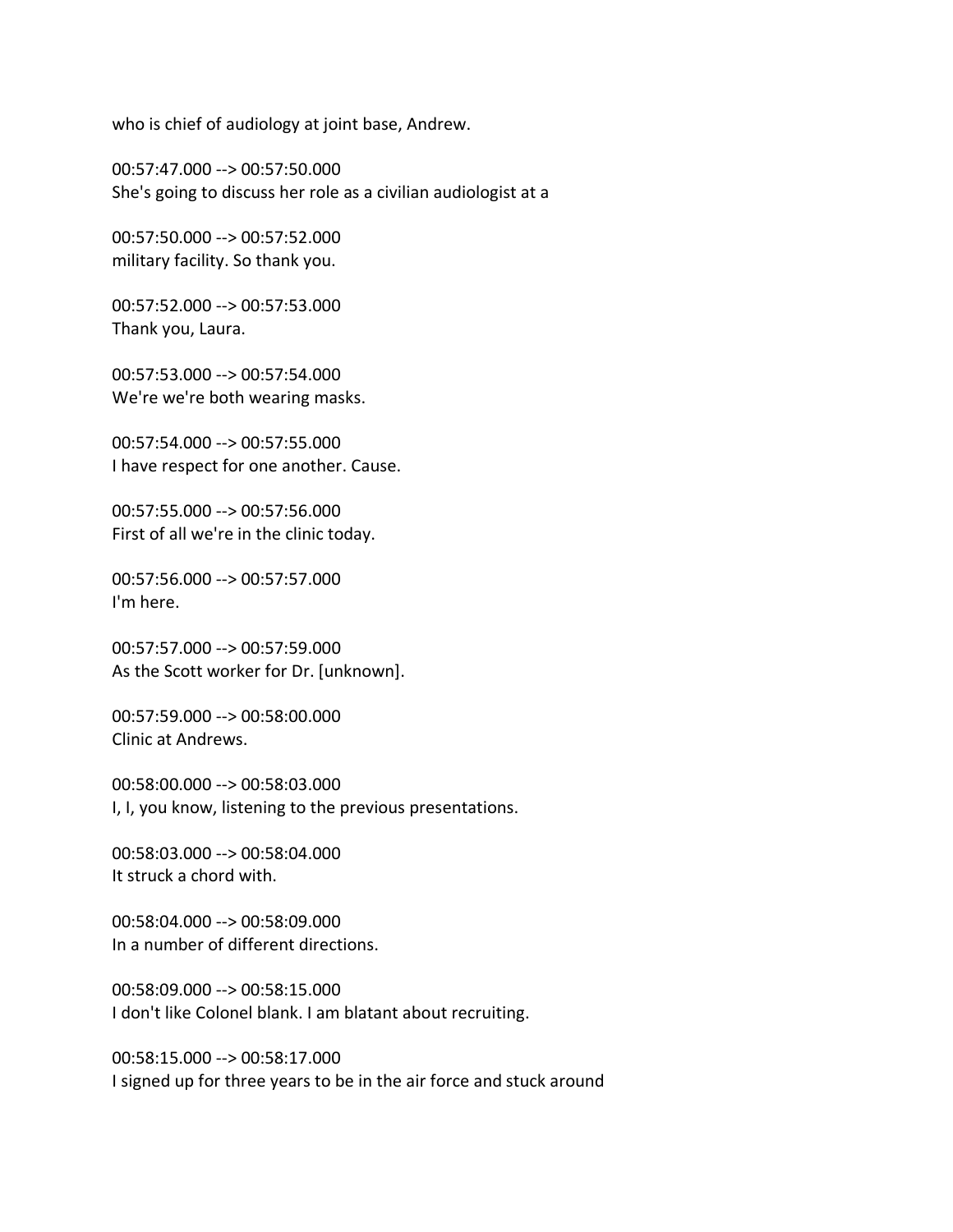00:58:17.000 --> 00:58:19.000 for 26.

00:58:19.000 --> 00:58:21.000 Yes. Every day was not fun, but it was fascinating.

00:58:21.000 --> 00:58:23.000 With each H assignment was.

00:58:23.000 --> 00:58:26.000 Different as we, as you move from place to place.

00:58:26.000 --> 00:58:28.000 Because I started out really right out of graduate school.

00:58:28.000 --> 00:58:31.000 Working for an Easter seals center.

00:58:31.000 --> 00:58:38.000 Doing clinical audiology and speech pathology.

00:58:38.000 --> 00:58:41.000 And I figured, you know, that was the direction I was going to go.

00:58:41.000 --> 00:58:43.000 But then I got exposed to a number of my colleagues in the Washington

00:58:43.000 --> 00:58:44.000 DC area.

00:58:44.000 --> 00:58:45.000 Gloria with the VA.

00:58:45.000 --> 00:58:46.000 With the military.

00:58:46.000 --> 00:58:48.000 And then, so I found that to be of interest.

00:58:48.000 --> 00:58:51.000 So I made this three-year commitment, which as I said, turned into 26.

00:58:51.000 --> 00:58:56.000 It positioned me.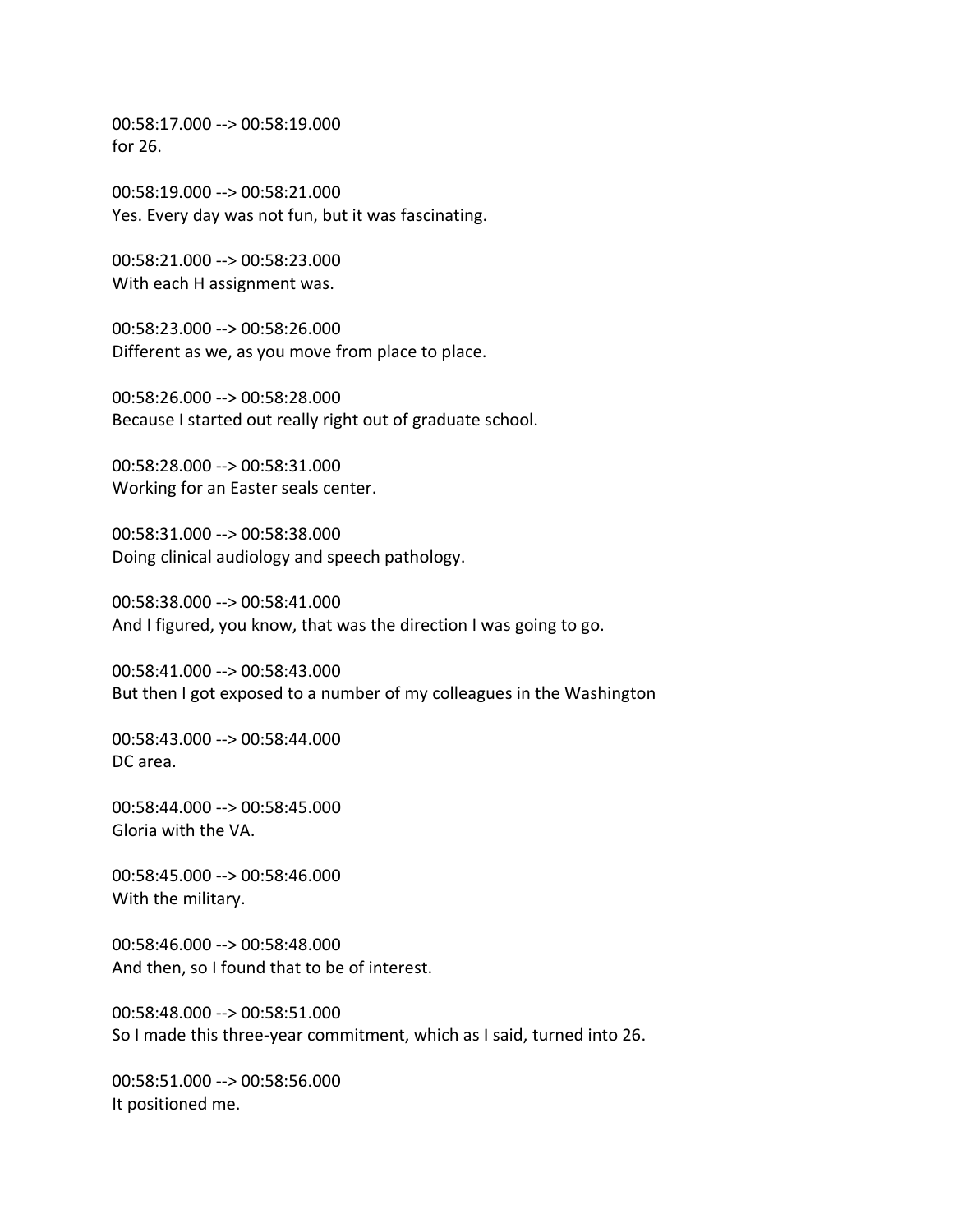00:58:56.000 --> 00:58:57.000 Many respects for the job that I currently have,

00:58:57.000 --> 00:58:59.000 which the title sounds.

00:58:59.000 --> 00:59:00.000 Far more.

00:59:00.000 --> 00:59:02.000 Elevated than, than what I do.

00:59:02.000 --> 00:59:04.000 As Colonel blanks said, I.

00:59:04.000 --> 00:59:08.000 I have a lot of meetings. I pushed a lot of paper right now.

00:59:08.000 --> 00:59:10.000 But I still have some interaction in the hearing conservation or

00:59:10.000 --> 00:59:12.000 radio.

00:59:12.000 --> 00:59:13.000 Through my military career.

00:59:13.000 --> 00:59:17.000 I got an opportunity to.

00:59:17.000 --> 00:59:20.000 To start out pretty much with a clinical focus in graduate school at

00:59:20.000 --> 00:59:21.000 one force on hearing conservation.

00:59:21.000 --> 00:59:22.000 Senator intriguing,

00:59:22.000 --> 00:59:24.000 but I was really looking at the clinical approach to it.

00:59:24.000 --> 00:59:26.000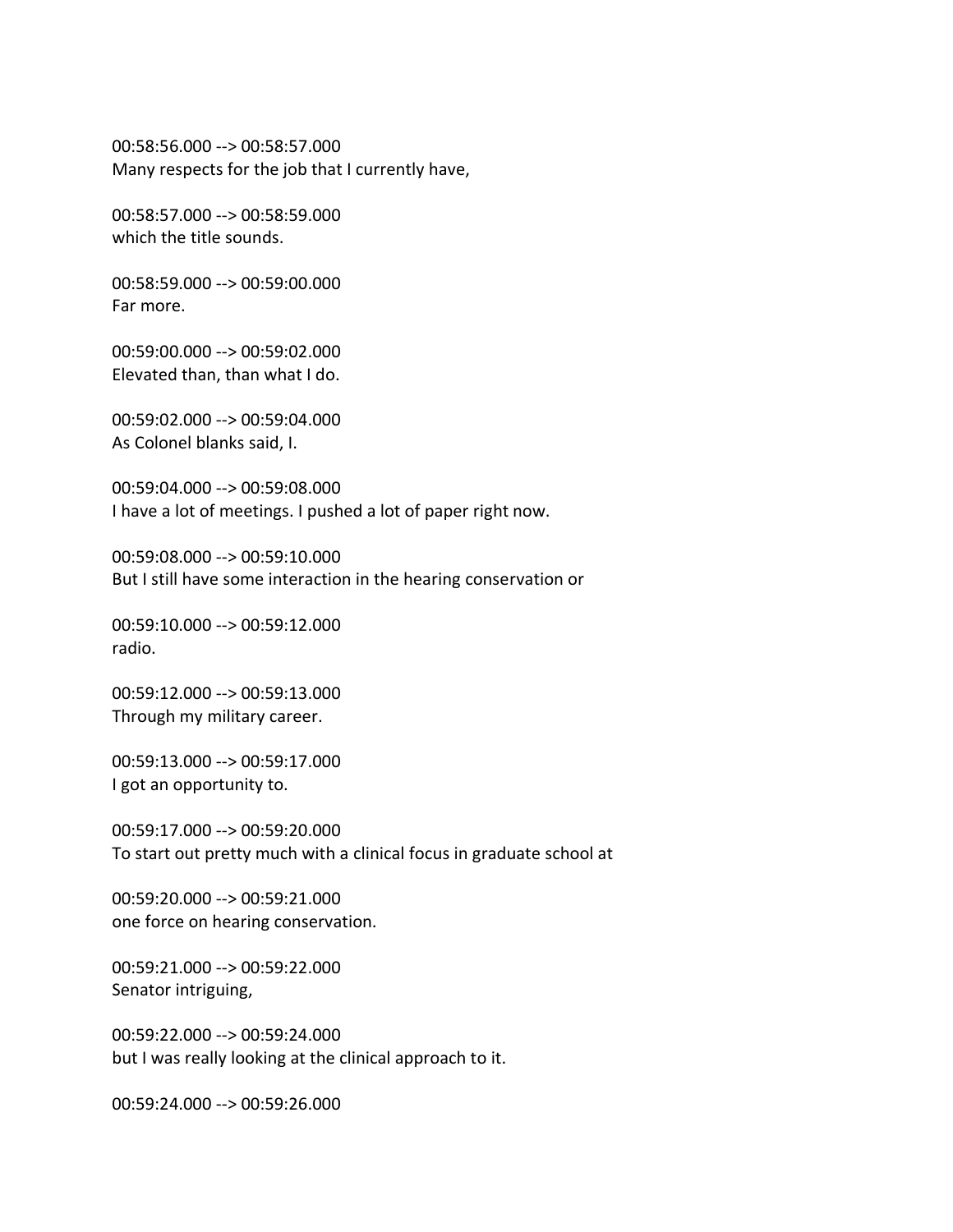And the more I stuck around with the air force career,

00:59:26.000 --> 00:59:27.000 the more I realized.

00:59:27.000 --> 00:59:29.000 That if we could prevent it.

00:59:29.000 --> 00:59:30.000 If we could prevent the hearing loss,

00:59:30.000 --> 00:59:32.000 that would be the better position to begin.

00:59:32.000 --> 00:59:33.000 So at one point in time,

00:59:33.000 --> 00:59:36.000 And my later in my career,

00:59:36.000 --> 00:59:39.000 I got to be the consultant for hearing conservation.

00:59:39.000 --> 00:59:41.000 The air force surgeon general.

00:59:41.000 --> 00:59:43.000 Which again sounds pretty lofty, but really what it was is.

00:59:43.000 --> 00:59:45.000 I was the guy that was like route.

00:59:45.000 --> 00:59:47.000 That was the old enough guy, right around long enough.

00:59:47.000 --> 00:59:50.000 To work with really talented people.

00:59:50.000 --> 00:59:51.000 And many of those people are right here on this.

00:59:51.000 --> 00:59:53.000 On this call today.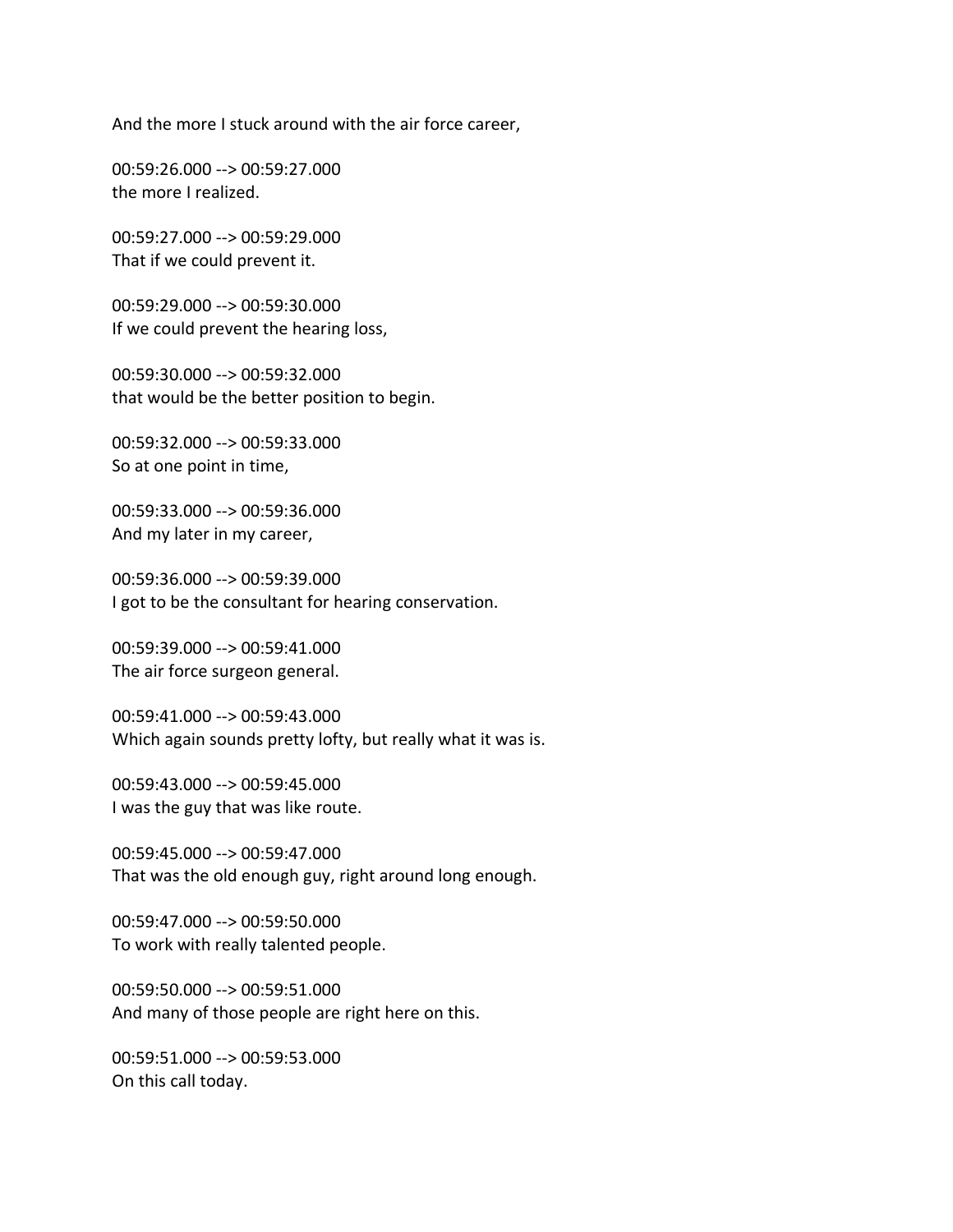00:59:53.000 --> 00:59:55.000 From whom I have learned and continue to learn.

00:59:55.000 --> 00:59:56.000 Dr. Jen ULD is one of them.

00:59:56.000 --> 00:59:58.000 But.

00:59:58.000 --> 01:00:05.000 That position then.

01:00:05.000 --> 01:00:07.000 Allowed me then as I moved over to the NASA job,

01:00:07.000 --> 01:00:10.000 I did not get recruited to work for NASA. Actually.

01:00:10.000 --> 01:00:11.000 I didn't get recruited.

01:00:11.000 --> 01:00:14.000 At all, I was blessed to be able to get this position.

01:00:14.000 --> 01:00:17.000 But it wasn't for hearing conservation or audiology. Really,

01:00:17.000 --> 01:00:18.000 my job is more oversight of.

01:00:18.000 --> 01:00:26.000 Astronaut health programs and human research.

01:00:26.000 --> 01:00:29.000 But I still get to get involved in the audiology portion of it because

01:00:29.000 --> 01:00:31.000 for space station, we have what's called the it's a real mouthful.

01:00:31.000 --> 01:00:33.000 Multi-lateral multilateral both.

01:00:33.000 --> 01:00:34.000 Medical operations panel.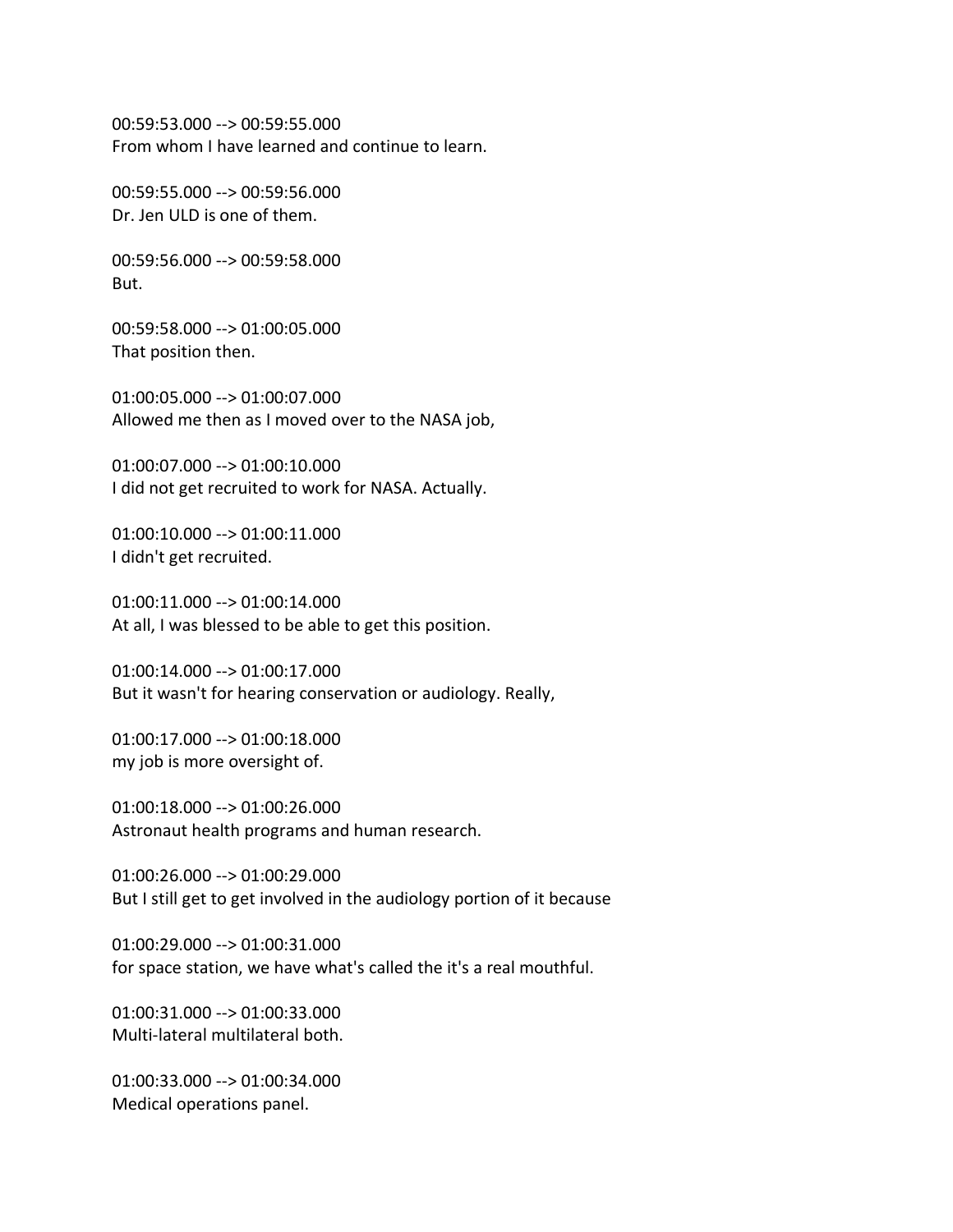01:00:34.000 --> 01:00:36.000 Acoustics subgroup.

01:00:36.000 --> 01:00:38.000 Basically,

01:00:38.000 --> 01:00:41.000 this is all of the medical personnel who deal with the space station.

01:00:41.000 --> 01:00:42.000 Medical issues.

01:00:42.000 --> 01:00:44.000 From all the different agencies from.

01:00:44.000 --> 01:00:47.000 Japan's from Europe, from Russia, from Canada in the us.

01:00:47.000 --> 01:00:50.000 And we have a group of audiologists.

01:00:50.000 --> 01:00:55.000 And crew sickle engineers and others who deal with.

01:00:55.000 --> 01:00:57.000 Looking at all of the doors related issues right now,

01:00:57.000 --> 01:00:59.000 focused on space station.

01:00:59.000 --> 01:01:00.000 But as we start to develop.

01:01:00.000 --> 01:01:02.000 Further space, other spacecraft.

01:01:02.000 --> 01:01:04.000 Landers and rovers and things of that sort.

01:01:04.000 --> 01:01:08.000 We continue to be involved in those.

01:01:08.000 --> 01:01:11.000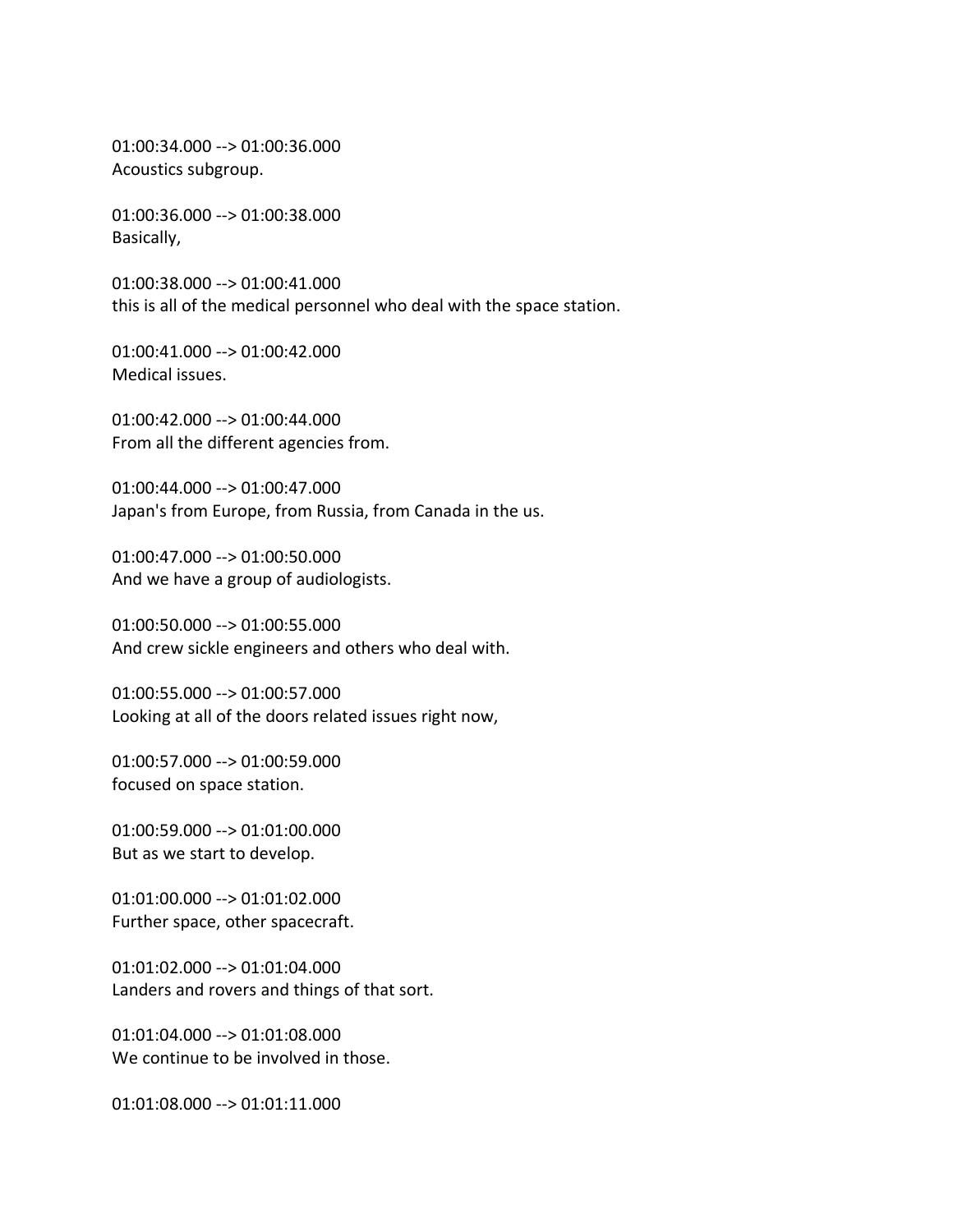To where we're helping to try to control the noise levels.

01:01:11.000 --> 01:01:14.000 Which, which the astronauts are exposed.

01:01:14.000 --> 01:01:18.000 I, I, I say.

01:01:18.000 --> 01:01:21.000 I'm not directly involved in that. We've had been blessed over the,

01:01:21.000 --> 01:01:22.000 over the last step.

01:01:22.000 --> 01:01:23.000 I think it's 17 years now.

01:01:23.000 --> 01:01:24.000 To have.

01:01:24.000 --> 01:01:29.000 A retired army audiologist.

01:01:29.000 --> 01:01:30.000 For many of us know Dr.

01:01:30.000 --> 01:01:33.000 Dick Danielson was the chief of audiology that Johnson space center.

01:01:33.000 --> 01:01:35.000 I always introduced him as the audiologist.

01:01:35.000 --> 01:01:39.000 At the stars, he was the one who together with our net of our.

01:01:39.000 --> 01:01:40.000 Our acoustic lab.

01:01:40.000 --> 01:01:42.000 Really helped to guide this multilateral program.

01:01:42.000 --> 01:01:44.000 He has just retired. So y'all missed your opportunity.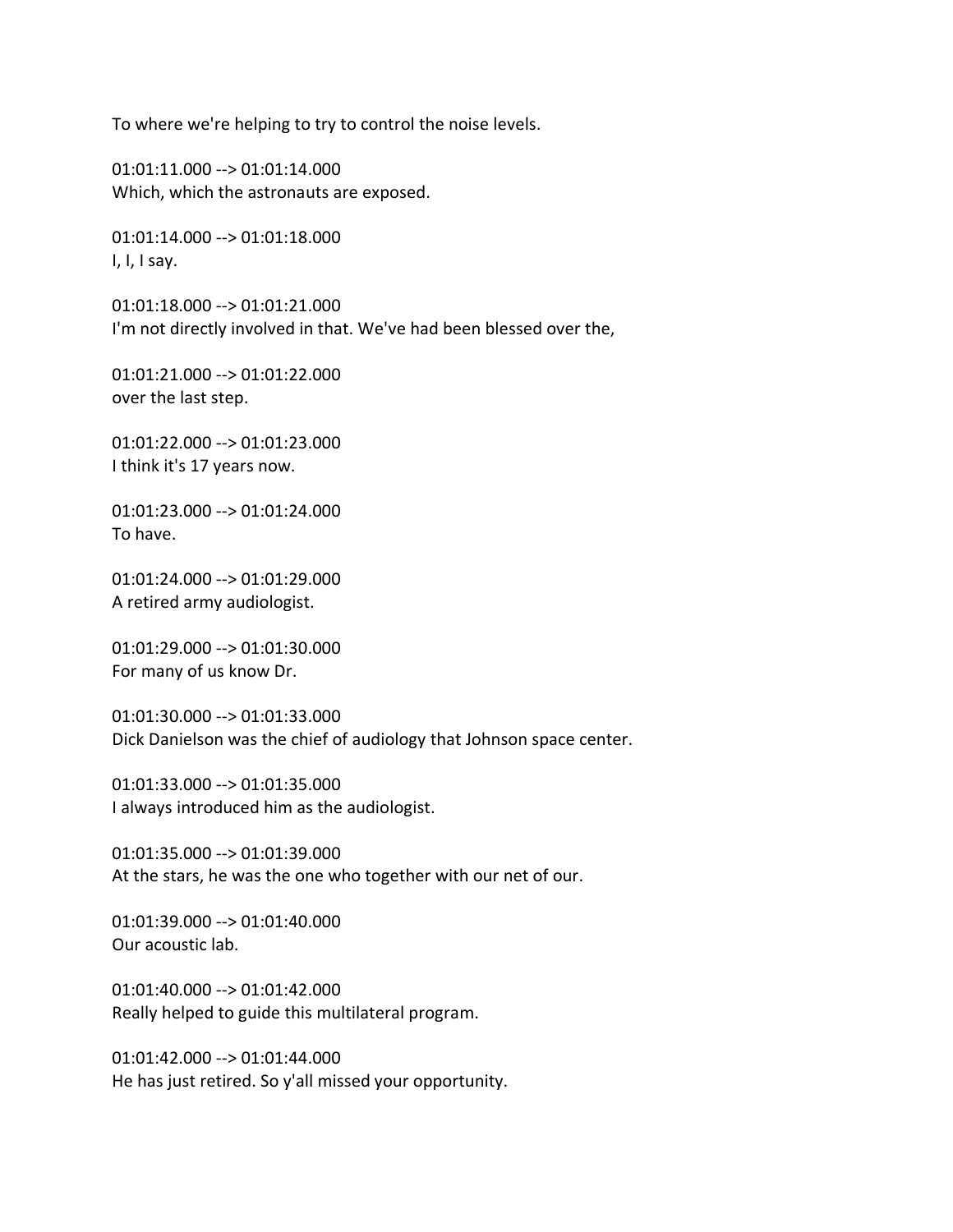01:01:44.000 --> 01:01:45.000 We.

01:01:45.000 --> 01:01:46.000 Hired another audiologist.

01:01:46.000 --> 01:01:48.000 Another retired army audiologists.

01:01:48.000 --> 01:01:53.000 Martin Robinette.

01:01:53.000 --> 01:01:56.000 Who comes with not only an audiology of an acoustics background. So.

01:01:56.000 --> 01:01:57.000 You know, in terms of the younger folks,

01:01:57.000 --> 01:01:58.000 Who are here.

01:01:58.000 --> 01:02:02.000 I guess one of the things I've observed is.

01:02:02.000 --> 01:02:03.000 You're broadening your,

01:02:03.000 --> 01:02:06.000 your education base to the extent that you can.

01:02:06.000 --> 01:02:07.000 Is extremely helpful,

01:02:07.000 --> 01:02:09.000 whether that's getting another master's in public health.

01:02:09.000 --> 01:02:12.000 Some background at acoustics, et cetera.

01:02:12.000 --> 01:02:15.000 Really helps to broaden the exposure, to be able to understand.

01:02:15.000 --> 01:02:18.000 What it is that noise is all about and how we can better control that.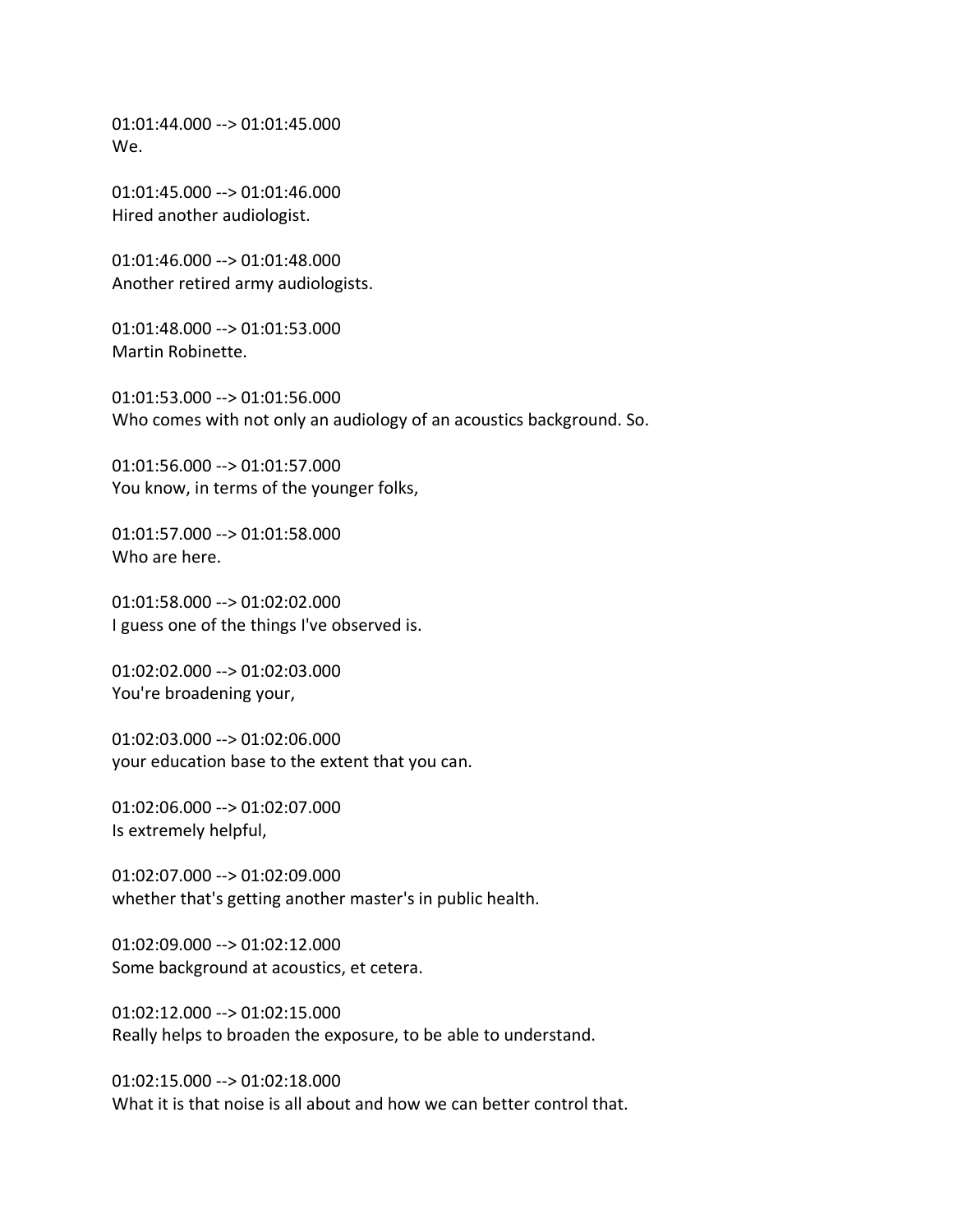01:02:18.000 --> 01:02:20.000 And so we, we deal with that.

01:02:20.000 --> 01:02:23.000 On an agency level too. We have an agency level.

01:02:23.000 --> 01:02:24.000 Occupational health program.

01:02:24.000 --> 01:02:25.000 So we are.

01:02:25.000 --> 01:02:28.000 Test.

01:02:28.000 --> 01:02:29.000 Our employees,

01:02:29.000 --> 01:02:32.000 many of our employees are out there bending metal for spacecraft.

01:02:32.000 --> 01:02:36.000 We're exposed to a lot of noise as well.

01:02:36.000 --> 01:02:38.000 So we not only deal with the estimates,

01:02:38.000 --> 01:02:41.000 but also with the civilian employee of the civil service.

01:02:41.000 --> 01:02:42.000 Employees within NASA.

01:02:42.000 --> 01:02:45.000 So the directions, you can go with a hearing conservation.

01:02:45.000 --> 01:02:48.000 Many I'm diverse.

01:02:48.000 --> 01:02:49.000 And as you've heard from the previous two,

01:02:49.000 --> 01:02:52.000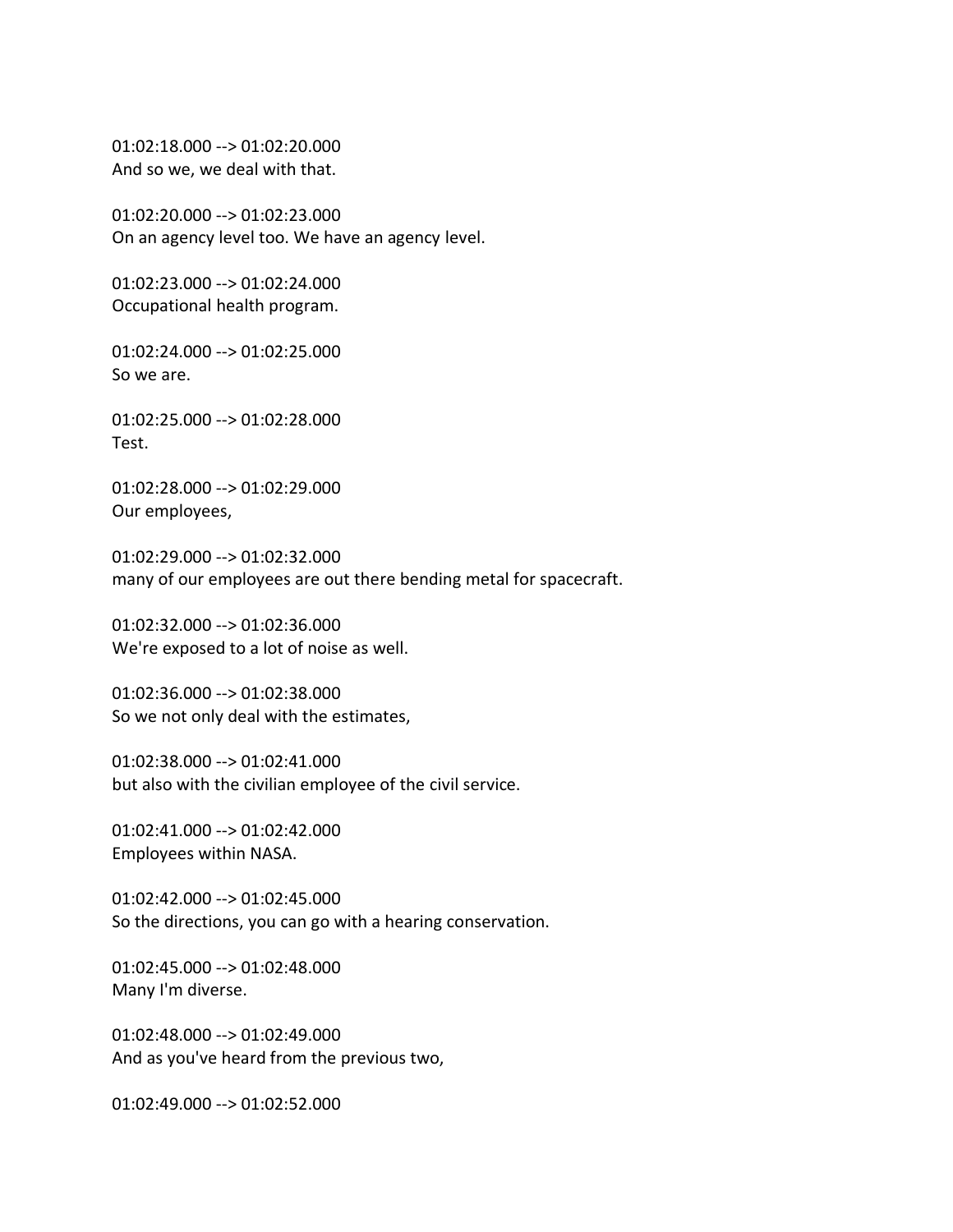Conversations.

01:02:52.000 --> 01:02:55.000 There's a lot. That's just really intriguing.

01:02:55.000 --> 01:02:57.000 The problem I had as a consultant for audiology.

01:02:57.000 --> 01:02:59.000 Was, we would have some of our audiologists.

01:02:59.000 --> 01:03:08.000 At the duty at the time.

01:03:08.000 --> 01:03:10.000 The hearing conservation positions and didn't want to come back to the

01:03:10.000 --> 01:03:11.000 clinic per se,

01:03:11.000 --> 01:03:13.000 because they realized they were now in a bigger role of managing.

01:03:13.000 --> 01:03:15.000 And we're Colonel blank was going,

01:03:15.000 --> 01:03:17.000 influencing the direction of what we do.

01:03:17.000 --> 01:03:19.000 Yeah.

01:03:19.000 --> 01:03:20.000 In the military.

01:03:20.000 --> 01:03:22.000 And that certainly happens in the civilian sector too,

01:03:22.000 --> 01:03:24.000 whether you're working for a company or corporation.

01:03:24.000 --> 01:03:27.000 Being that person who's involved in the public health and the hearing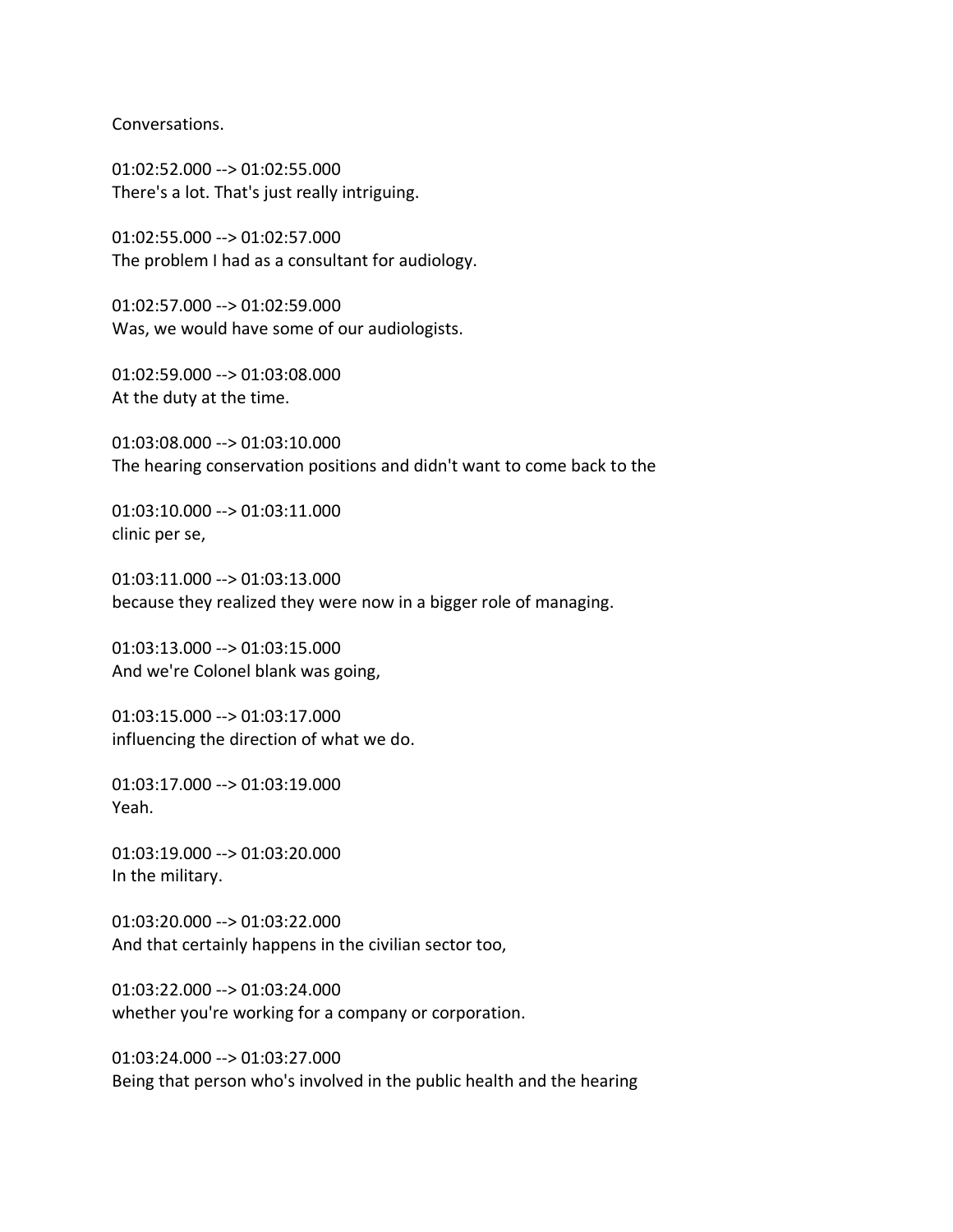01:03:27.000 --> 01:03:28.000 conservation.

01:03:28.000 --> 01:03:29.000 You can actually.

01:03:29.000 --> 01:03:30.000 Shake the direction.

01:03:30.000 --> 01:03:33.000 That.

01:03:33.000 --> 01:03:36.000 The company goes to the organization goes in terms of being able to

01:03:36.000 --> 01:03:37.000 protect the workforce.

01:03:37.000 --> 01:03:38.000 From the effects of noise.

01:03:38.000 --> 01:03:39.000 I don't want to take all the time.

01:03:39.000 --> 01:03:41.000 So I'd like to Dr. Genuality is.

01:03:41.000 --> 01:03:42.000 Game here.

01:03:42.000 --> 01:03:44.000 To turn it over to her. I started off.

01:03:44.000 --> 01:03:47.000 Twisted her arm and brought her in here because.

01:03:47.000 --> 01:03:49.000 You're for a blank. Talk about the audiologist.

01:03:49.000 --> 01:03:50.000 In the army that we have both.

01:03:50.000 --> 01:03:51.000 At the duty.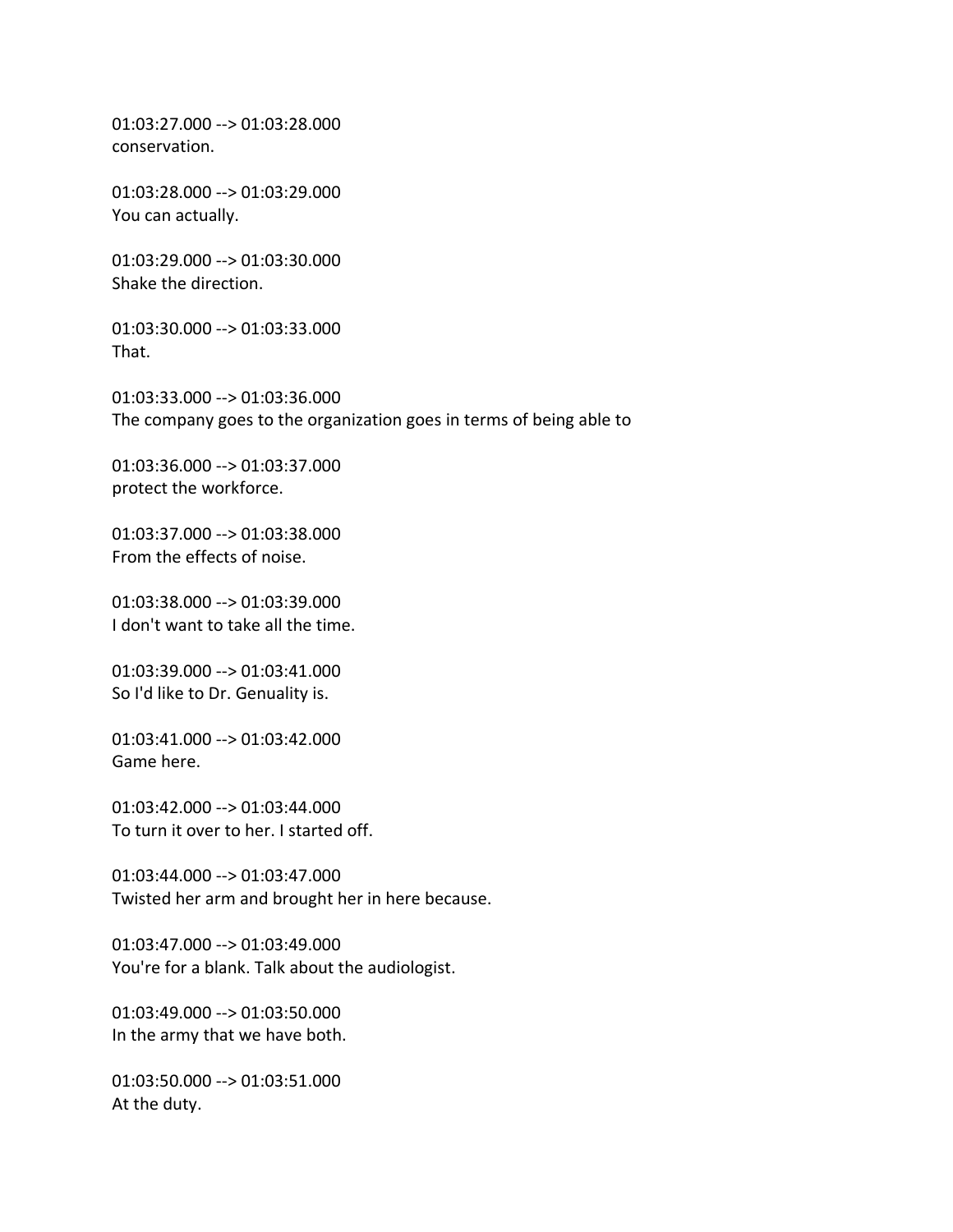01:03:51.000 --> 01:03:57.000 And civilian.

01:03:57.000 --> 01:03:58.000 The position that Dr.

01:03:58.000 --> 01:04:01.000 January occupies was the one that I first had inhabited when I first

01:04:01.000 --> 01:04:02.000 came to the air force.

01:04:02.000 --> 01:04:04.000 It was at the duty up until the time that she came here.

01:04:04.000 --> 01:04:06.000 And at first I was a little chagrined by the fact that they converted

01:04:06.000 --> 01:04:07.000 into a civilian spot.

01:04:07.000 --> 01:04:09.000 And then I met her.

01:04:09.000 --> 01:04:10.000 And it's really, it was the right choice.

01:04:10.000 --> 01:04:12.000 She's excellent, but I thought you might get a perspective of.

01:04:12.000 --> 01:04:14.000 From her.

01:04:14.000 --> 01:04:17.000 Vantage point of what she does with them.

01:04:17.000 --> 01:04:19.000 The, for the air force and within the air force.

01:04:19.000 --> 01:04:21.000 And hopefully.

01:04:21.000 --> 01:04:22.000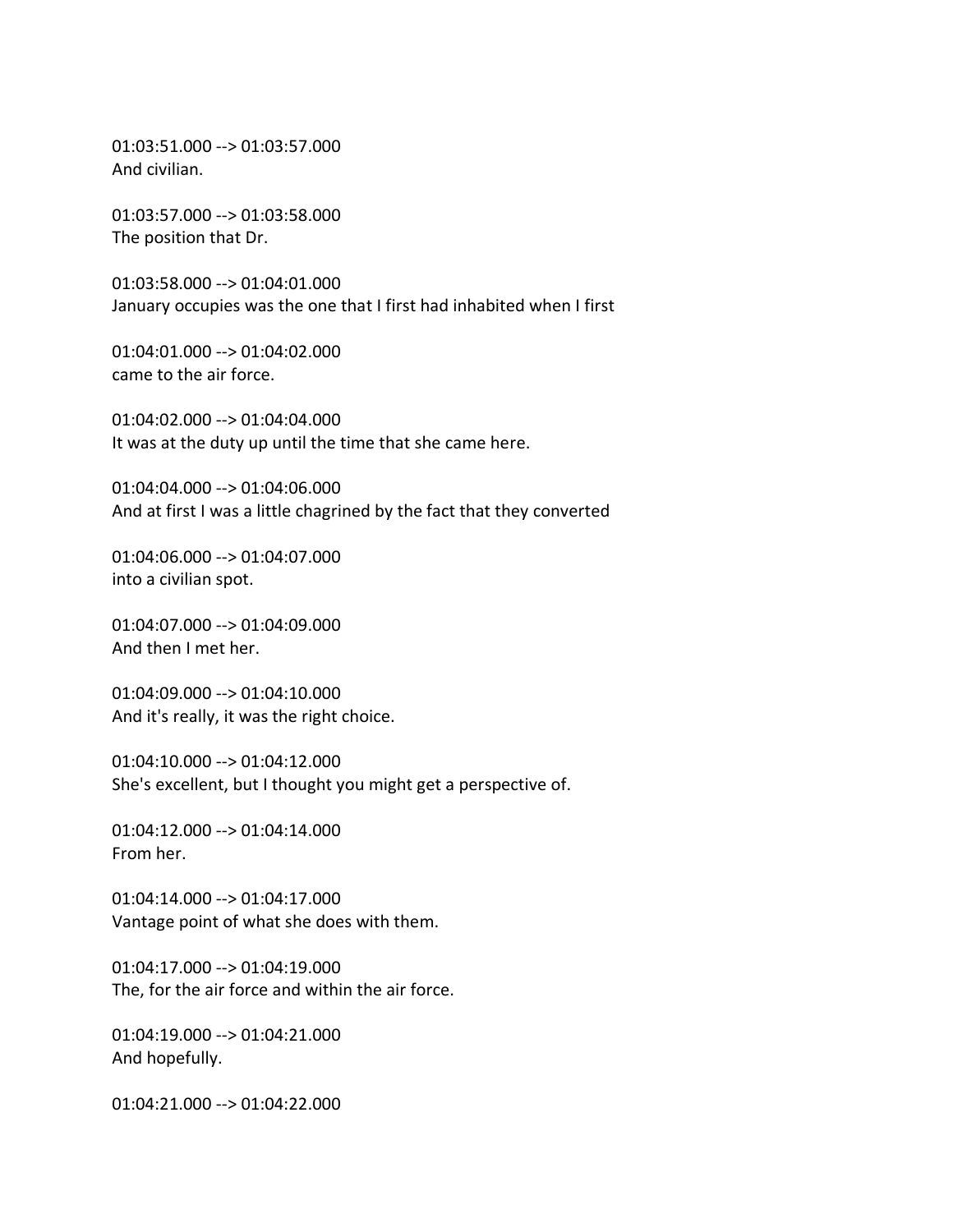My battery doesn't die before she gets.

01:04:22.000 --> 01:04:24.000 Thank you, Dr. Allen.

01:04:24.000 --> 01:04:30.000 So I'm Elisa genuine.

01:04:30.000 --> 01:04:31.000 I know, as a student,

01:04:31.000 --> 01:04:33.000 you spent four years in undergrad and four years.

01:04:33.000 --> 01:04:35.000 In your doctoral work.

01:04:35.000 --> 01:04:38.000 I wasn't really ready to commit another three or four years.

01:04:38.000 --> 01:04:39.000 To the military.

01:04:39.000 --> 01:04:41.000 It was something I was definitely interested in doing.

01:04:41.000 --> 01:04:43.000 But I wasn't quite ready to sign up.

01:04:43.000 --> 01:04:45.000 And go through all the, the officer.

01:04:45.000 --> 01:04:57.000 Training and everything. So.

01:04:57.000 --> 01:04:59.000 My next best option was to be a civilian for the military.

01:04:59.000 --> 01:05:01.000 So it's kind of the, you know, the best of both worlds.

01:05:01.000 --> 01:05:04.000 I get to work alongside the military,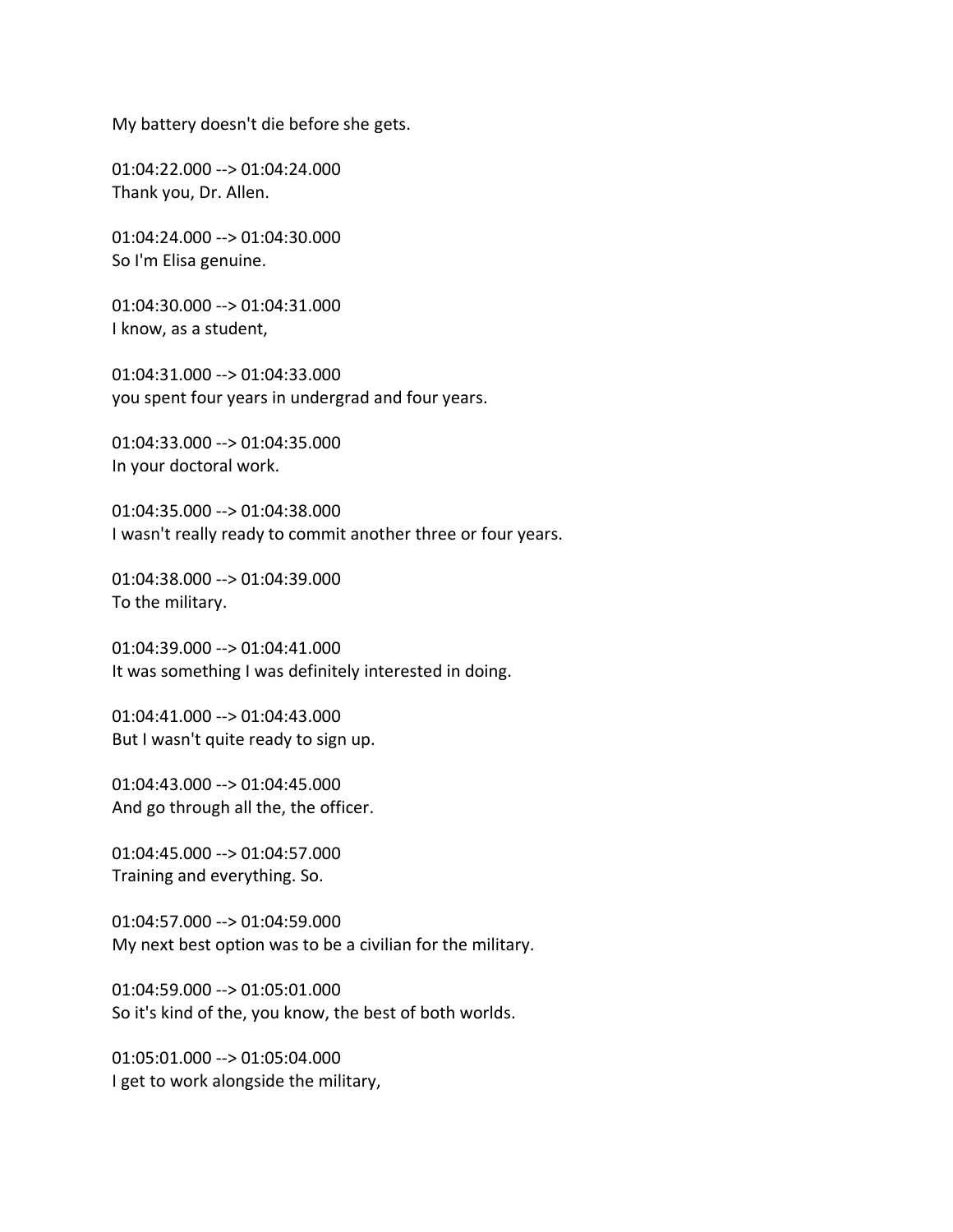01:05:04.000 --> 01:05:05.000 but also do the civilian job.

01:05:05.000 --> 01:05:07.000 Here in the clinic. I wear a few hats.

01:05:07.000 --> 01:05:08.000 I get to run the clinic,

01:05:08.000 --> 01:05:11.000 but we have a diagnostic clinic and a hearing conservation clinic.

01:05:11.000 --> 01:05:13.000 But all of my work, every patient I see, I have,

01:05:13.000 --> 01:05:16.000 there's an emphasis of hearing conservation.

01:05:16.000 --> 01:05:21.000 But we also support the ENT and any primary care referrals as well.

01:05:21.000 --> 01:05:23.000 An example of hearing conservation that we recently saw.

01:05:23.000 --> 01:05:28.000 I mean a few years back is.

01:05:28.000 --> 01:05:31.000 It's really to look at trends. And so I would start a lot of patients.

01:05:31.000 --> 01:05:32.000 I see a lot of pilots here.

01:05:32.000 --> 01:05:33.000 Coming from a specific unit.

01:05:33.000 --> 01:05:35.000 Who all have very specific.

01:05:35.000 --> 01:05:39.000 Unilateral hearing loss is that I thought were really funny.

01:05:39.000 --> 01:05:41.000 And didn't look quite right. So from a hearing stand point,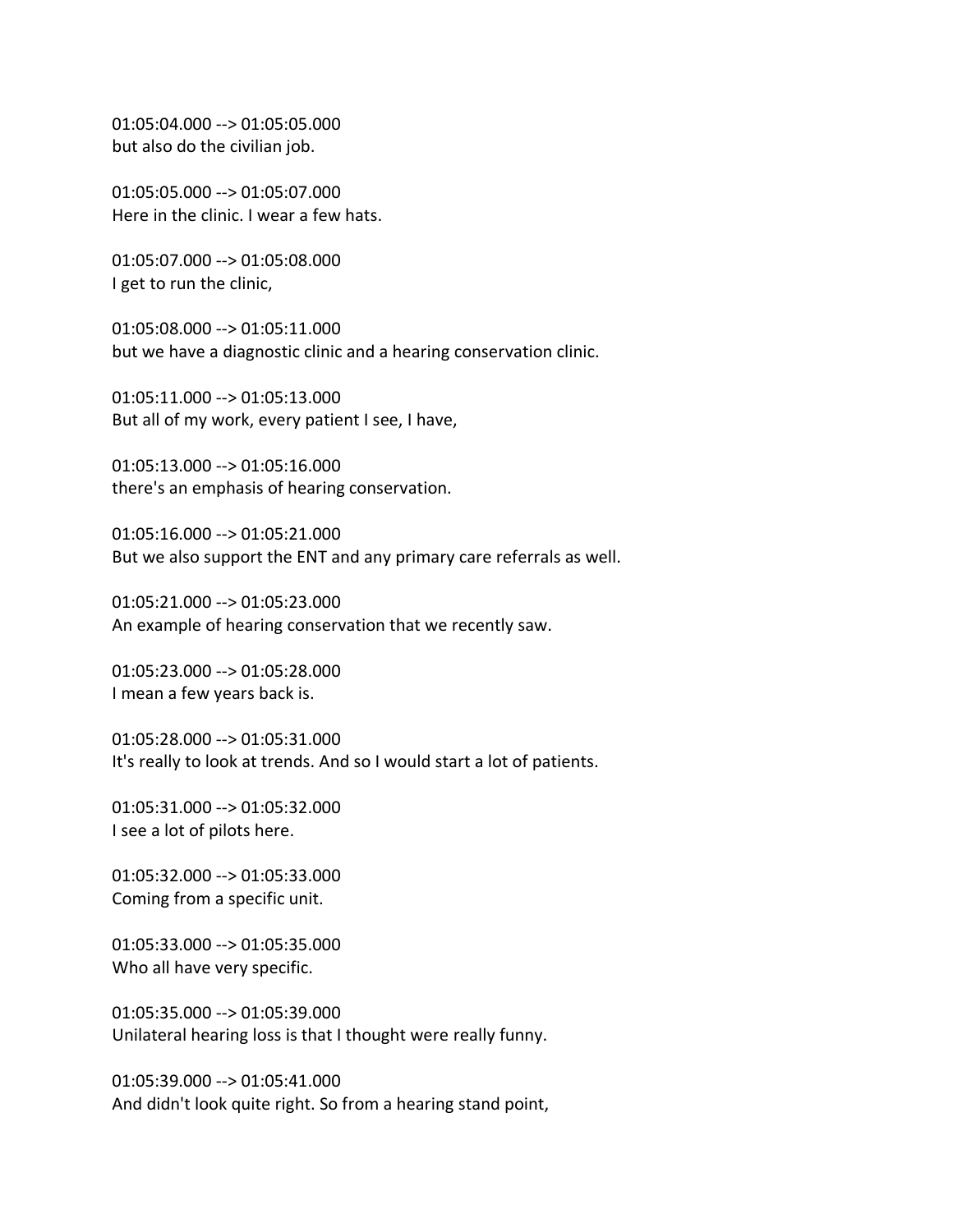01:05:41.000 --> 01:05:48.000 If you're in conservation standpoint.

01:05:48.000 --> 01:05:49.000 That drew up a red flag.

01:05:49.000 --> 01:05:51.000 What's what is it about these pilots that are, you know,

01:05:51.000 --> 01:05:52.000 that have these,

01:05:52.000 --> 01:05:54.000 why are they getting these hearing losses and just the one year.

01:05:54.000 --> 01:05:58.000 So I actually went out to their unit and I got to fly on there.

01:05:58.000 --> 01:06:00.000 The specific aircraft that they they're flying.

01:06:00.000 --> 01:06:01.000 And it's.

01:06:01.000 --> 01:06:02.000 Basically.

01:06:02.000 --> 01:06:04.000 These are typical United Boeing 7 37 plane.

01:06:04.000 --> 01:06:07.000 But the air force.

01:06:07.000 --> 01:06:10.000 They outfit this plane so it can travel across the world.

01:06:10.000 --> 01:06:14.000 And so there are a lot more jet engines and.

01:06:14.000 --> 01:06:23.000 A lot more noise than what you would expect with a Boeing 7 37.

01:06:23.000 --> 01:06:27.000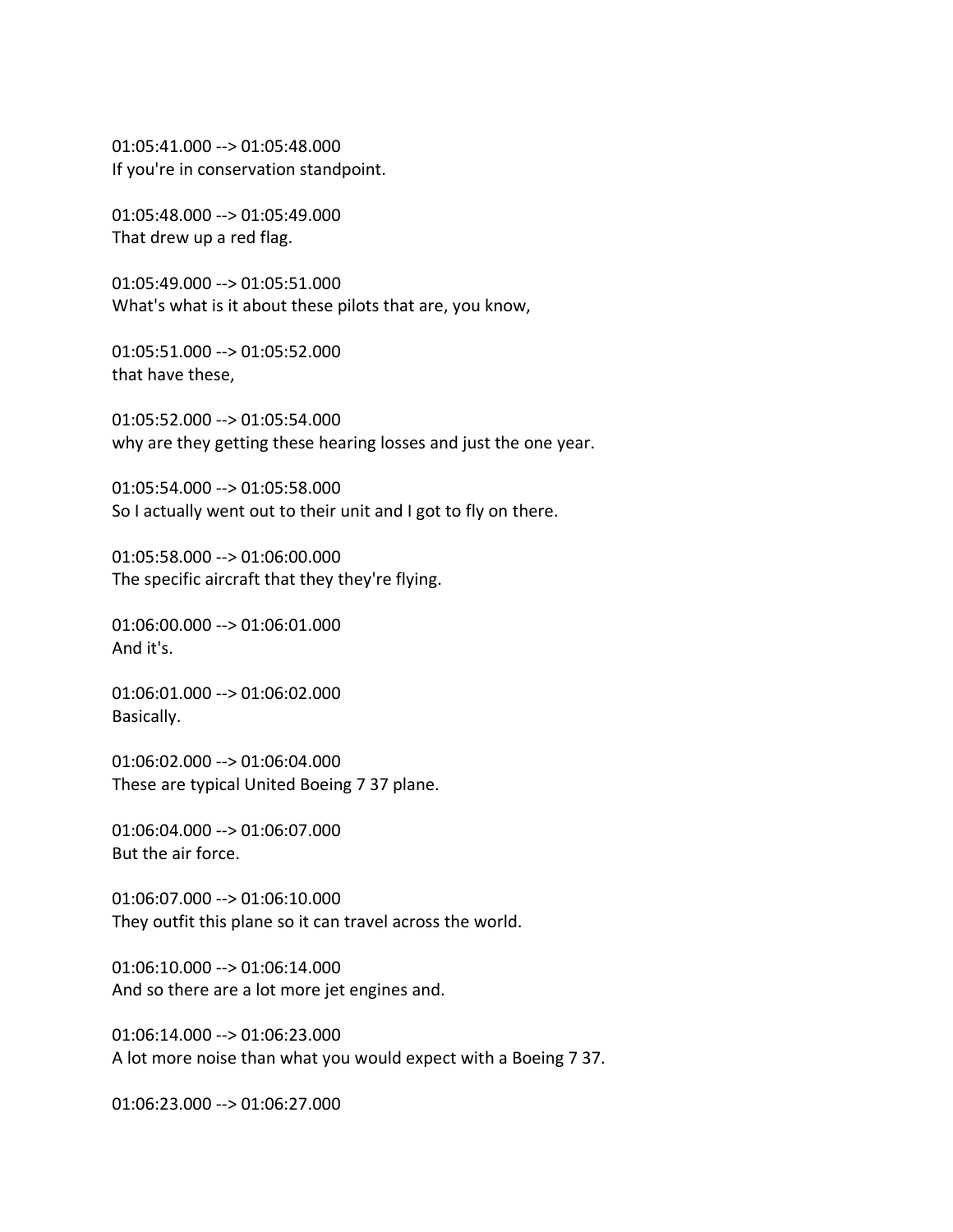So it turns out that these planes are hazardous and

01:06:27.000 --> 01:06:29.000 they're not HeartMate. So we have two pilots in the cockpit.

01:06:29.000 --> 01:06:31.000 One pilots trying to talk to the other one.

01:06:31.000 --> 01:06:34.000 And they're both wearing these noise, canceling headphones.

01:06:34.000 --> 01:06:36.000 But they can't communicate with each other. So what are they doing?

01:06:36.000 --> 01:06:38.000 They're taking one headphone off and yelling at each other.

01:06:38.000 --> 01:06:40.000 The entire flight.

01:06:40.000 --> 01:06:43.000 And that's where that, you know, auto hearing loss is coming from.

01:06:43.000 --> 01:06:45.000 All the noise exposure would just having the one-year uncovered.

01:06:45.000 --> 01:06:51.000 So that's just one of the examples of.

01:06:51.000 --> 01:06:54.000 W what I do is just looking at trends and being a little bit more

01:06:54.000 --> 01:06:55.000 investigative with the air force.

01:06:55.000 --> 01:06:56.000 What, what we're doing.

01:06:56.000 --> 01:06:58.000 On base.

01:06:58.000 --> 01:06:59.000 And I hope that's.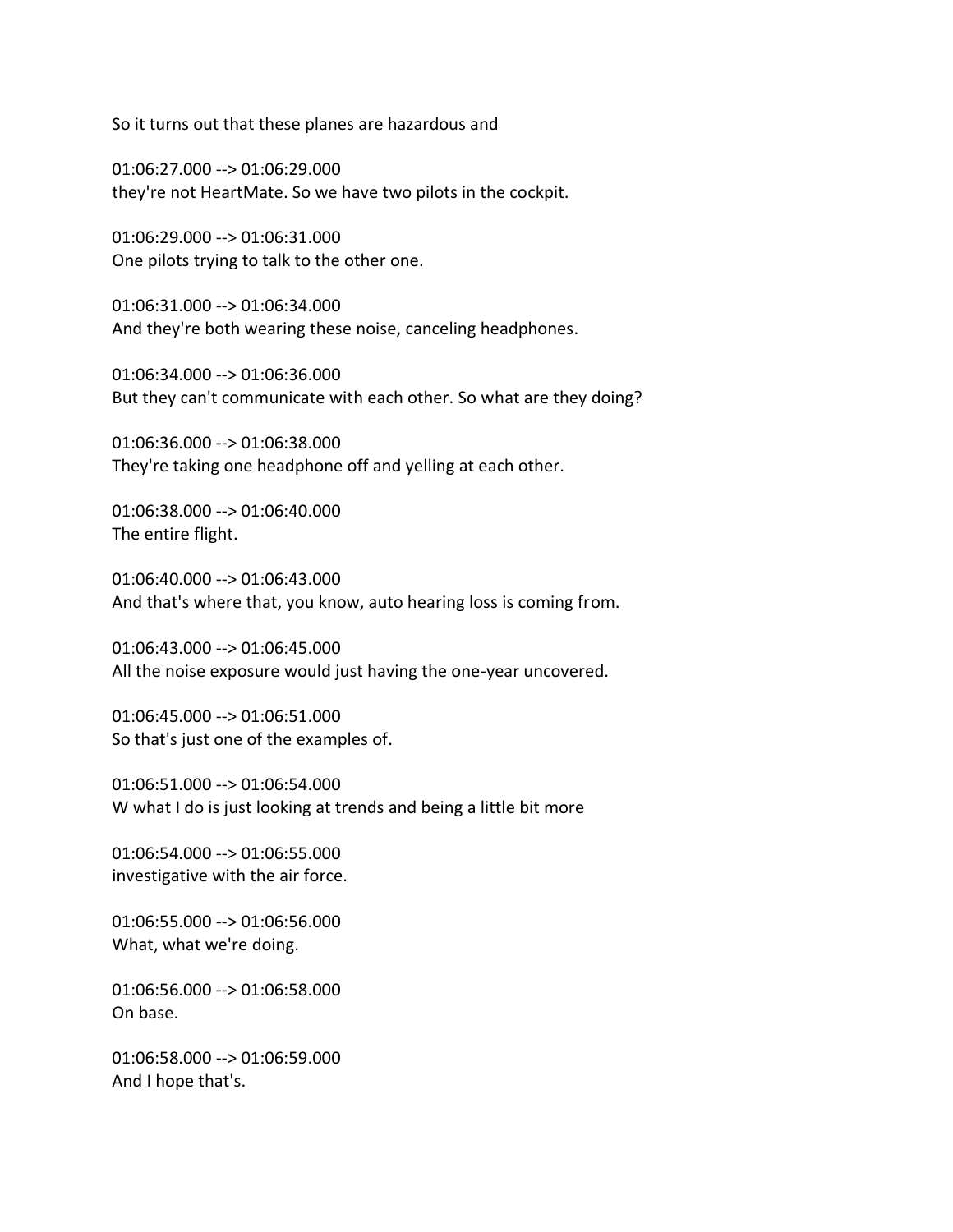01:06:59.000 --> 01:07:00.000 Good enough.

01:07:00.000 --> 01:07:03.000 Thank you. Thank you.

01:07:03.000 --> 01:07:06.000 Thank you so much. I've got to get my video up here again.

01:07:06.000 --> 01:07:09.000 All right, so moving right along.

01:07:09.000 --> 01:07:14.000 Up next. We have Dr. Elizabeth Masterson or Liz.

01:07:14.000 --> 01:07:16.000 It was a research epidemiologist at the national Institute for

01:07:16.000 --> 01:07:21.000 occupational safety and health.

01:07:21.000 --> 01:07:22.000 Or NIOSH,

01:07:22.000 --> 01:07:24.000 which is part of the centers for disease control and prevention.

01:07:24.000 --> 01:07:26.000 And notice that prevention gets added in there.

01:07:26.000 --> 01:07:28.000 So I will hand it off to list.

01:07:28.000 --> 01:07:29.000 Thank you, Laura.

01:07:29.000 --> 01:07:41.000 And also thanks to NHCA for having me.

01:07:41.000 --> 01:07:43.000 Well, this isn't a formal presentation.

01:07:43.000 --> 01:07:46.000 I still need to first say that anything I say does not represent the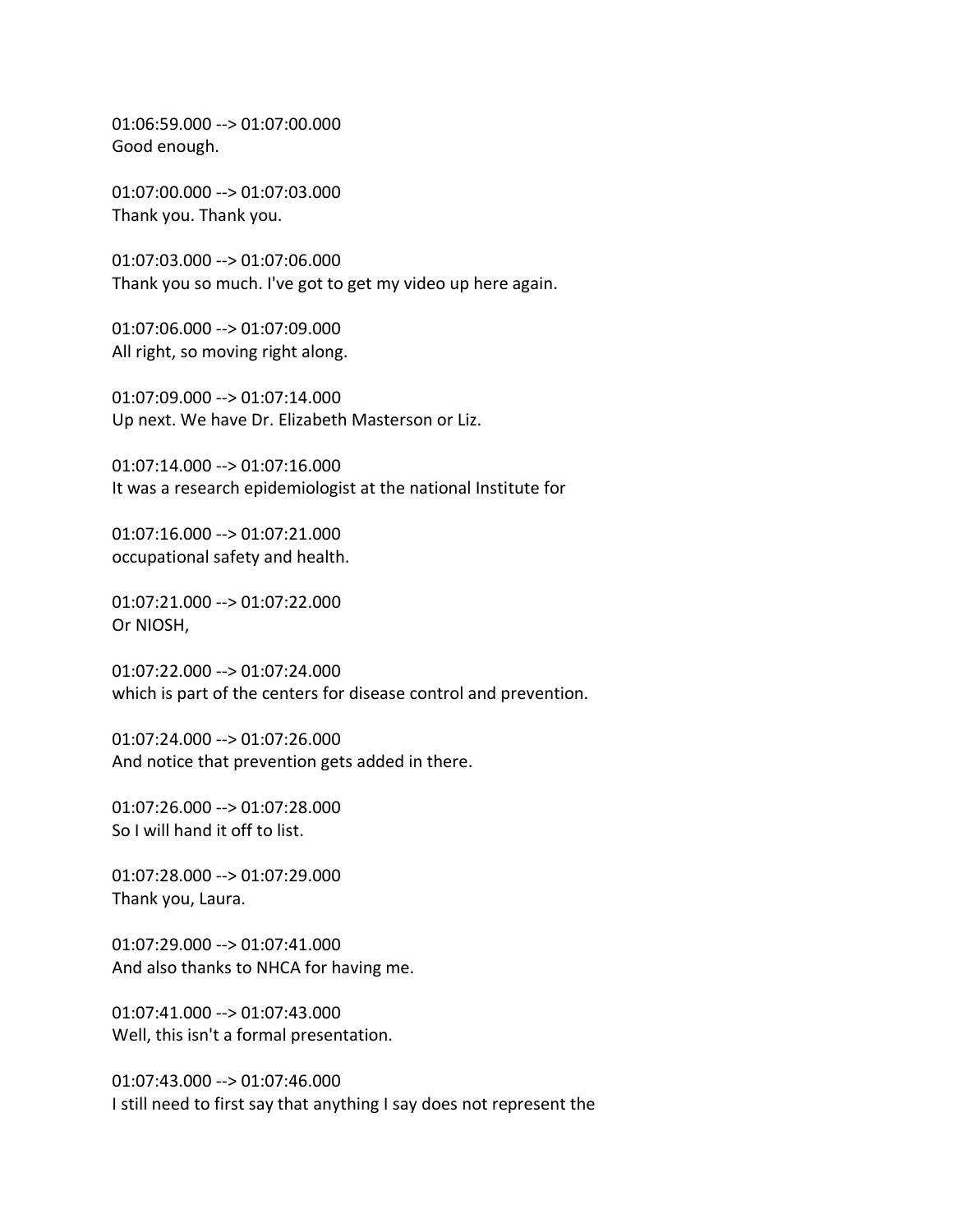01:07:46.000 --> 01:07:49.000 official position of NYASH or the centers for disease control and

01:07:49.000 --> 01:07:50.000 prevention.

01:07:50.000 --> 01:07:52.000 I am a research epidemiologist.

01:07:52.000 --> 01:07:55.000 Focusing on occupational hearing loss surveillance at NIOSH.

01:07:55.000 --> 01:07:58.000 The NIOSH mission is to develop new knowledge in the field of

01:07:58.000 --> 01:07:59.000 occupational safety and health.

01:07:59.000 --> 01:08:03.000 And to transfer that knowledge into practice.

01:08:03.000 --> 01:08:07.000 I be, give me, I'll just study the cause of disease, injury,

01:08:07.000 --> 01:08:08.000 disability.

01:08:08.000 --> 01:08:10.000 Any house related state or condition?

01:08:10.000 --> 01:08:11.000 We also study that condition,

01:08:11.000 --> 01:08:15.000 how that condition is distributed in the population.

01:08:15.000 --> 01:08:18.000 Which industries, occupation, demographics, and regions are affected.

01:08:18.000 --> 01:08:22.000 To identify the high risk groups.

01:08:22.000 --> 01:08:24.000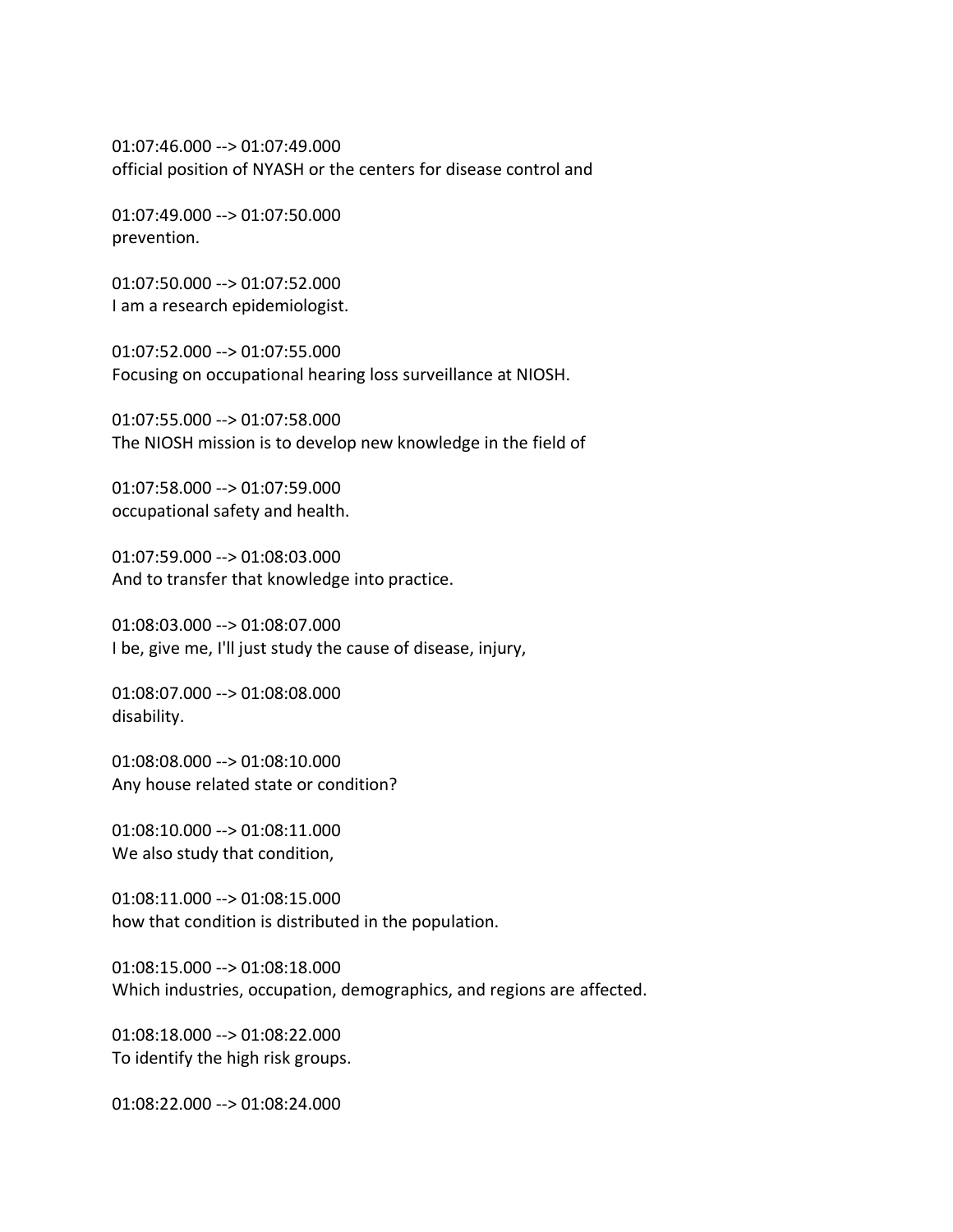And then to try to prevent that disease or injury.

01:08:24.000 --> 01:08:32.000 We also examine trends over time.

01:08:32.000 --> 01:08:34.000 Epidemiology is a very broad field.

01:08:34.000 --> 01:08:37.000 And you can imagine the many different conditions on which you could

01:08:37.000 --> 01:08:38.000 focus.

01:08:38.000 --> 01:08:40.000 So, how did I end up here?

01:08:40.000 --> 01:08:41.000 Well,

01:08:41.000 --> 01:08:44.000 I certainly didn't expect to be working in hearing conservation or

01:08:44.000 --> 01:08:46.000 even science.

01:08:46.000 --> 01:08:47.000 My mother actually worked at NIOSH.

01:08:47.000 --> 01:08:51.000 And she's been at my ass for 38 years.

01:08:51.000 --> 01:08:54.000 And I began working as at a young age, as a research assistant.

01:08:54.000 --> 01:08:55.000 But it was just a good job.

01:08:55.000 --> 01:09:03.000 To save up money for college to do something else.

01:09:03.000 --> 01:09:04.000 While I was still working.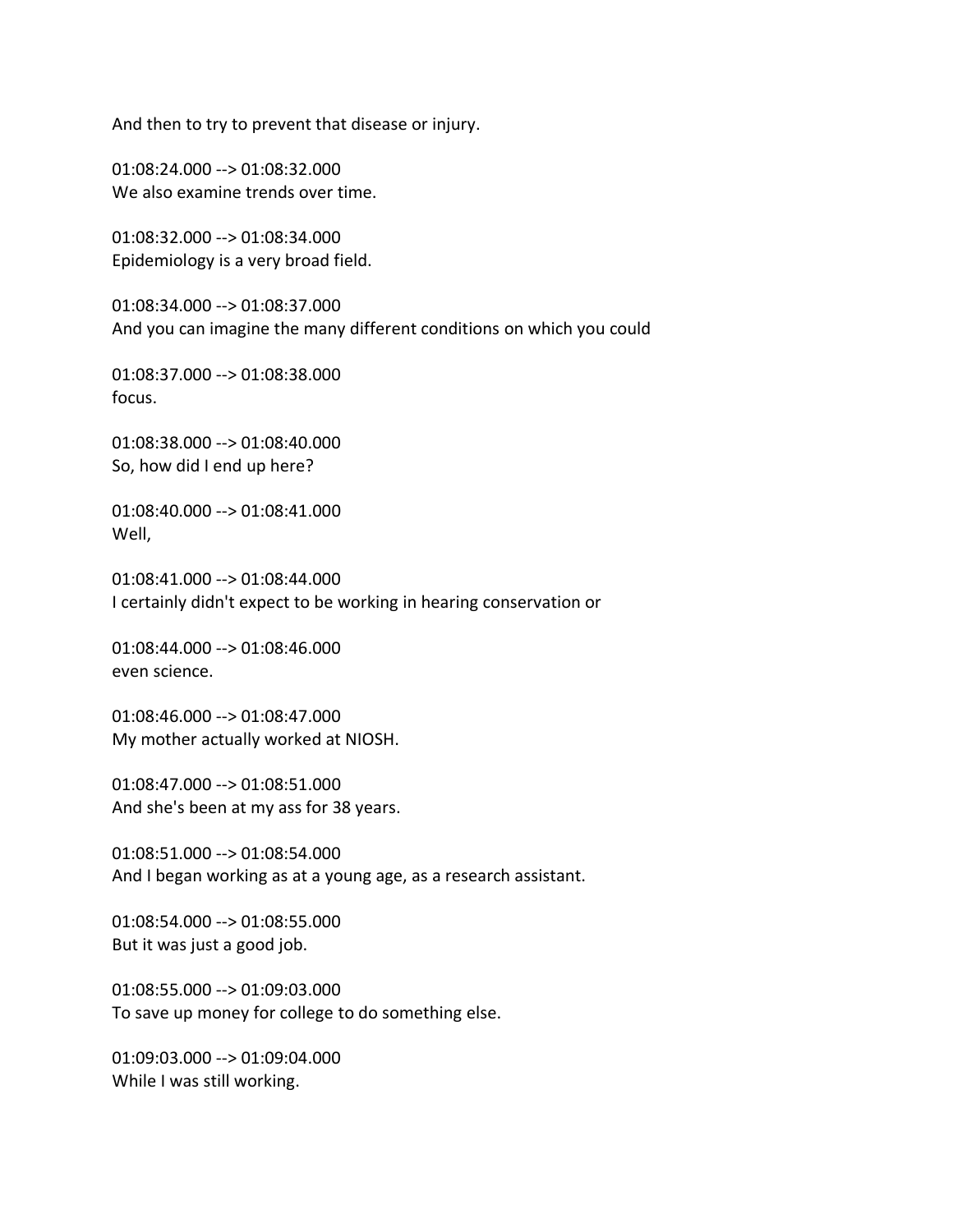01:09:04.000 --> 01:09:07.000 I entered a bachelor's degree program in psychology to become a

01:09:07.000 --> 01:09:08.000 clinical psychologist.

01:09:08.000 --> 01:09:09.000 But over time, the work at NIOSH.

01:09:09.000 --> 01:09:18.000 Really imprinted on me.

01:09:18.000 --> 01:09:19.000 So after graduating,

01:09:19.000 --> 01:09:22.000 I enter the master of public health program focusing on epidemiology.

01:09:22.000 --> 01:09:30.000 And what's really nice about a master of public health program.

01:09:30.000 --> 01:09:34.000 Is it focuses on five or six main areas and you take introductory

01:09:34.000 --> 01:09:37.000 courses in different veins of public health,

01:09:37.000 --> 01:09:38.000 and then you can pick a focus area.

01:09:38.000 --> 01:09:40.000 So you kind of get to see the full breadth of public health.

01:09:40.000 --> 01:09:41.000 That transition.

01:09:41.000 --> 01:09:45.000 Hearing conservation was still nowhere on the radar screen.

01:09:45.000 --> 01:09:49.000 That transition was due to some very good fortune and I believe a

 $01:09:49.000 \rightarrow 01:09:52.000$ little divine intervention.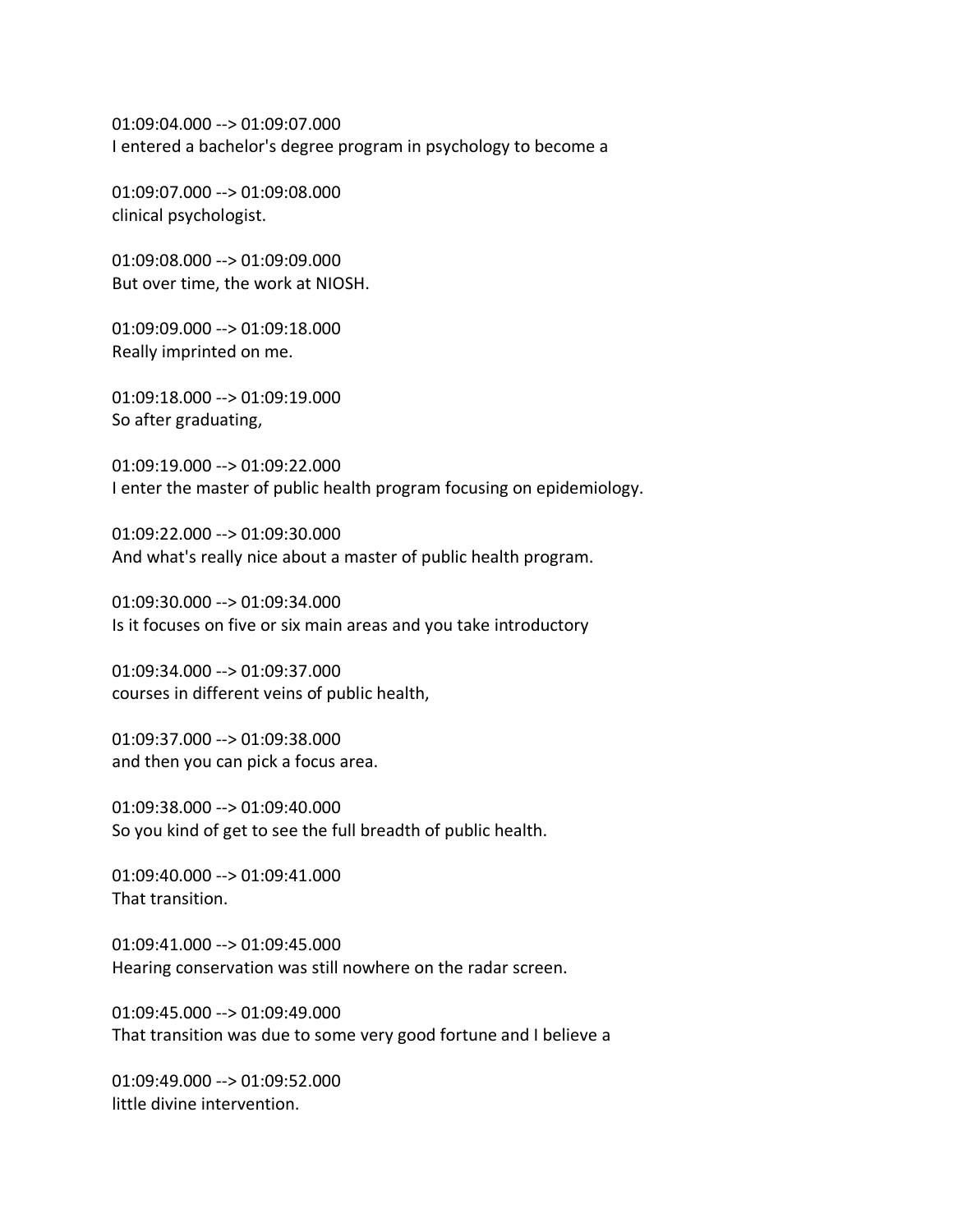01:09:52.000 --> 01:09:55.000 While I was working on a PhD in epidemiology because that was the next

01:09:55.000 --> 01:09:59.000 step for me.

01:09:59.000 --> 01:10:02.000 I applied for a temporary research position that just happened to

01:10:02.000 --> 01:10:04.000 focus on occupational hearing loss surveillance.

01:10:04.000 --> 01:10:07.000 At that time, I knew very little about the field.

01:10:07.000 --> 01:10:14.000 But no, I can't imagine being anywhere else.

01:10:14.000 --> 01:10:17.000 My day-to-day tasks in occupational hearing loss surveillance are

01:10:17.000 --> 01:10:19.000 quite varied.

01:10:19.000 --> 01:10:23.000 They include developing partnerships with researchers and data

01:10:23.000 --> 01:10:24.000 providers.

01:10:24.000 --> 01:10:26.000 Let the worker hearing and other data for analysis.

01:10:26.000 --> 01:10:31.000 Developing research questions.

01:10:31.000 --> 01:10:33.000 And the fun part, which is analyzing the data.

01:10:33.000 --> 01:10:35.000 Try to answer those questions.

01:10:35.000 --> 01:10:37.000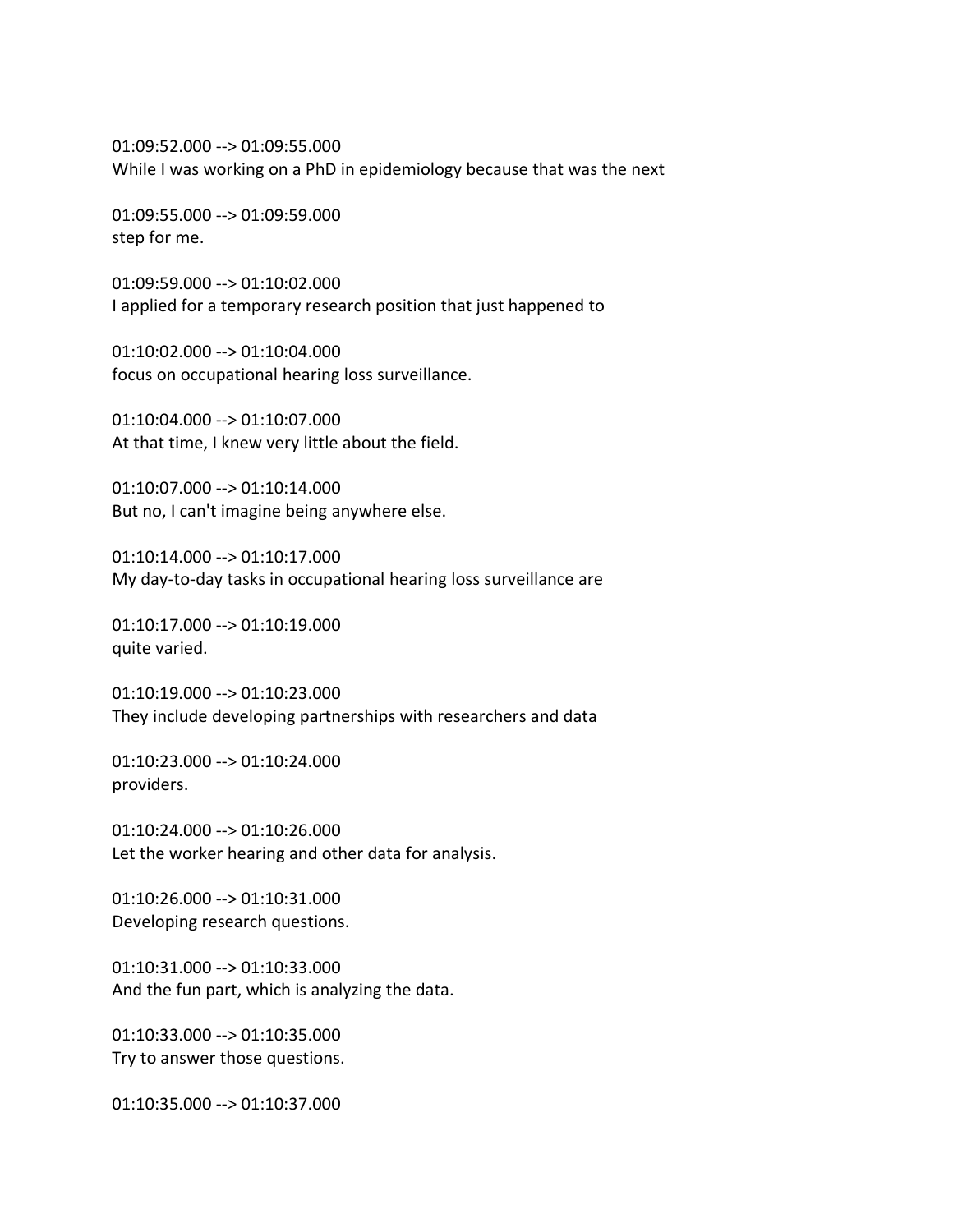Generating results and recommendations to reduce risks.

01:10:37.000 --> 01:10:43.000 Writing research papers and grants.

01:10:43.000 --> 01:10:45.000 And then in the language of real people, writing trade,

01:10:45.000 --> 01:10:46.000 journal articles and blogs.

01:10:46.000 --> 01:10:50.000 Presenting results.

01:10:50.000 --> 01:10:54.000 Providing assistance to and answering questions from the public and

01:10:54.000 --> 01:10:55.000 from colleagues.

01:10:55.000 --> 01:10:59.000 And mentoring fellows or junior staff members.

01:10:59.000 --> 01:11:02.000 Many of these tasks happen collaboratively with team members and

01:11:02.000 --> 01:11:03.000 colleagues.

01:11:03.000 --> 01:11:06.000 There were also a fair number of administrative tasks.

01:11:06.000 --> 01:11:13.000 Especially in the federal government, we're known for it.

01:11:13.000 --> 01:11:16.000 Including budget and contracting requirements, annual trainings,

01:11:16.000 --> 01:11:18.000 many annual trainings.

01:11:18.000 --> 01:11:22.000 And meetings many, many meetings.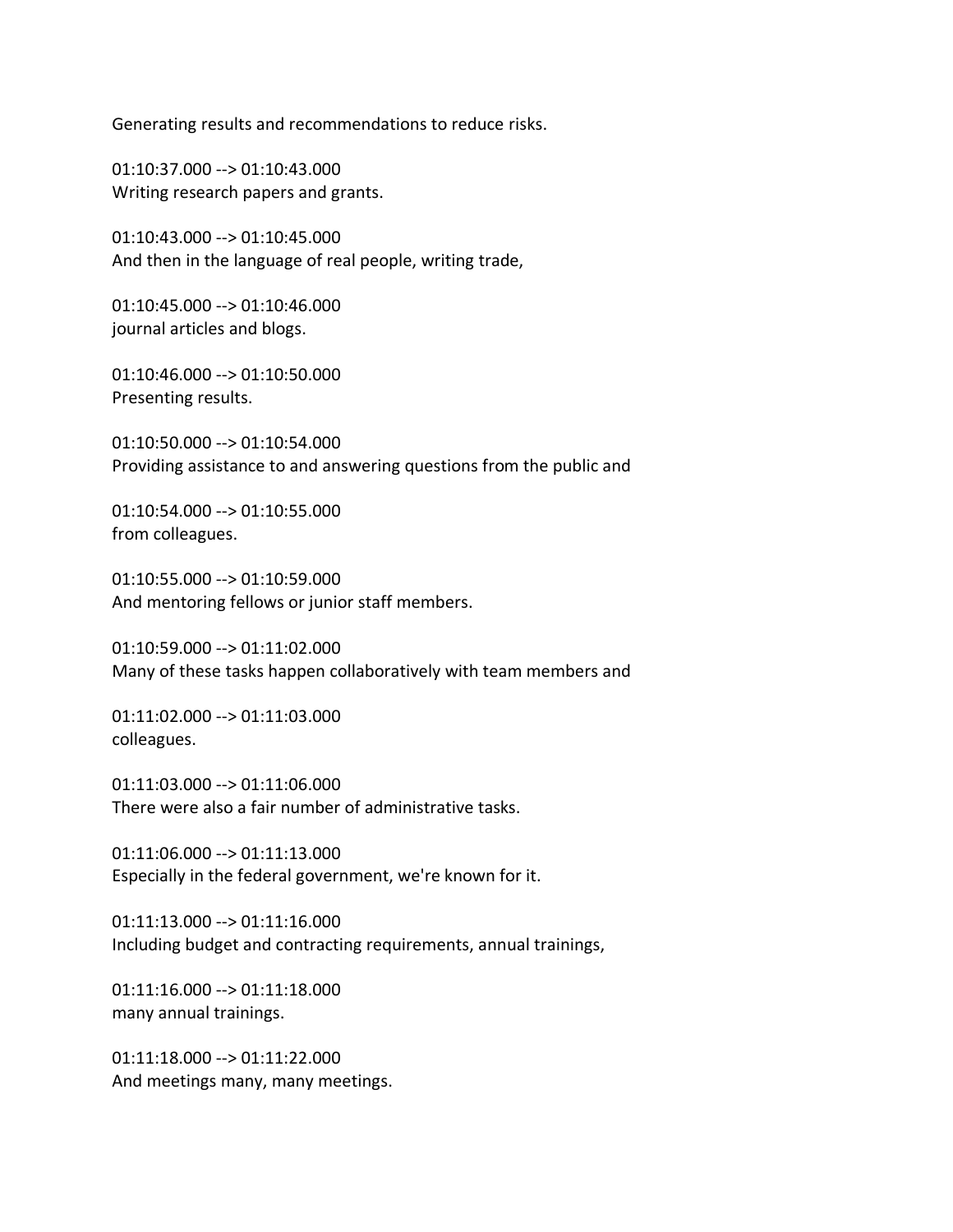01:11:22.000 --> 01:11:25.000 The best part of my job, however,

01:11:25.000 --> 01:11:28.000 is when someone else has an aha moment.

01:11:28.000 --> 01:11:31.000 Because of something that we were able to provide to support their

01:11:31.000 --> 01:11:34.000 hearing conservation efforts.

01:11:34.000 --> 01:11:38.000 My colleagues at NIOSH are also performing research and development.

01:11:38.000 --> 01:11:42.000 Including creating engineering control solutions to reduce noise

01:11:42.000 --> 01:11:43.000 hazards.

01:11:43.000 --> 01:11:46.000 And other kinds of development, including the note.

01:11:46.000 --> 01:11:49.000 NIOSH town level meter, and a hearing protection fit testing system.

01:11:49.000 --> 01:11:52.000 They get to do all kinds of cool stuff in the lab.

01:11:52.000 --> 01:11:54.000 Other NIOSH colleagues.

01:11:54.000 --> 01:11:57.000 Also support hearing conservation efforts.

01:11:57.000 --> 01:12:02.000 By performing health hazard evaluations at workplaces.

01:12:02.000 --> 01:12:13.000 Which also include issues with noise and chemical exposures.

 $01:12:13.000 \rightarrow 01:12:16.000$ Other centers as CDC. So this is a part of CDC,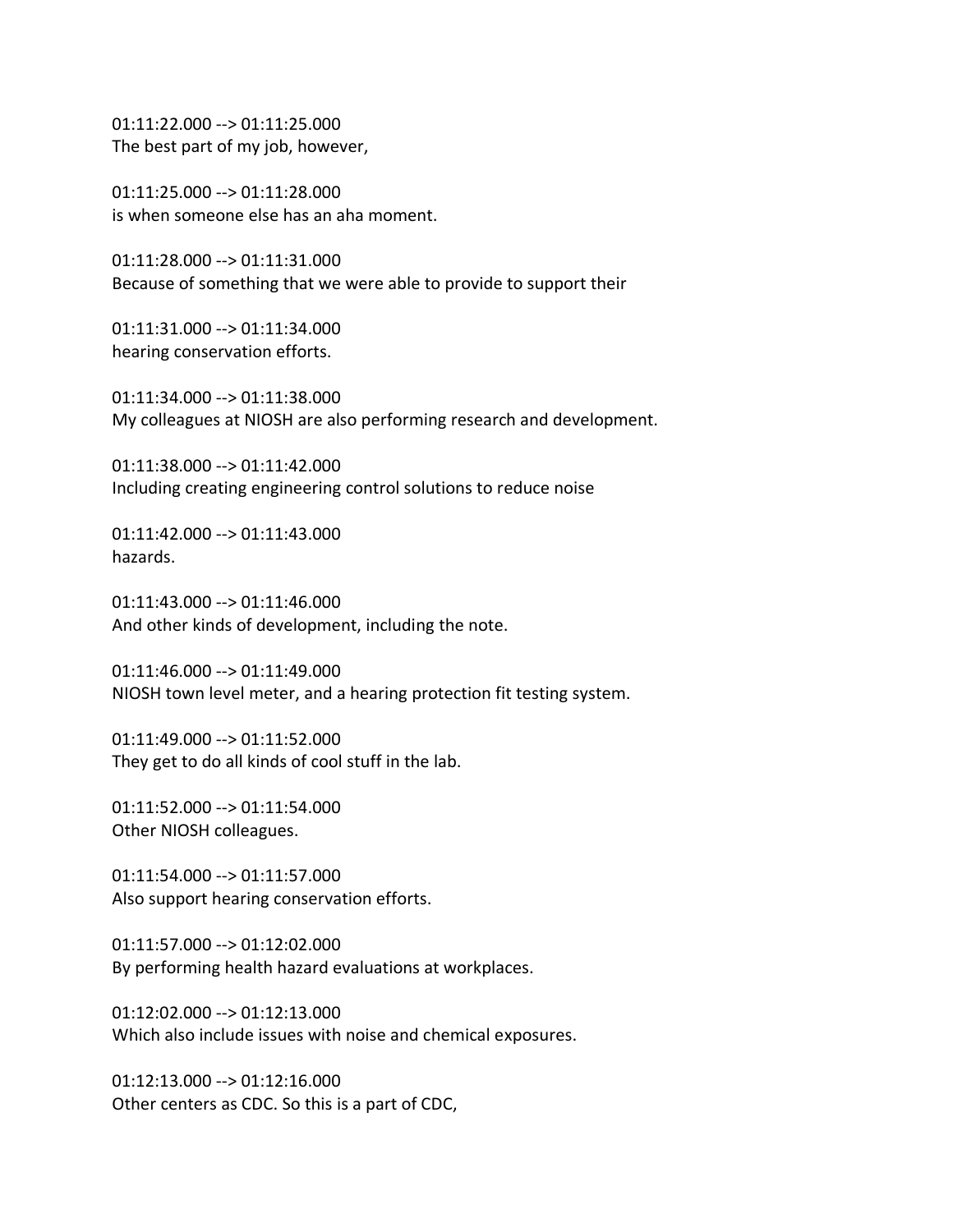01:12:16.000 --> 01:12:17.000 but outside of NIOSH,

01:12:17.000 --> 01:12:20.000 focus on hearing loss prevention for the general public.

01:12:20.000 --> 01:12:21.000 Rather than just for workers.

01:12:21.000 --> 01:12:22.000 And that includes some research,

01:12:22.000 --> 01:12:25.000 but also large-scale messaging and developing educational materials.

01:12:25.000 --> 01:12:30.000 If you want to work in hearing conservation.

01:12:30.000 --> 01:12:31.000 Or perform, perform,

01:12:31.000 --> 01:12:34.000 hearing conservation research as the federal level.

01:12:34.000 --> 01:12:35.000 It starts with education.

01:12:35.000 --> 01:12:37.000 And then a wide range of fields.

01:12:37.000 --> 01:12:38.000 Yeah, the engineers.

01:12:38.000 --> 01:12:40.000 Audiologist.

01:12:40.000 --> 01:12:42.000 Industrial hygienists.

01:12:42.000 --> 01:12:44.000 Synthesis generally scientists.

01:12:44.000 --> 01:12:47.000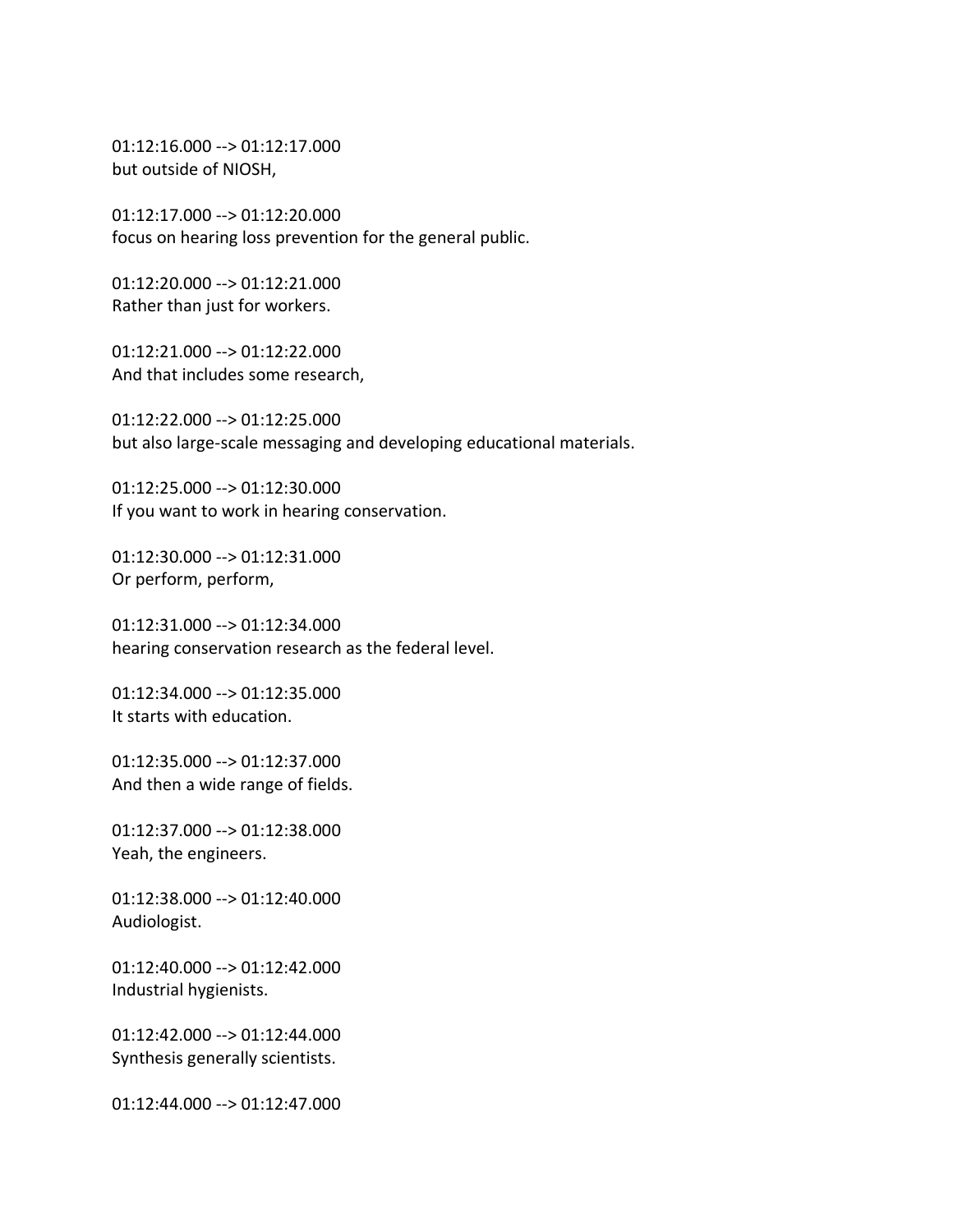Epidemiologist.

01:12:47.000 --> 01:12:49.000 Physicians and others who can contribute.

01:12:49.000 --> 01:12:53.000 And a different educational levels.

01:12:53.000 --> 01:12:57.000 You do not need to have a PhD or an MD.

01:12:57.000 --> 01:13:02.000 Do your research on internships and fellowships?

01:13:02.000 --> 01:13:04.000 There are many general opportunities online,

01:13:04.000 --> 01:13:06.000 which are not widely advertised.

01:13:06.000 --> 01:13:09.000 And they change frequently.

01:13:09.000 --> 01:13:12.000 They may not be specific to here in conservation per se.

01:13:12.000 --> 01:13:14.000 Some are some aren't.

01:13:14.000 --> 01:13:17.000 But they can get your foot in the door and then you can work your way

01:13:17.000 --> 01:13:18.000 to where you want to go.

01:13:18.000 --> 01:13:19.000 If you were completing a degree.

01:13:19.000 --> 01:13:20.000 And need to write a thesis.

01:13:20.000 --> 01:13:22.000 Or a dissertation.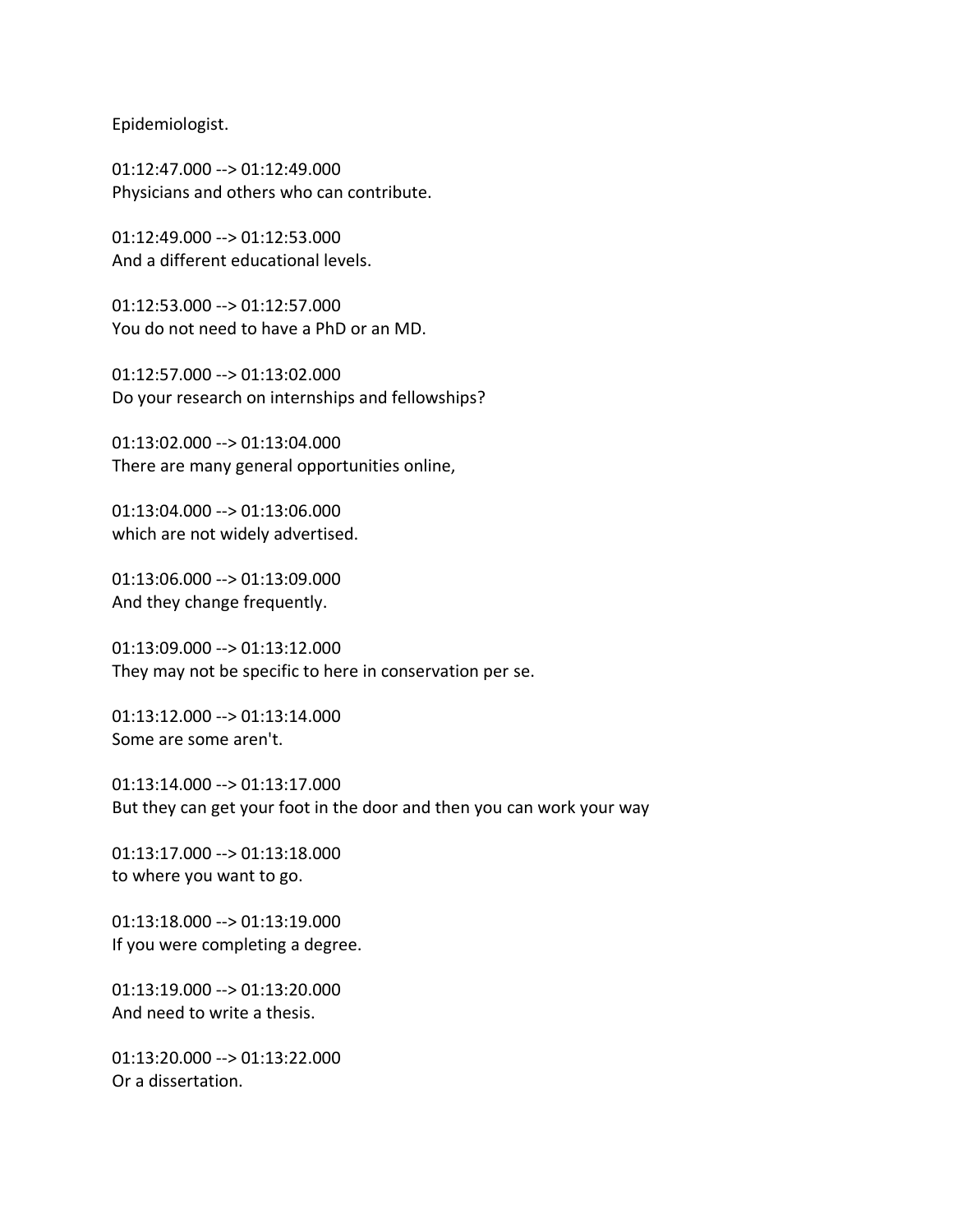01:13:22.000 --> 01:13:28.000 Or if you need to complete a practicum.

01:13:28.000 --> 01:13:32.000 Try to connect with a federal researcher who needs an intern to help

01:13:32.000 --> 01:13:35.000 analyze data or to perform other tasks.

01:13:35.000 --> 01:13:39.000 Your university mentor or your connections with any CA great place to

01:13:39.000 --> 01:13:40.000 connect.

01:13:40.000 --> 01:13:41.000 Maybe able to help you with that.

01:13:41.000 --> 01:13:45.000 Typically you would not get paid.

01:13:45.000 --> 01:13:48.000 But the educational experience and the networking involved are worth

01:13:48.000 --> 01:13:49.000 their weight in gold.

01:13:49.000 --> 01:13:52.000 And it will help you decide if this is the right venue.

01:13:52.000 --> 01:13:54.000 For your future career and hearing conservation.

01:13:54.000 --> 01:13:56.000 Thank you.

01:13:56.000 --> 01:13:59.000 Thank you, Liz.

01:13:59.000 --> 01:14:01.000 Good coverage of what it is to work at NIOSH.

01:14:01.000 --> 01:14:09.000 All right.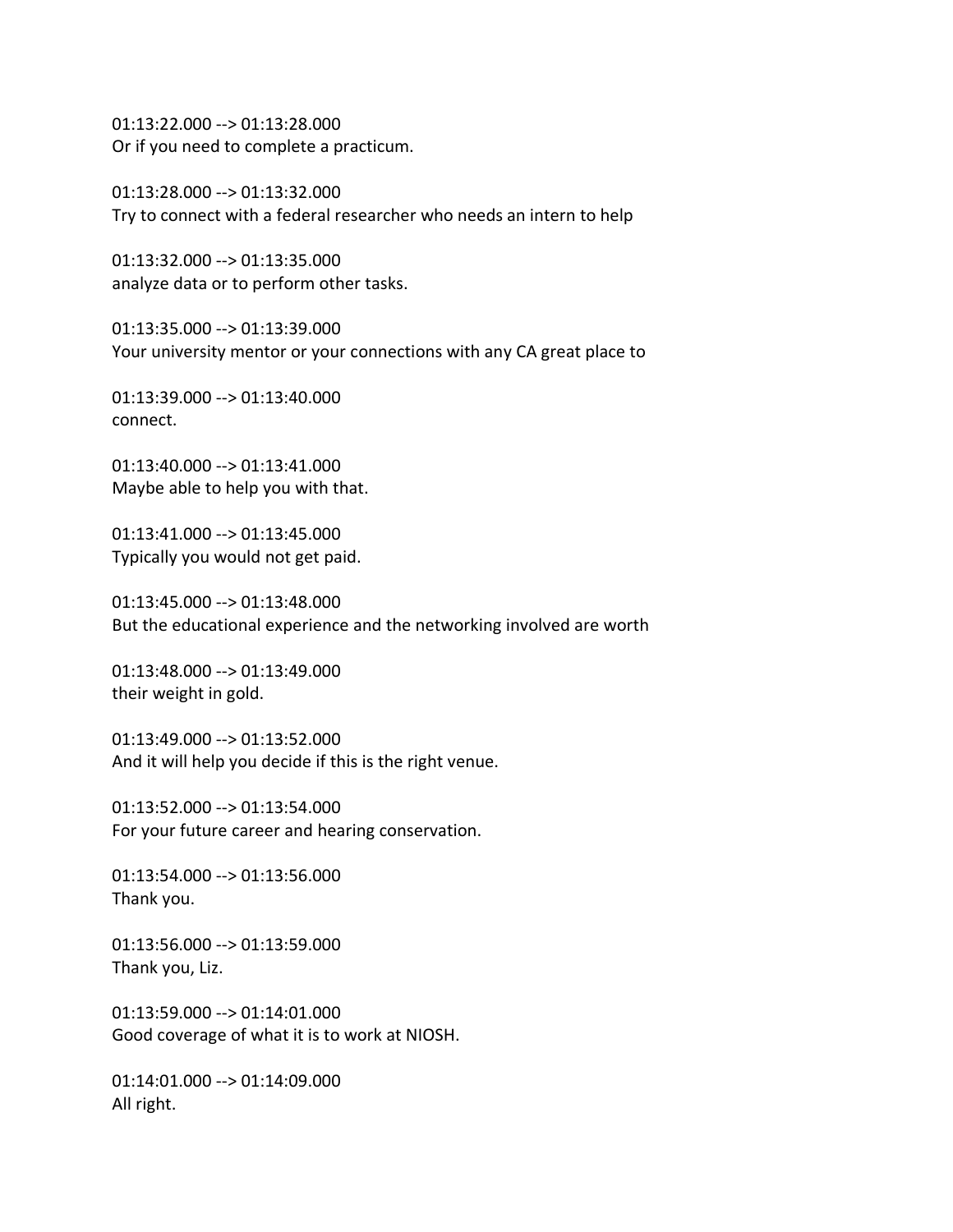01:14:09.000 --> 01:14:11.000 Next have Coleen Luttrell,

01:14:11.000 --> 01:14:13.000 who is a professor of sharing science and the head of the PhD program

01:14:13.000 --> 01:14:15.000 in speech language and hearing sciences.

01:14:15.000 --> 01:14:18.000 Chair of the department of speech language and hearing at the

01:14:18.000 --> 01:14:24.000 university of Texas at Dallas.

01:14:24.000 --> 01:14:26.000 So as Liz just said,

01:14:26.000 --> 01:14:29.000 you don't have to have a PhD,

01:14:29.000 --> 01:14:31.000 but I'm going to talk with you.

01:14:31.000 --> 01:14:32.000 About some of the things.

01:14:32.000 --> 01:14:39.000 That you are able to do if you go that route. So.

01:14:39.000 --> 01:14:40.000 I'm a scientist.

01:14:40.000 --> 01:14:44.000 I did my graduate work at the university of Michigan.

01:14:44.000 --> 01:14:45.000 At the Kresge hearing.

01:14:45.000 --> 01:14:50.000 Research Institute, which is a multidisciplinary Institute.

01:14:50.000 --> 01:14:51.000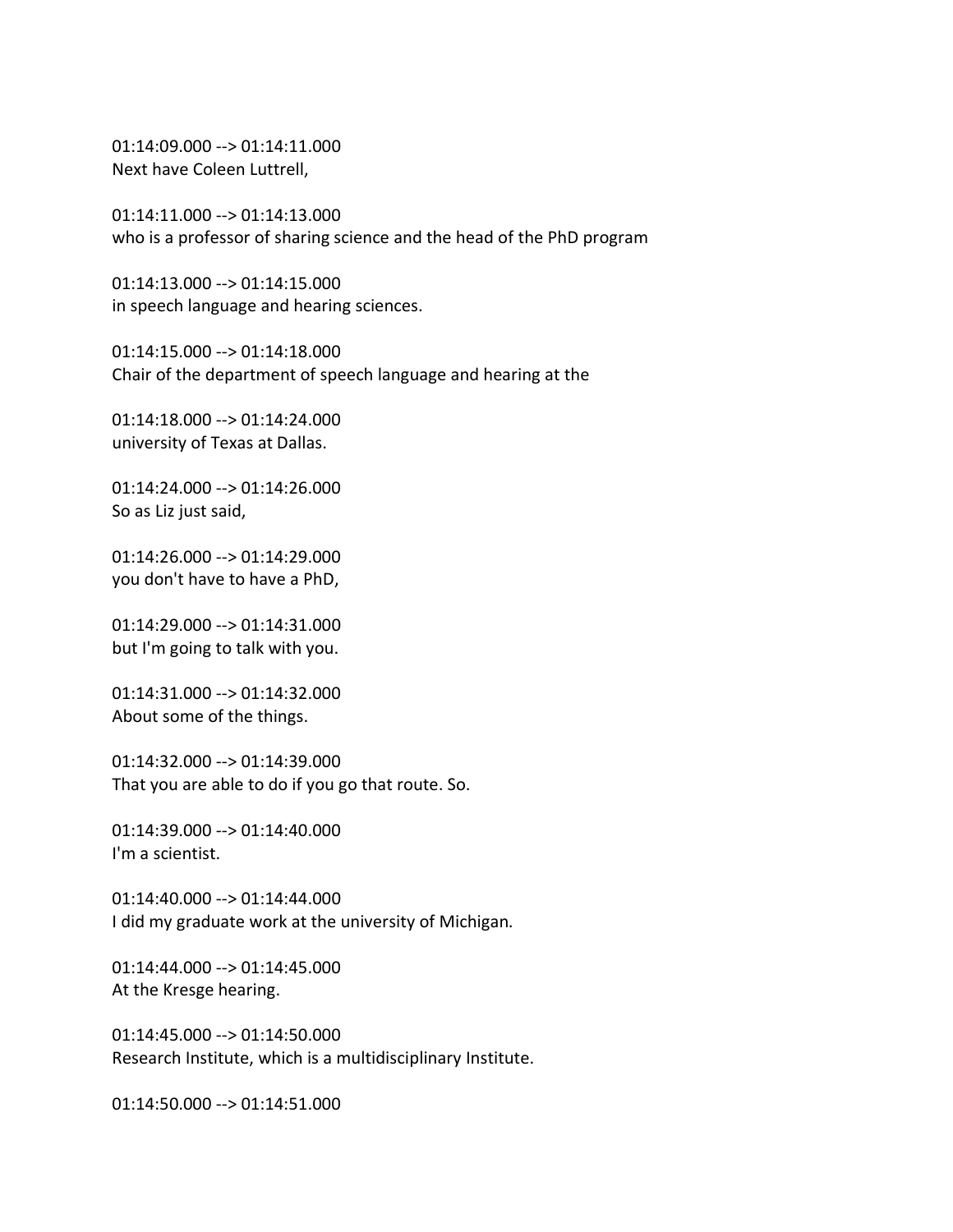Where they have some of the world's experts,

01:14:51.000 --> 01:15:01.000 whether you're talking about.

01:15:01.000 --> 01:15:05.000 Pharmacology or ideology or anatomy or

01:15:05.000 --> 01:15:08.000 physiology or a sound localization or genetics.

01:15:08.000 --> 01:15:10.000 It was an incredible place to do.

01:15:10.000 --> 01:15:13.000 Your your doctoral research education.

01:15:13.000 --> 01:15:18.000 I did a post-doctoral fellowship in auditory pharmacology.

01:15:18.000 --> 01:15:22.000 And that really launched me on a pathway to looking at the

01:15:22.000 --> 01:15:24.000 things that happen inside the ear after.

01:15:24.000 --> 01:15:25.000 Less exposure.

01:15:25.000 --> 01:15:26.000 And.

01:15:26.000 --> 01:15:30.000 How you can prevent those pathologies.

01:15:30.000 --> 01:15:33.000 I interrupting the bio.

01:15:33.000 --> 01:15:34.000 Chemistry, the biochemical reactions that.

01:15:34.000 --> 01:15:40.000 Lead to cell death.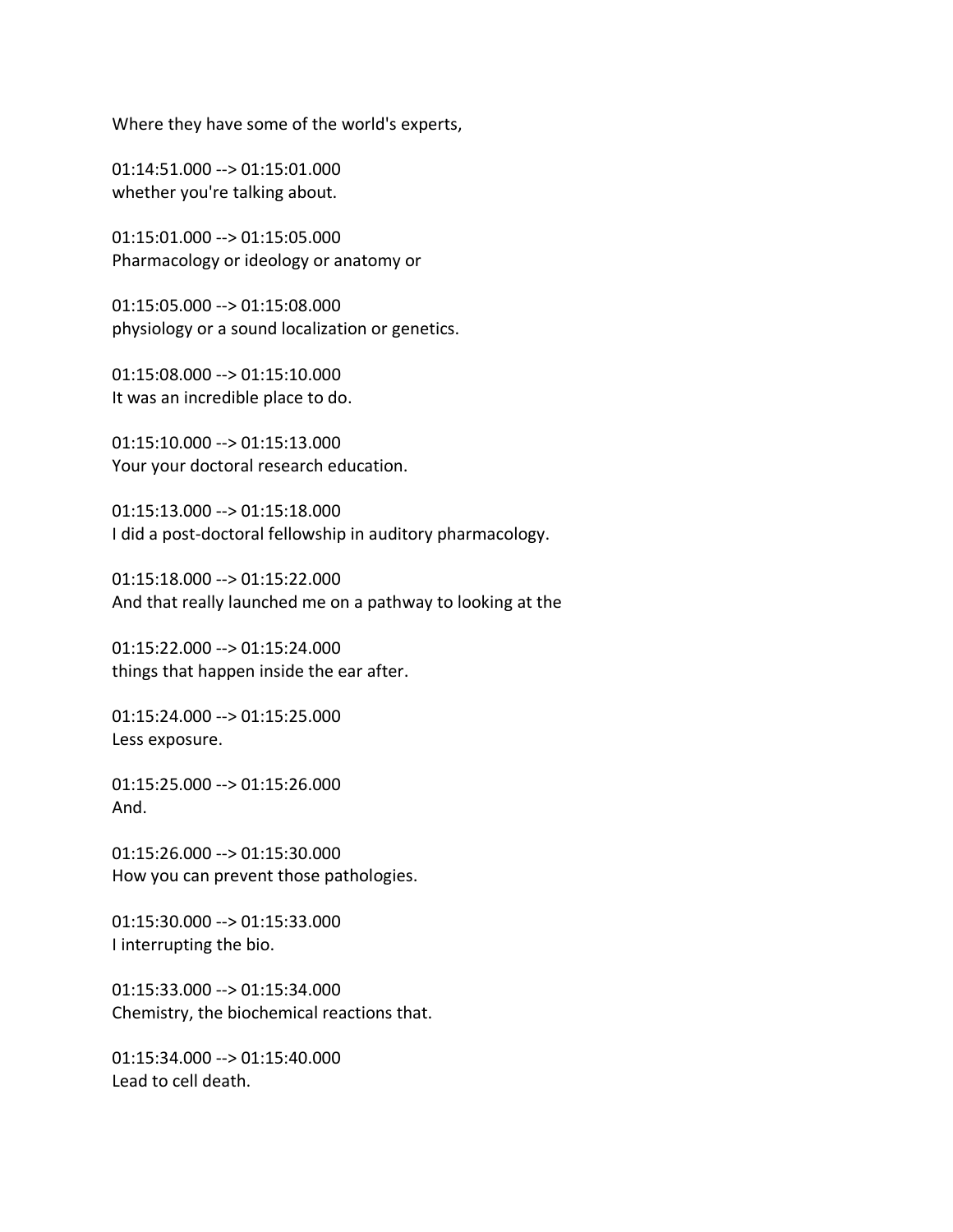01:15:40.000 --> 01:15:43.000 So we did a lot of work on the identification of drugs that would

01:15:43.000 --> 01:15:46.000 protect your against injury.

01:15:46.000 --> 01:15:50.000 And that was really the start of a pathway towards looking at hearing

01:15:50.000 --> 01:15:51.000 loss prevention.

01:15:51.000 --> 01:15:56.000 And becoming much more involved with groups like the national.

01:15:56.000 --> 01:15:57.000 Hearing conservation association.

01:15:57.000 --> 01:16:00.000 So for those of you who aren't members, and as you're learning.

01:16:00.000 --> 01:16:03.000 It's a phenomenal organization that will give you.

01:16:03.000 --> 01:16:05.000 Access to incredible expertise.

01:16:05.000 --> 01:16:09.000 From all of the different.

01:16:09.000 --> 01:16:12.000 Stakeholders who you're learning about today from the military to.

01:16:12.000 --> 01:16:13.000 NASA and.

01:16:13.000 --> 01:16:21.000 Beyond.

01:16:21.000 --> 01:16:23.000 I was asked to talk a little bit about a day in the life.

01:16:23.000 --> 01:16:26.000 So a number of people have talked about administration.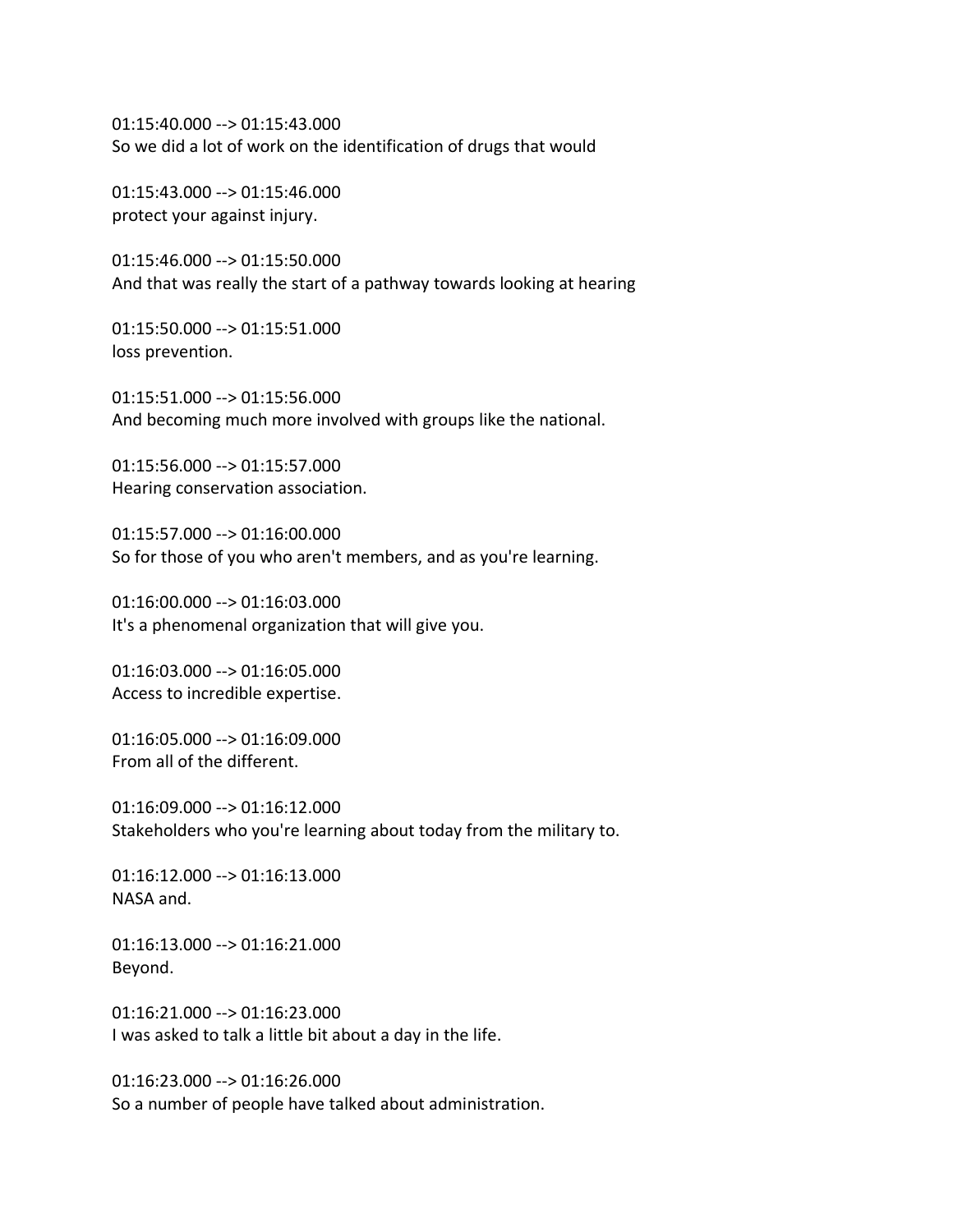01:16:26.000 --> 01:16:28.000 And paper pushing.

01:16:28.000 --> 01:16:31.000 And meetings as a department chair,

01:16:31.000 --> 01:16:33.000 and as a program head, I have.

01:16:33.000 --> 01:16:34.000 Lots and lots of.

01:16:34.000 --> 01:16:35.000 Meetings.

01:16:35.000 --> 01:16:41.000 Every day and it will say we used to have a lot of paper pushing.

01:16:41.000 --> 01:16:45.000 Given the transition to remote work for so much of the

01:16:45.000 --> 01:16:46.000 last.

01:16:46.000 --> 01:16:47.000 15 To 18.

01:16:47.000 --> 01:16:53.000 Months or so.

01:16:53.000 --> 01:16:56.000 I would now say we push a lot of TDS. We,

01:16:56.000 --> 01:16:59.000 we taught all of our faculty to use digital signatures and just about

01:16:59.000 --> 01:17:07.000 everything is able to be done electronically now.

01:17:07.000 --> 01:17:09.000 As a professor, I teach,

01:17:09.000 --> 01:17:12.000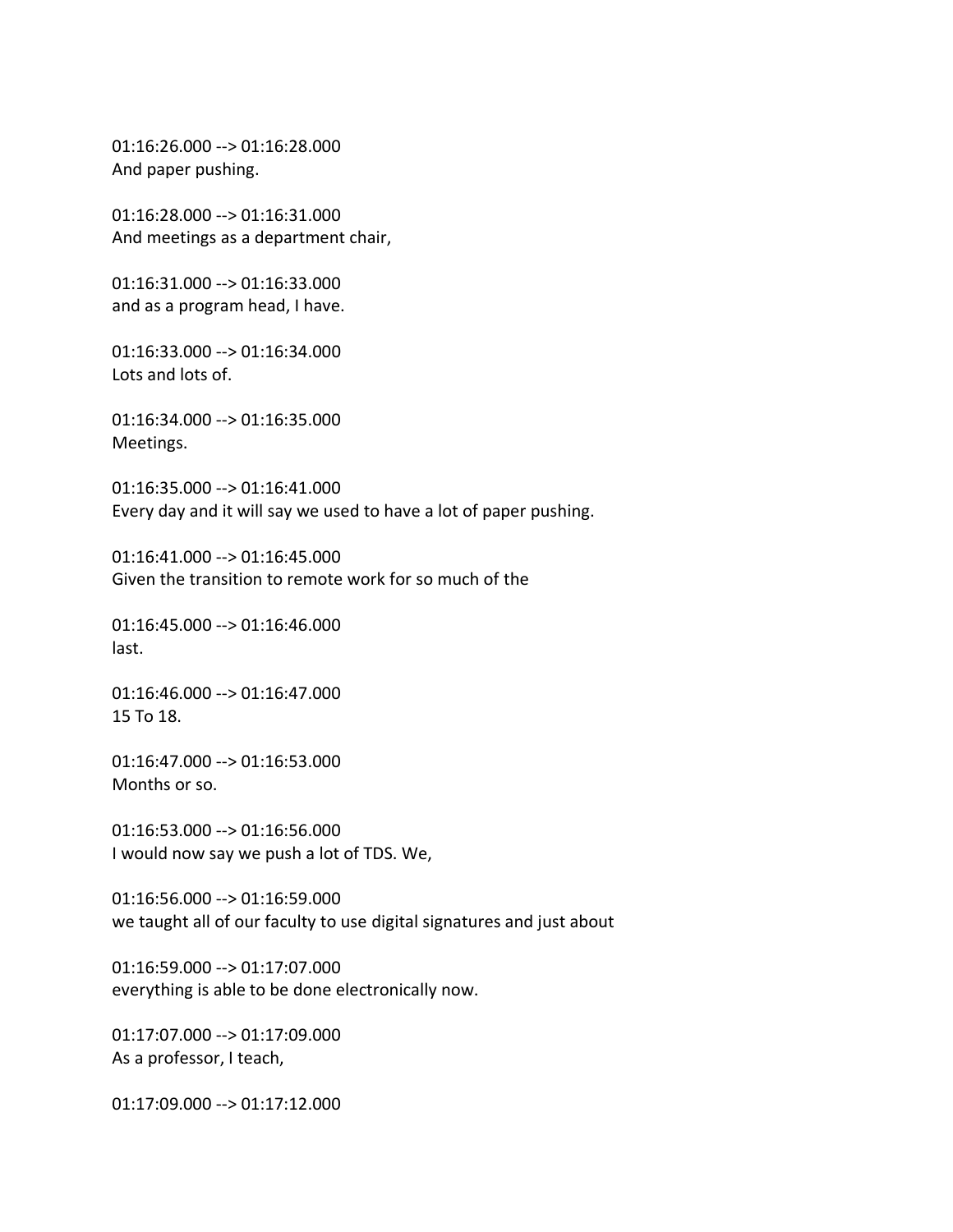I teach an anatomy and physiology class for EDD students.

01:17:12.000 --> 01:17:15.000 And we talk about everything from the outer ear,

01:17:15.000 --> 01:17:18.000 all the way up to the cortex and how.

01:17:18.000 --> 01:17:20.000 Sound is processed. It's each of the different.

01:17:20.000 --> 01:17:22.000 Levels within the peripheral and central.

01:17:22.000 --> 01:17:23.000 [Unknown] system.

01:17:23.000 --> 01:17:25.000 I teach a class on.

01:17:25.000 --> 01:17:28.000 Voice control and hearing loss prevention, which is a lot of fun.

01:17:28.000 --> 01:17:29.000 I try and.

01:17:29.000 --> 01:17:42.000 Communicate to students that.

01:17:42.000 --> 01:17:45.000 Even if they don't go into careers in hearing conservation,

01:17:45.000 --> 01:17:49.000 the idea of preventing hearing loss or preventing additional hearing

01:17:49.000 --> 01:17:52.000 loss is something that's relevant to every single patient that comes

01:17:52.000 --> 01:17:55.000 through their doors. So we talk about the importance of.

01:17:55.000 --> 01:17:56.000 Hearing loss as a public health issue. And.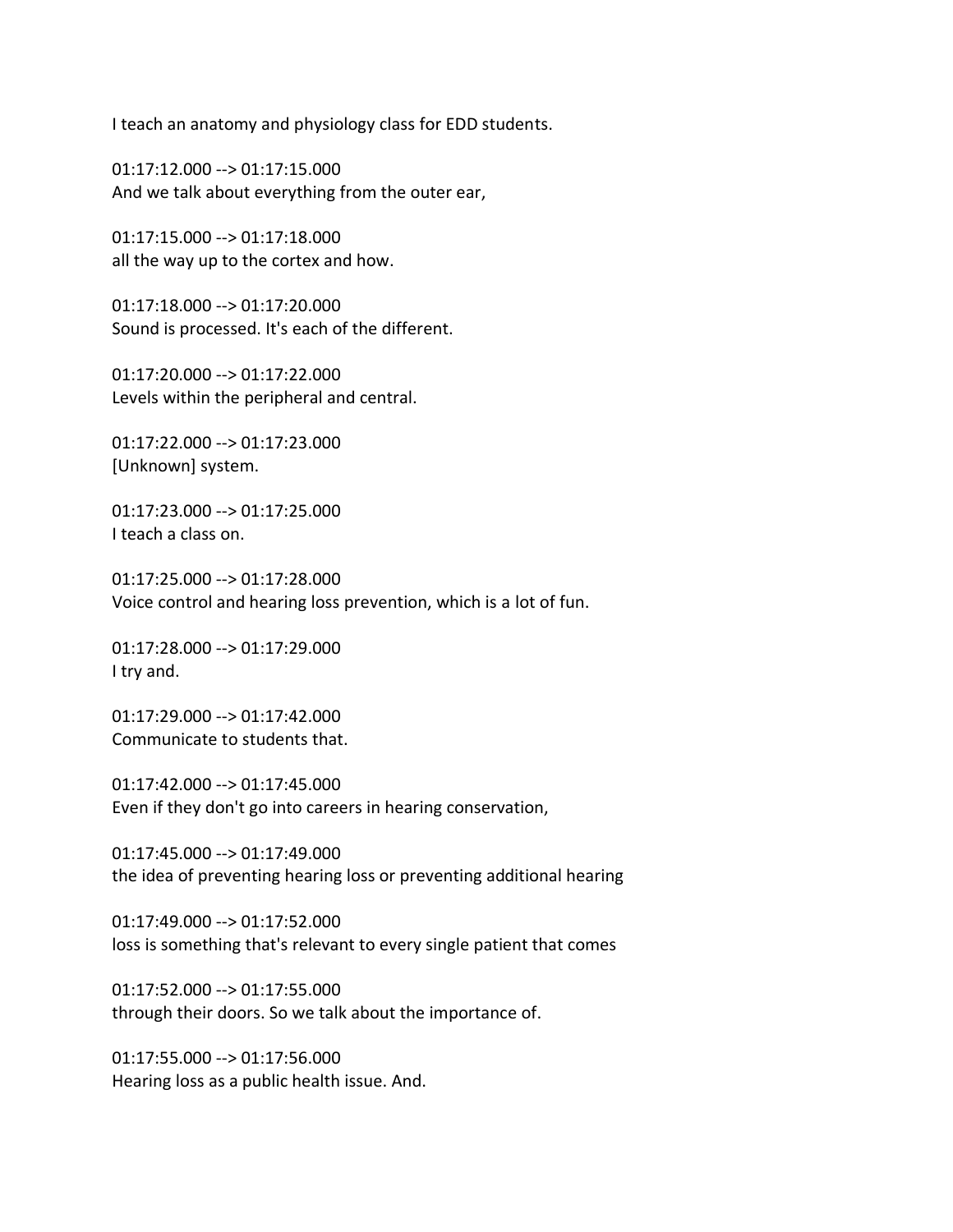01:17:56.000 --> 01:17:58.000 Prevention as public health issues.

01:17:58.000 --> 01:18:00.000 And then the other big thing that I do is research.

01:18:00.000 --> 01:18:02.000 So we have an active lab.

01:18:02.000 --> 01:18:05.000 We has both basic science investigations,

01:18:05.000 --> 01:18:07.000 where we look at the development of drugs.

01:18:07.000 --> 01:18:09.000 The specific cochlear pathology after.

01:18:09.000 --> 01:18:14.000 Different kinds of noise injuries.

01:18:14.000 --> 01:18:16.000 We use a lot of potentials.

01:18:16.000 --> 01:18:19.000 We also do behavioral measures to look at super threshold function.

01:18:19.000 --> 01:18:21.000 In those basic science models.

01:18:21.000 --> 01:18:26.000 And we had human labs as well.

01:18:26.000 --> 01:18:29.000 Where we do research that's focused on the

01:18:29.000 --> 01:18:31.000 earliest changes.

01:18:31.000 --> 01:18:34.000 In hearing. So going beyond the audio brand and looking at.

01:18:34.000 --> 01:18:39.000 Hearing a noise, looking at tinnitus, looking at.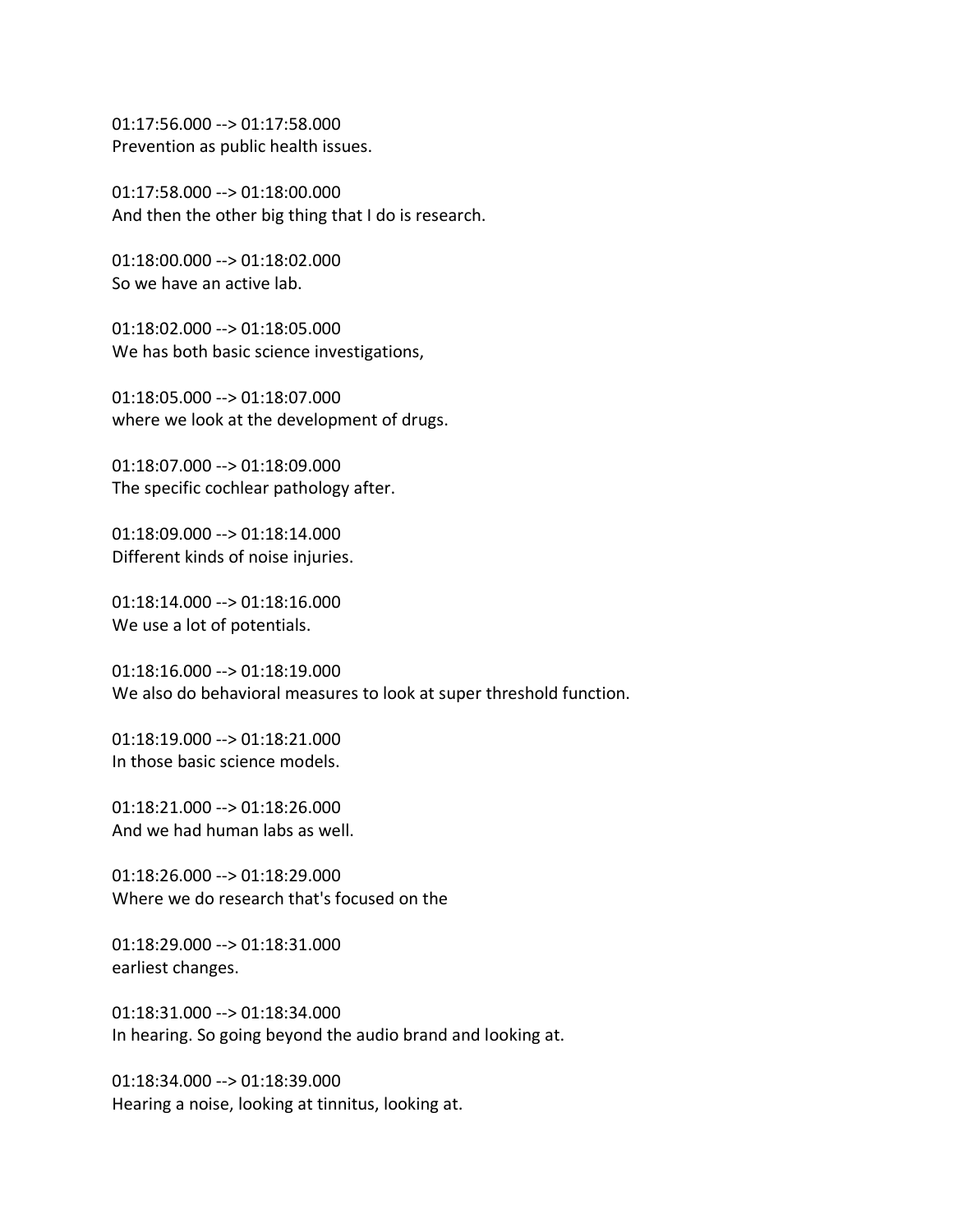01:18:39.000 --> 01:18:42.000 Hyper TCIs looking extended. High-frequency hearing at the.

01:18:42.000 --> 01:18:51.000 The earliest things that we tend to measure is noise.

01:18:51.000 --> 01:18:54.000 Injuries with the hope that we'll be able to come up with better

01:18:54.000 --> 01:18:58.000 monitoring tools that we can add to advocate for as evidence-based

01:18:58.000 --> 01:18:59.000 tools.

01:18:59.000 --> 01:19:01.000 We're also involved in drug development.

01:19:01.000 --> 01:19:03.000 We have done three clinical trials.

01:19:03.000 --> 01:19:06.000 One funded by NIH, two funded by industry.

01:19:06.000 --> 01:19:08.000 And I'm collaborating on two.

01:19:08.000 --> 01:19:10.000 New clinical trials that are.

01:19:10.000 --> 01:19:13.000 Getting.

01:19:13.000 --> 01:19:14.000 Closer and closer to everyday to launching.

01:19:14.000 --> 01:19:23.000 Those are both funded by the department of defense.

01:19:23.000 --> 01:19:27.000 I have really enjoyed the opportunity to meet a number of people who

01:19:27.000 --> 01:19:29.000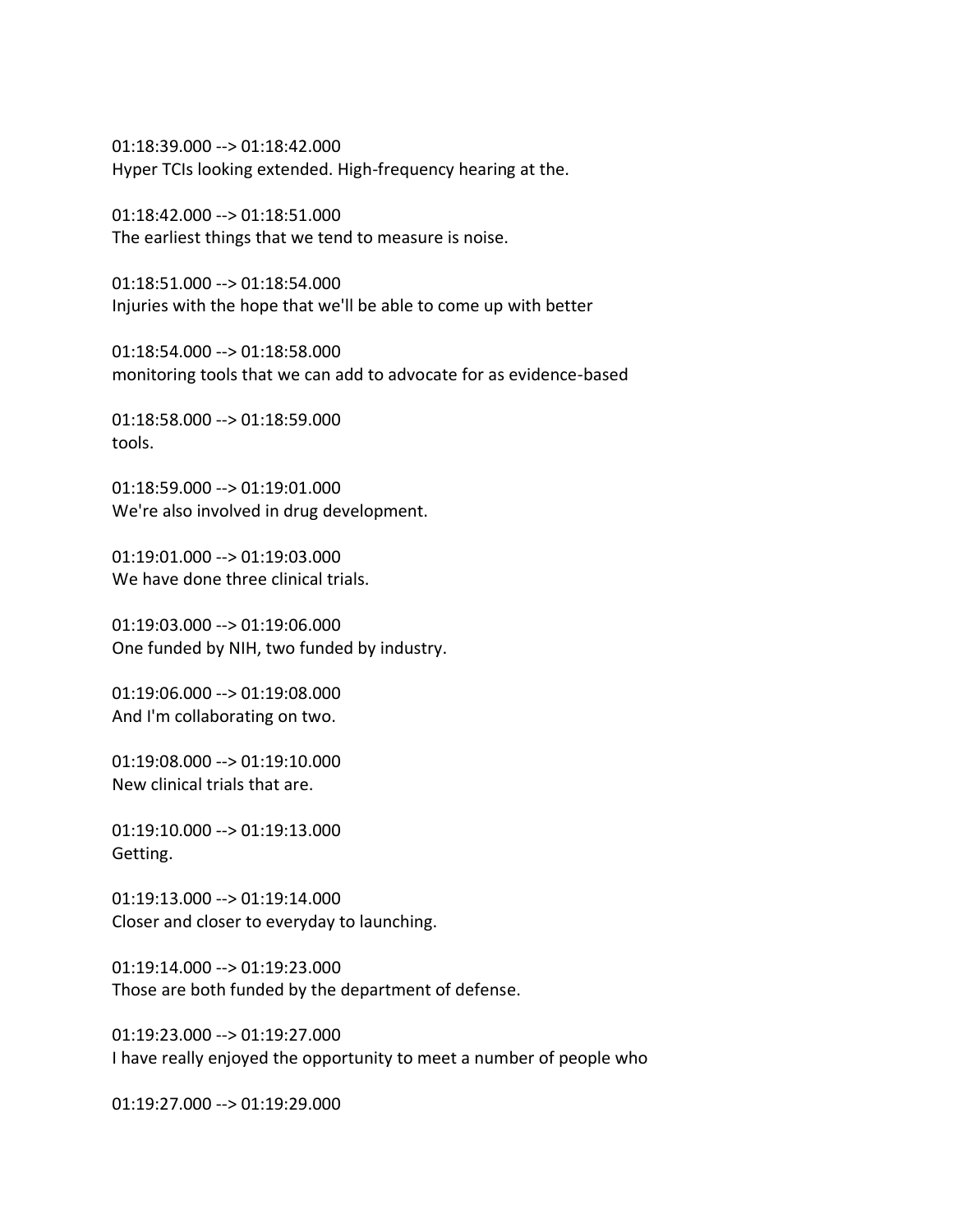are active in army.

01:19:29.000 --> 01:19:33.000 Or other branches of the services I've been able to get involved with

01:19:33.000 --> 01:19:34.000 the DOD.

01:19:34.000 --> 01:19:35.000 Hearing center of excellence.

01:19:35.000 --> 01:19:48.000 Pilgrim the pharmaceutical interventions for caring loss group.

01:19:48.000 --> 01:19:52.000 Where we have organized a number of

01:19:52.000 --> 01:19:56.000 different publications that are related to noise

01:19:56.000 --> 01:19:58.000 injury, and certain loss prevention. We have another series.

01:19:58.000 --> 01:20:00.000 That we're working on organizing right now.

01:20:00.000 --> 01:20:01.000 So that's something that I really enjoy.

01:20:01.000 --> 01:20:05.000 With my job is, is networking and the constant cycle.

01:20:05.000 --> 01:20:08.000 Learning new things myself, as I traveled to conferences.

01:20:08.000 --> 01:20:11.000 And sharing information that we're generating. Yeah.

01:20:11.000 --> 01:20:17.000 In our lab.

01:20:17.000 --> 01:20:19.000 It's been actively involved with NHCA.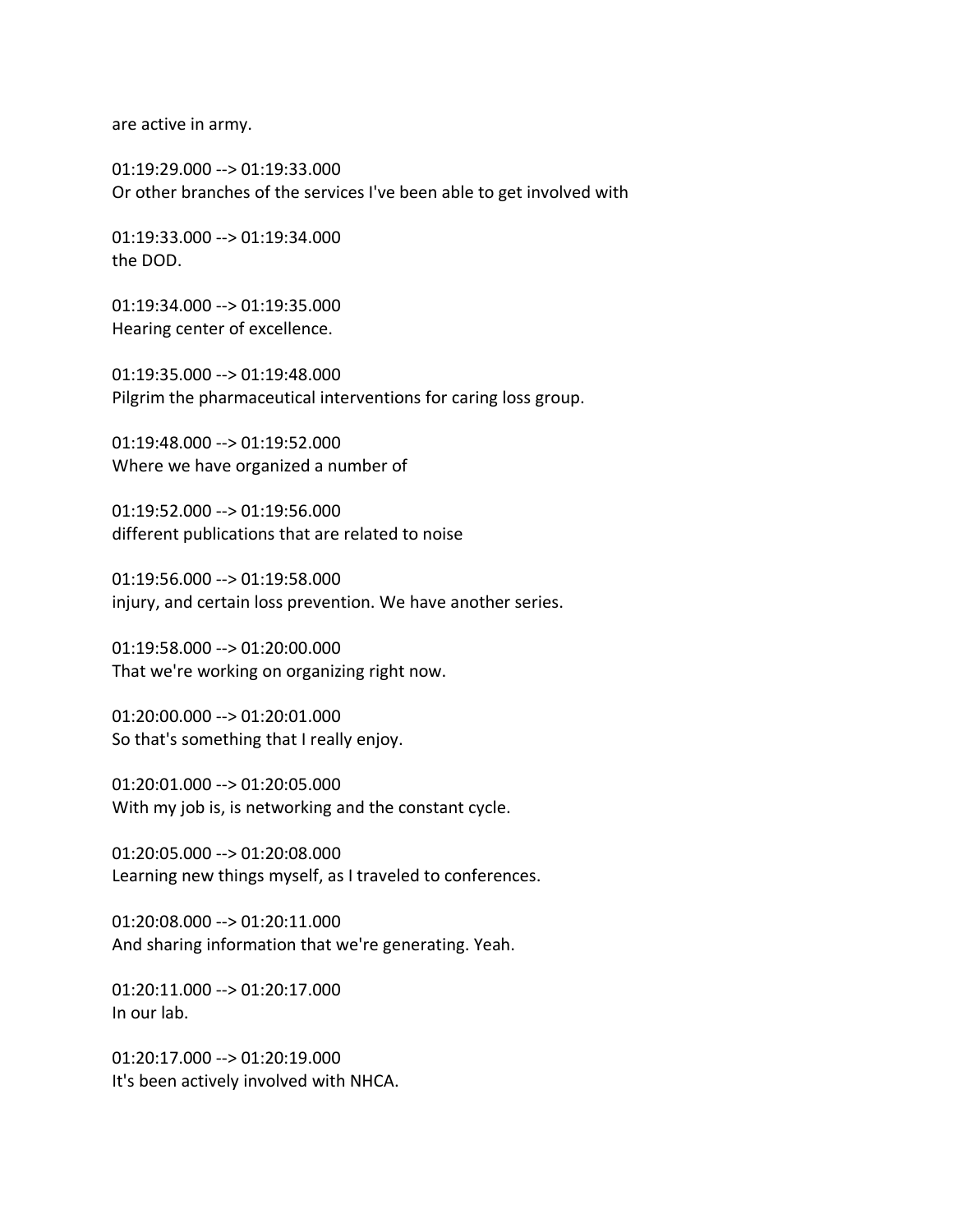01:20:19.000 --> 01:20:23.000 I have served as a conference program chair as the director of

01:20:23.000 --> 01:20:24.000 education.

01:20:24.000 --> 01:20:27.000 And as part of the presidential trio in the past and currently on the

01:20:27.000 --> 01:20:28.000 leadership.

01:20:28.000 --> 01:20:32.000 Advisory team. I work with people at Naya.

01:20:32.000 --> 01:20:39.000 On the Nora, the national occupational research agenda.

01:20:39.000 --> 01:20:41.000 Hearing loss prevention, cross sector council,

01:20:41.000 --> 01:20:44.000 trying to provide input into important issues.

01:20:44.000 --> 01:20:47.000 Where more research is needed and more communication is needed.

01:20:47.000 --> 01:20:54.000 I review grants for NIOS for the DOD for NIH.

01:20:54.000 --> 01:20:56.000 I interact with the world health organization,

01:20:56.000 --> 01:20:58.000 their meatless safe campaign.

01:20:58.000 --> 01:21:00.000 And finally I do some consulting with industry.

01:21:00.000 --> 01:21:02.000 On.

01:21:02.000 --> 01:21:06.000 Clinical trial design and how to develop studies.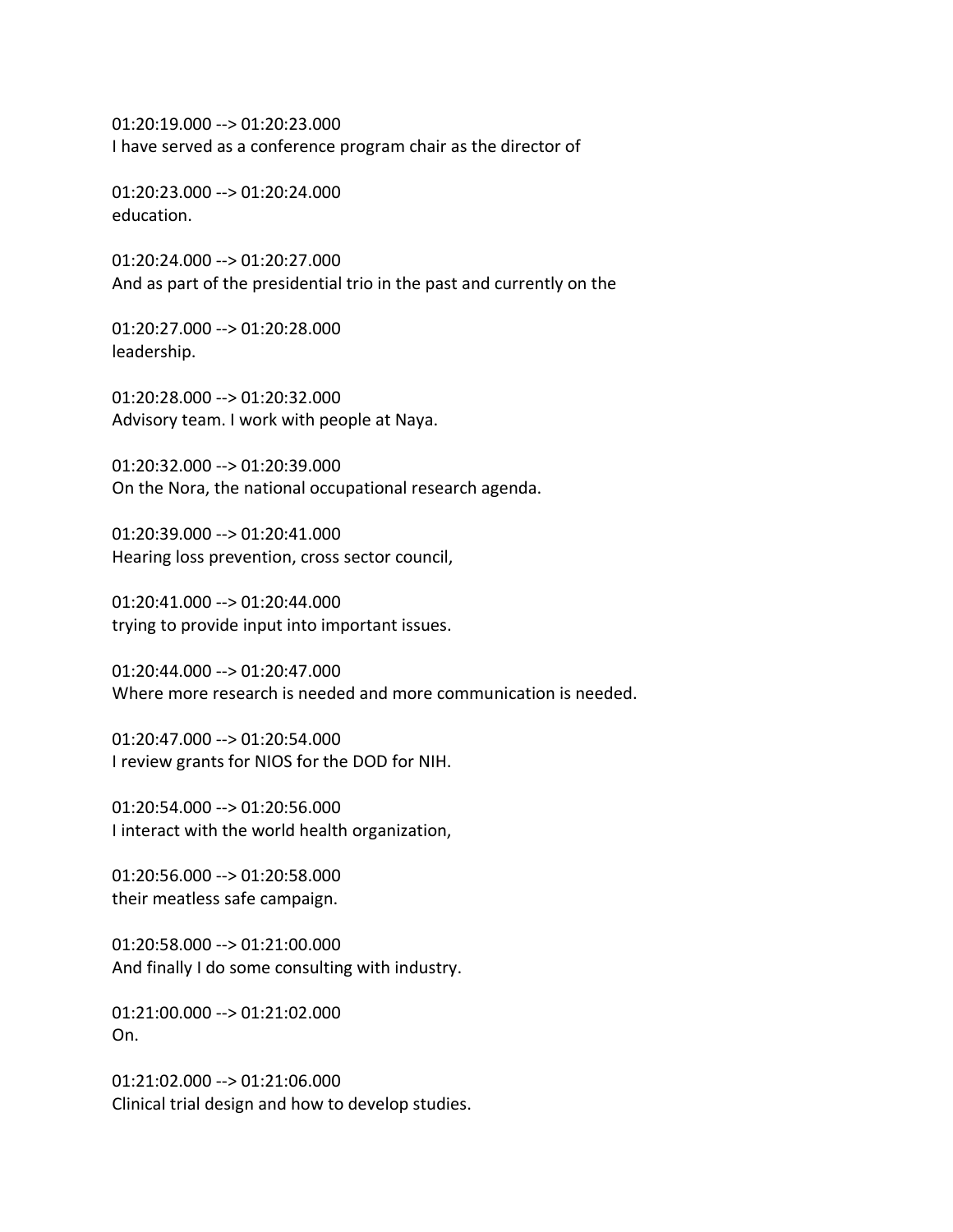01:21:06.000 --> 01:21:11.000 So that we can hopefully move effective agents.

01:21:11.000 --> 01:21:24.000 From the research stage into the.

01:21:24.000 --> 01:21:27.000 Point where they're available as additional tools for hearing loss

01:21:27.000 --> 01:21:30.000 prevention, if they prove effective in clinical trials. So it's,

01:21:30.000 --> 01:21:33.000 it's busy, there's always something different happening every day.

01:21:33.000 --> 01:21:35.000 And it's a month, what I do, and it's a lot of fun.

01:21:35.000 --> 01:21:37.000 So if you're interested in the research route,

01:21:37.000 --> 01:21:40.000 Happy to talk with any students who are interested in PhDs.

01:21:40.000 --> 01:21:41.000 Thank you.

01:21:41.000 --> 01:21:45.000 Thank you so much, Colleen.

01:21:45.000 --> 01:21:47.000 All right. Well, do we have any questions at this point?

01:21:47.000 --> 01:21:48.000 We are getting close to the end.

01:21:48.000 --> 01:21:51.000 I'm probably going to go through my section pretty quickly.

01:21:51.000 --> 01:21:53.000 But if you have any questions, do you feel free to pop them in?

01:21:53.000 --> 01:21:55.000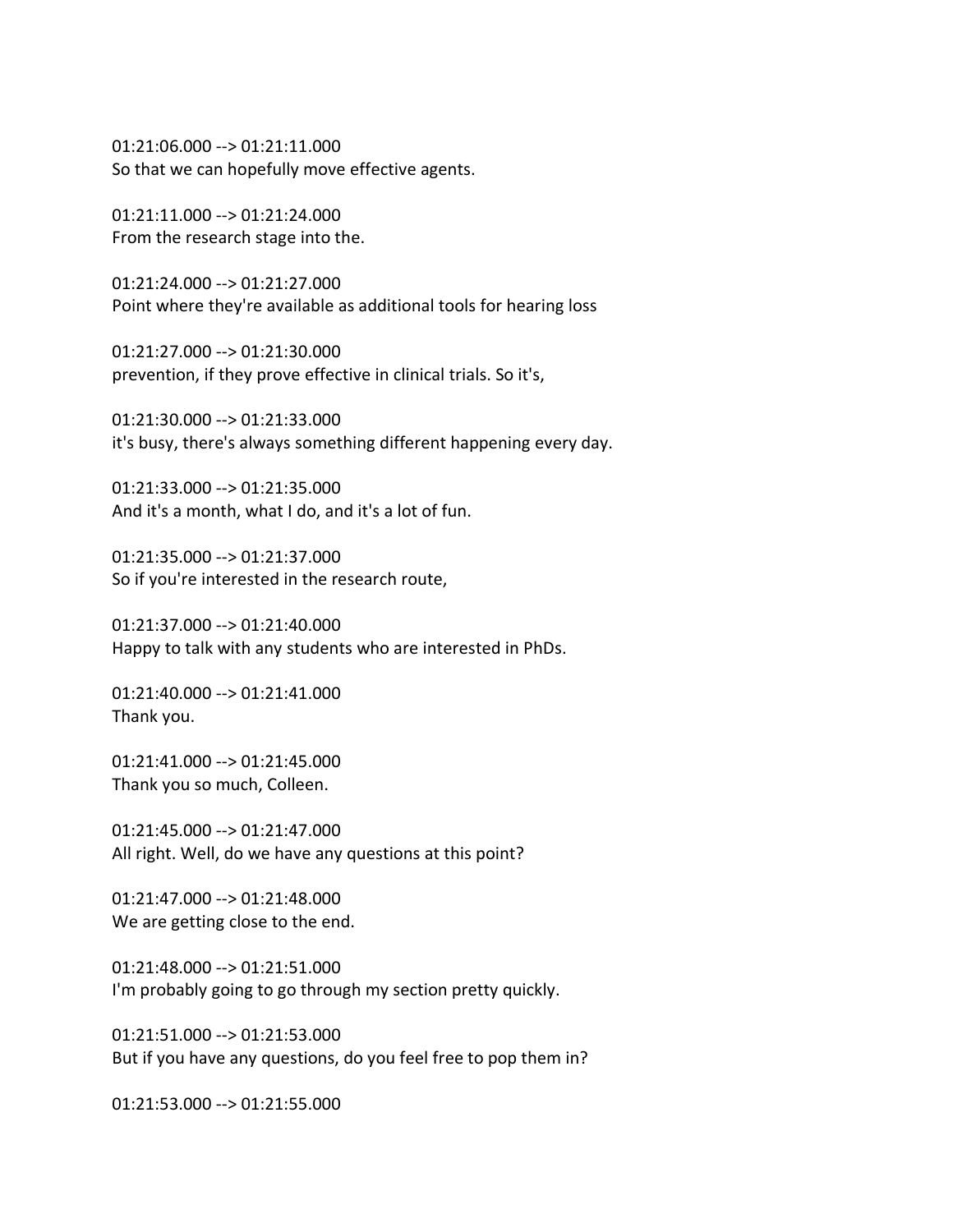And we can open things up for discussion a little earlier.

01:21:55.000 --> 01:22:04.000 If not all right.

01:22:04.000 --> 01:22:07.000 Again, I'm Laura. [unknown], I'm an occupational audiologist,

01:22:07.000 --> 01:22:09.000 like a few different people who've talked today.

01:22:09.000 --> 01:22:11.000 I did start off originally doing partially clinical and partially

01:22:11.000 --> 01:22:12.000 occupation.

01:22:12.000 --> 01:22:14.000 But about 11 years ago,

01:22:14.000 --> 01:22:16.000 I decided that my passion wasn't hearing loss prevention.

01:22:16.000 --> 01:22:21.000 I just went full bore that route.

01:22:21.000 --> 01:22:23.000 Unlike most of my colleagues who've been talking,

01:22:23.000 --> 01:22:25.000 I work independently. I am my own little contractor.

01:22:25.000 --> 01:22:27.000 I put on cat courses.

01:22:27.000 --> 01:22:29.000 I have currently an adjunct ship with the university of Iowa.

01:22:29.000 --> 01:22:31.000 And do some professional supervision.

01:22:31.000 --> 01:22:36.000 Of in-house hearing conservation programs for some companies.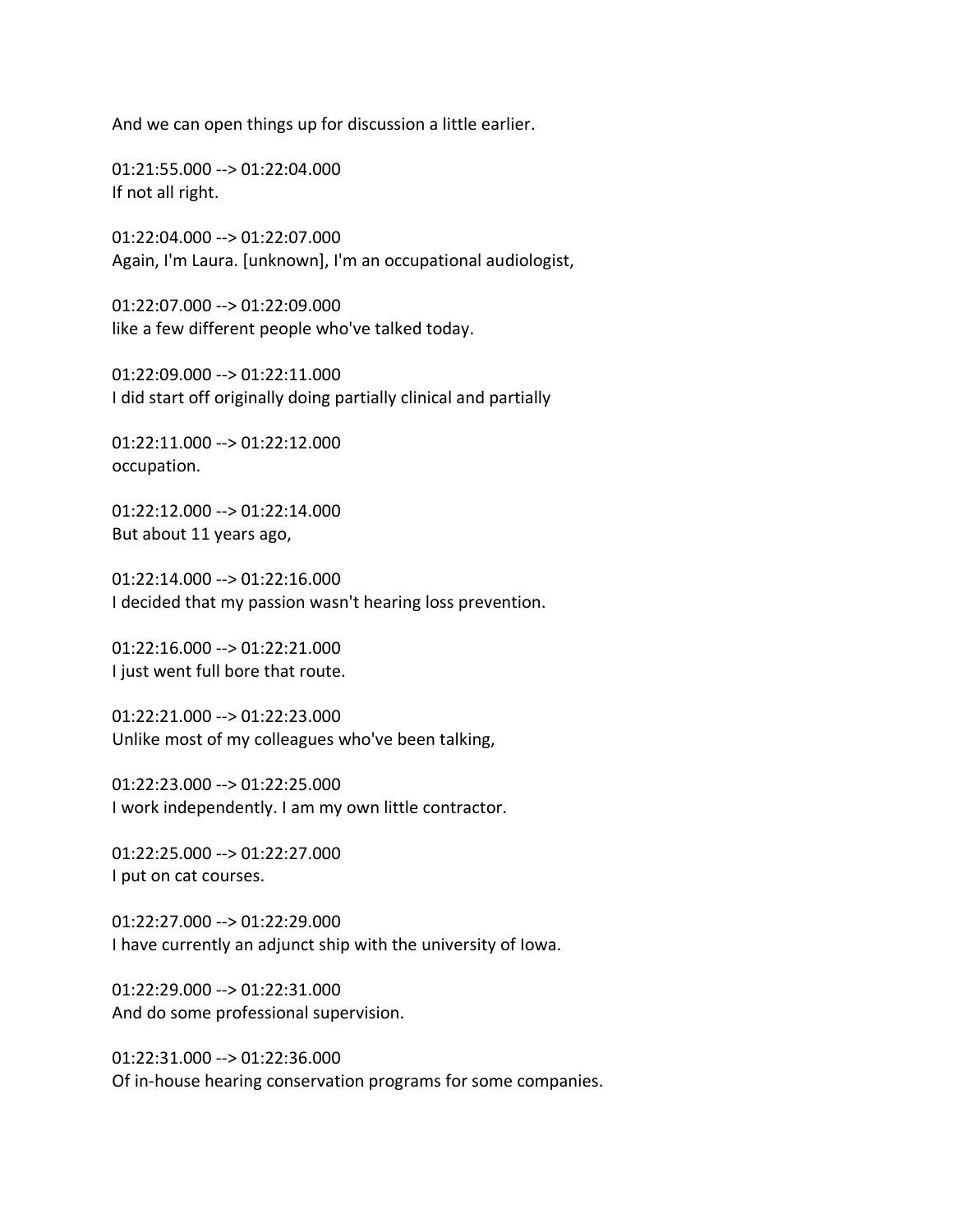01:22:36.000 --> 01:22:39.000 There's a lot of similarity into how I got into hearing conservation.

01:22:39.000 --> 01:22:41.000 My background is biology with a focus on ecology and then also

01:22:41.000 --> 01:22:43.000 psychology.

01:22:43.000 --> 01:22:50.000 So basically I majored in things that will not pay me well.

01:22:50.000 --> 01:22:53.000 But I have only thought about audiology and Tova suggested to me.

01:22:53.000 --> 01:22:56.000 And initially I was thinking about going into research because I was

01:22:56.000 --> 01:23:00.000 much more interested in that.

01:23:00.000 --> 01:23:04.000 But then I was exposed to an occupational audiologist at the time I

01:23:04.000 --> 01:23:05.000 graduate programs,

01:23:05.000 --> 01:23:08.000 coverage of hearing conservation was a half hour discussion from my

01:23:08.000 --> 01:23:09.000 predecessor over breakfast.

01:23:09.000 --> 01:23:11.000 But I needed some hours, so I outplaced with her.

01:23:11.000 --> 01:23:14.000 And that was kind of my light bulb moment. This idea that we,

01:23:14.000 --> 01:23:16.000 we don't have to have hearing loss.

01:23:16.000 --> 01:23:21.000 We could stop this and it really shifted.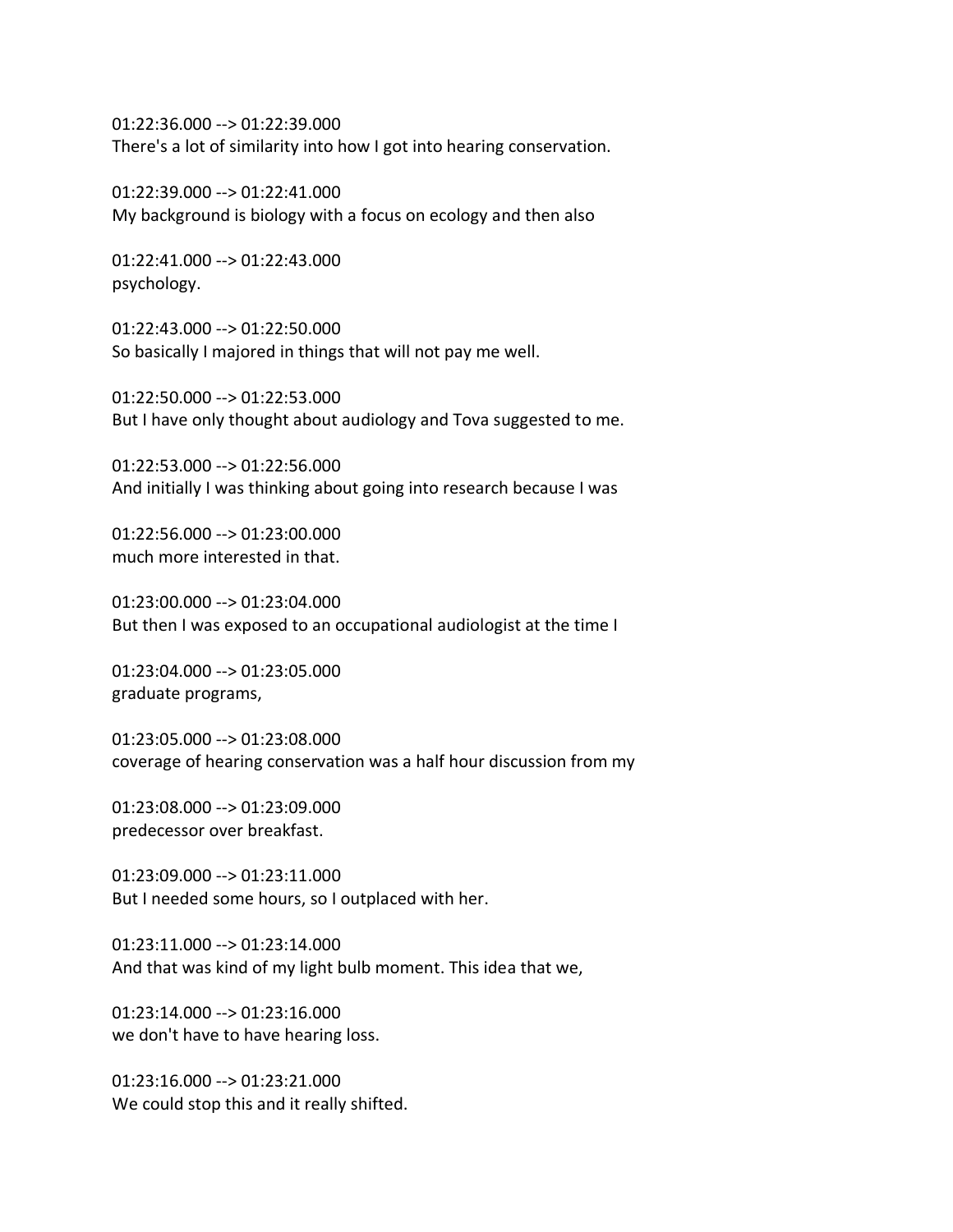01:23:21.000 --> 01:23:23.000 How I perceived the concept of audiology. You know,

01:23:23.000 --> 01:23:36.000 if we were to map dentistry onto how clinical audiology functions.

01:23:36.000 --> 01:23:38.000 It would essentially be a dentist,

01:23:38.000 --> 01:23:40.000 looks at a baby's mouth when it's born says, yep.

01:23:40.000 --> 01:23:41.000 There's some guns in there.

01:23:41.000 --> 01:23:43.000 And then it looks when they're five and 10 say, yep.

01:23:43.000 --> 01:23:45.000 Some teeth are coming in and then we wouldn't see that person again

01:23:45.000 --> 01:23:47.000 until they were 60 and we'd expect to fit them with dentures.

01:23:47.000 --> 01:23:48.000 This is a stupid model.

01:23:48.000 --> 01:23:51.000 We could be doing so much better. If we work to monitor,

01:23:51.000 --> 01:23:53.000 look for early hazards and try to intervene.

01:23:53.000 --> 01:23:55.000 Like many of my colleagues mentioned going to,

01:23:55.000 --> 01:23:57.000 NHCA going to our conference was the point at which I.

01:23:57.000 --> 01:24:00.000 Found other people who are equally passionate and learn so much more

01:24:00.000 --> 01:24:01.000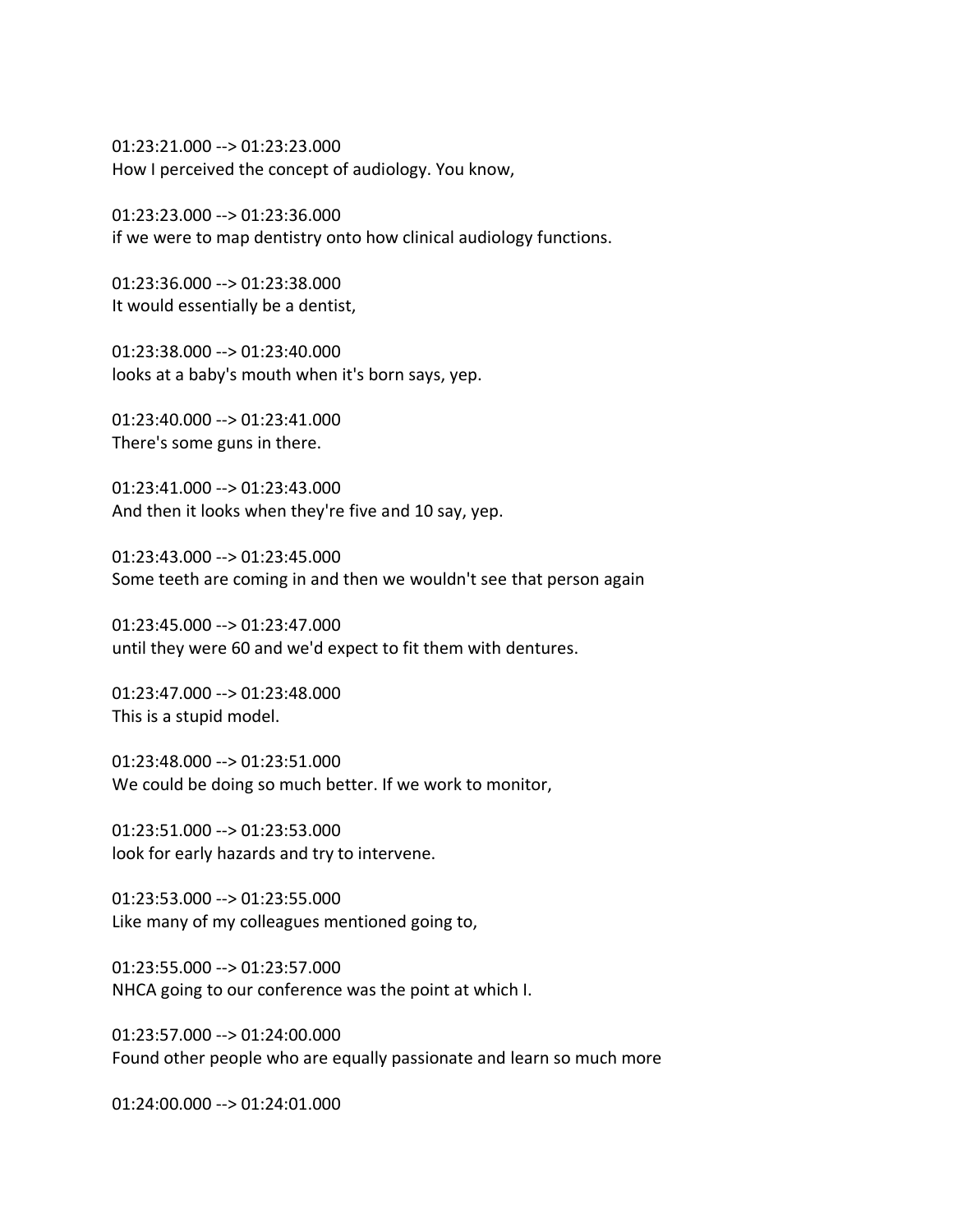about this very expansive field.

01:24:01.000 --> 01:24:07.000 So I really do encourage people to look into it.

01:24:07.000 --> 01:24:09.000 I was going to go a little bit more into cat courses.

01:24:09.000 --> 01:24:12.000 A lot of what I do is training of people who are going to be

01:24:12.000 --> 01:24:16.000 occupational hearing conservationists, and there's.

01:24:16.000 --> 01:24:17.000 There really isn't a standard day in my life,

01:24:17.000 --> 01:24:18.000 but when I'm doing these courses,

01:24:18.000 --> 01:24:27.000 it boils down to about 20 hours of education. Most of it.

01:24:27.000 --> 01:24:28.000 Being performed by the hill there.

01:24:28.000 --> 01:24:31.000 I recently got to do a collaboration with the veterans administration

01:24:31.000 --> 01:24:32.000 and department of defense,

01:24:32.000 --> 01:24:34.000 where we had quite a few really excellent speakers come in.

01:24:34.000 --> 01:24:37.000 But with KL courses, there's a lot of planning out,

01:24:37.000 --> 01:24:38.000 figuring out what your target is,

01:24:38.000 --> 01:24:40.000 how you're going to get the word out to them.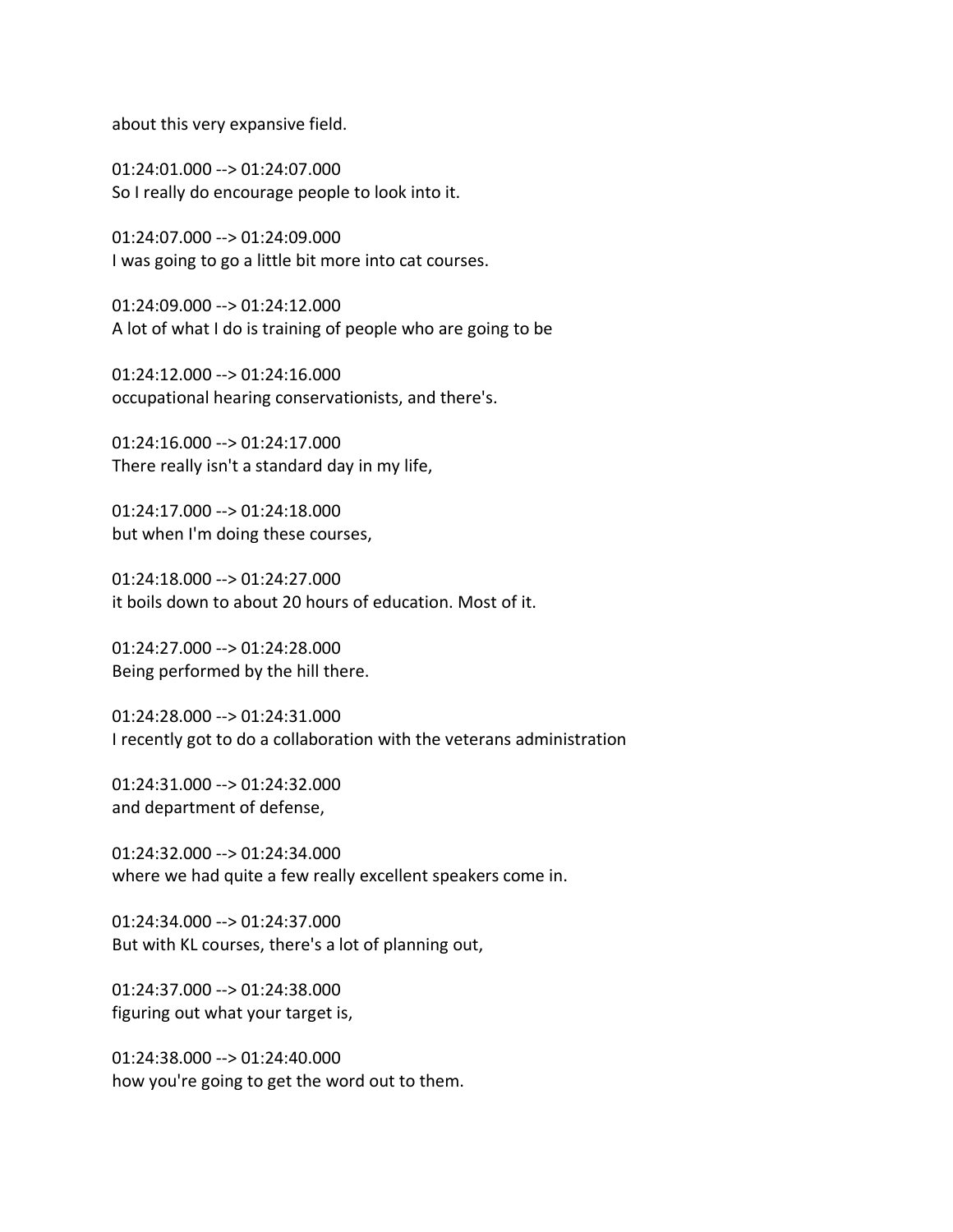01:24:40.000 --> 01:24:42.000 Putting together course materials, which can be.

01:24:42.000 --> 01:24:43.000 Quite as sick of volume.

01:24:43.000 --> 01:24:55.000 Of information as we prepare people.

01:24:55.000 --> 01:24:58.000 To answer questions on exam and to be knowledgeable in areas of

01:24:58.000 --> 01:24:59.000 regulation,

01:24:59.000 --> 01:25:03.000 of hearing testing of things that can go wrong with the hearing and

01:25:03.000 --> 01:25:04.000 hearing protection devices, how to use them,

01:25:04.000 --> 01:25:06.000 how to take care of them so that they can troubleshoot with their

01:25:06.000 --> 01:25:07.000 employees.

01:25:07.000 --> 01:25:10.000 It also means a lot of being the person that they contact on the road

01:25:10.000 --> 01:25:11.000 when they have questions.

01:25:11.000 --> 01:25:12.000 I'm going to.

01:25:12.000 --> 01:25:14.000 Wrap up because we wanted it a little bit long.

01:25:14.000 --> 01:25:17.000 But we had a question in the chat about work,

01:25:17.000 --> 01:25:19.000 relatedness determinations that Cindy was talking about.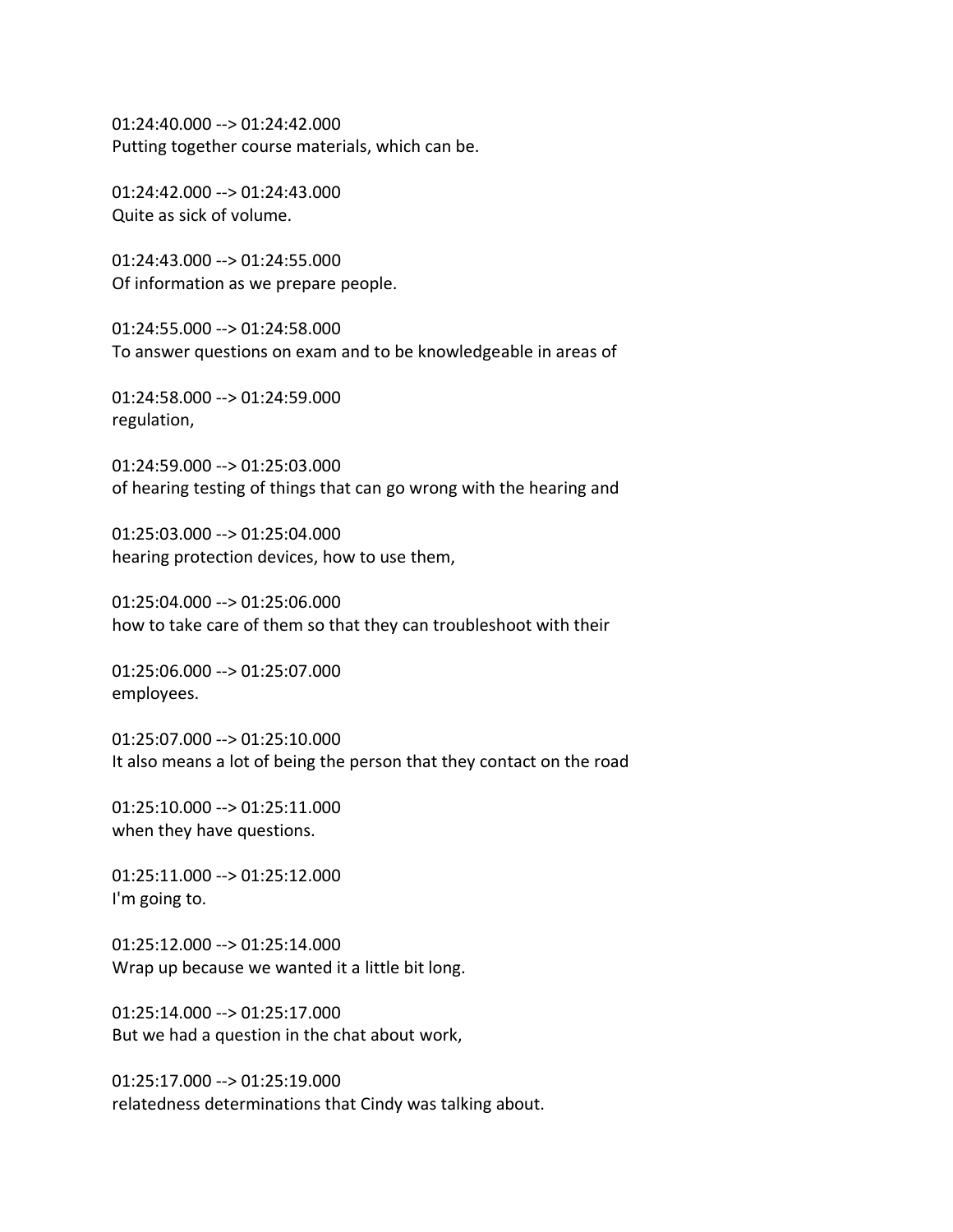01:25:19.000 --> 01:25:21.000 Does NHCA have any tutorials on how this is done?

01:25:21.000 --> 01:25:24.000 NHCA actually does have a best practices,

01:25:24.000 --> 01:25:26.000 guidelines that's available on the website.

01:25:26.000 --> 01:25:28.000 And I can see if I can hunt up the link for that.

01:25:28.000 --> 01:25:30.000 But if you look into our publications quite a few years ago,

01:25:30.000 --> 01:25:40.000 we did do a work.

01:25:40.000 --> 01:25:43.000 Work relatedness determination guidelines to help people have a little

01:25:43.000 --> 01:25:46.000 guidance in figuring out how to determine yes,

01:25:46.000 --> 01:25:48.000 this is probably work-related no, this is probably not.

01:25:48.000 --> 01:25:49.000 With OSHA.

01:25:49.000 --> 01:25:57.000 Which is the occupational safety and health administration.

01:25:57.000 --> 01:26:00.000 If it's more likely than not that workplace exposure caused or

01:26:00.000 --> 01:26:02.000 aggravated hearing loss, it's going to go on the,

01:26:02.000 --> 01:26:04.000 it's supposed to go on the OSHA log.

01:26:04.000 --> 01:26:07.000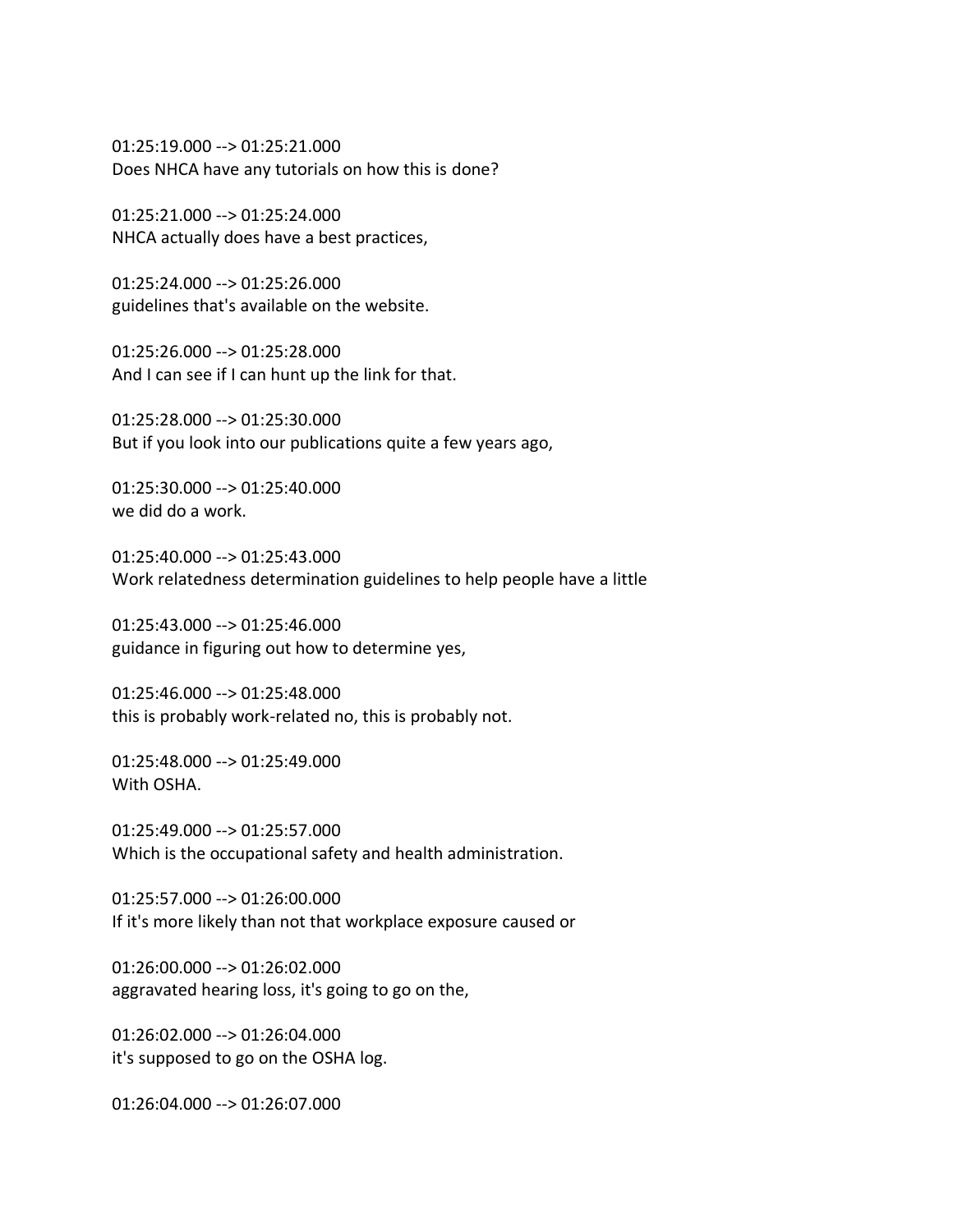So that leaves it open for quite a lot of gray area.

01:26:07.000 --> 01:26:10.000 But also makes it sound like gray areas probably will go on the OSHA

01:26:10.000 --> 01:26:11.000 log.

01:26:11.000 --> 01:26:13.000 I hope that I answered your question, Greg.

01:26:13.000 --> 01:26:15.000 Then Theresa Schultz had a question to our students.

01:26:15.000 --> 01:26:16.000 What do you want to be when you grow up?

01:26:16.000 --> 01:26:19.000 A couple of us mentioned we didn't.

01:26:19.000 --> 01:26:20.000 Envision audiology.

01:26:20.000 --> 01:26:22.000 And we certainly didn't think about hearing conservation,

01:26:22.000 --> 01:26:24.000 but once we found it, we really loved it.

01:26:24.000 --> 01:26:26.000 But how about our students? Anybody wants to chime in,

01:26:26.000 --> 01:26:28.000 in the chat and just let us know.

01:26:28.000 --> 01:26:39.000 What do you want to do? What do you want to do with your life?

01:26:39.000 --> 01:26:43.000 And there are crickets.

01:26:43.000 --> 01:26:48.000 You might have somebody typing.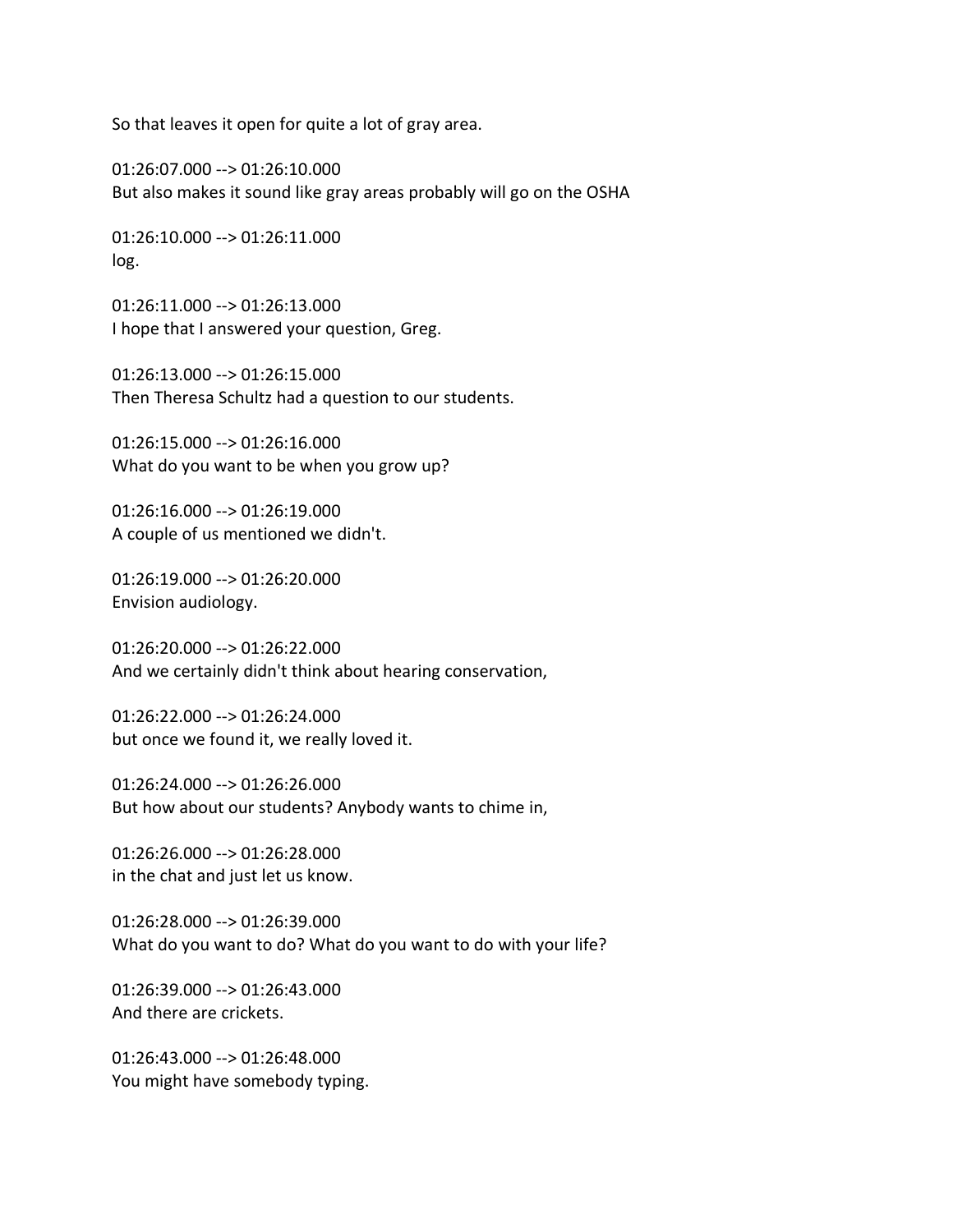01:26:48.000 --> 01:26:54.000 Do we have any additional questions?

01:26:54.000 --> 01:26:56.000 So one that I was going to put to our speakers.

01:26:56.000 --> 01:26:58.000 R, if you could change anything.

01:26:58.000 --> 01:26:59.000 About your trajectory.

01:26:59.000 --> 01:27:01.000 Into hearing conservation.

01:27:01.000 --> 01:27:09.000 What would you change?

01:27:09.000 --> 01:27:10.000 For me,

01:27:10.000 --> 01:27:12.000 I think I would've looked more seriously at going into the military

01:27:12.000 --> 01:27:13.000 and I did look into it briefly,

01:27:13.000 --> 01:27:16.000 but I met with military recruiters at Attia.

01:27:16.000 --> 01:27:19.000 And what they focused on were the advantages of a military career in

01:27:19.000 --> 01:27:23.000 terms of financial benefits, in terms of stability.

01:27:23.000 --> 01:27:25.000 What they couldn't tell me it was what the work would be.

01:27:25.000 --> 01:27:29.000 And that was something that I really needed to hear about.

01:27:29.000 --> 01:27:31.000 I think if I had met some of the military audiologists,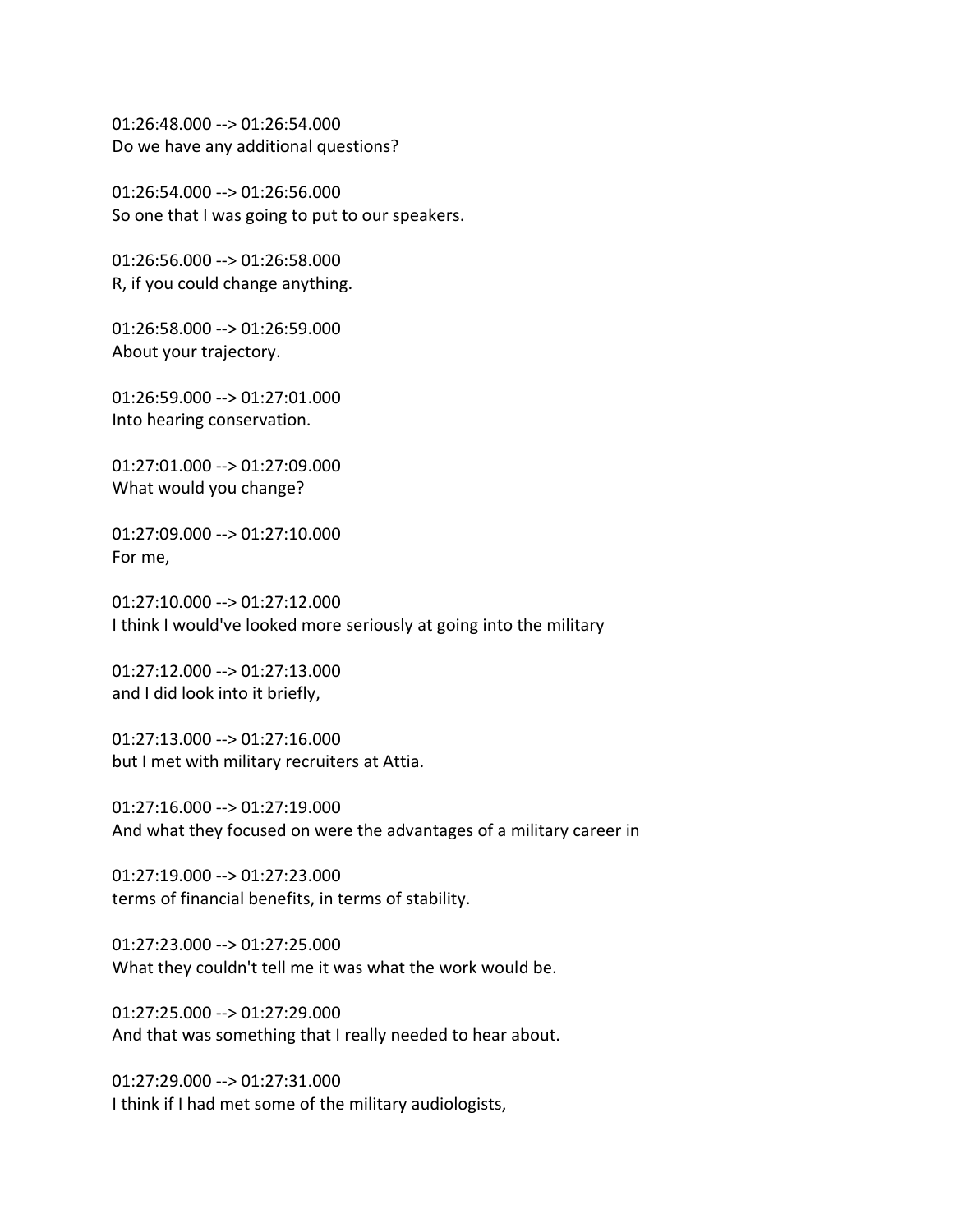01:27:31.000 --> 01:27:34.000 I now know that probably I would have started off in the military.

01:27:34.000 --> 01:27:43.000 We do have an answer in the chat to what.

01:27:43.000 --> 01:27:44.000 Person wants to be,

01:27:44.000 --> 01:27:47.000 definitely want to be an audiologist possibly in a VA hospital or

01:27:47.000 --> 01:27:48.000 nursing home,

01:27:48.000 --> 01:27:51.000 but I want to focus on advocacy and increasing accessibility for

01:27:51.000 --> 01:27:58.000 those, with hearing loss.

01:27:58.000 --> 01:28:01.000 That's great. I think that we need to, as audiologists,

01:28:01.000 --> 01:28:05.000 as people in hearing loss prevention, focus on advocacy, a lot,

01:28:05.000 --> 01:28:06.000 both inside industry.

01:28:06.000 --> 01:28:09.000 For those of us who were working in industrial settings and for the

01:28:09.000 --> 01:28:10.000 general population.

01:28:10.000 --> 01:28:13.000 We don't do enough to, to make people aware.

01:28:13.000 --> 01:28:15.000 We don't do enough to educate kids on hearing loss prevention.

01:28:15.000 --> 01:28:19.000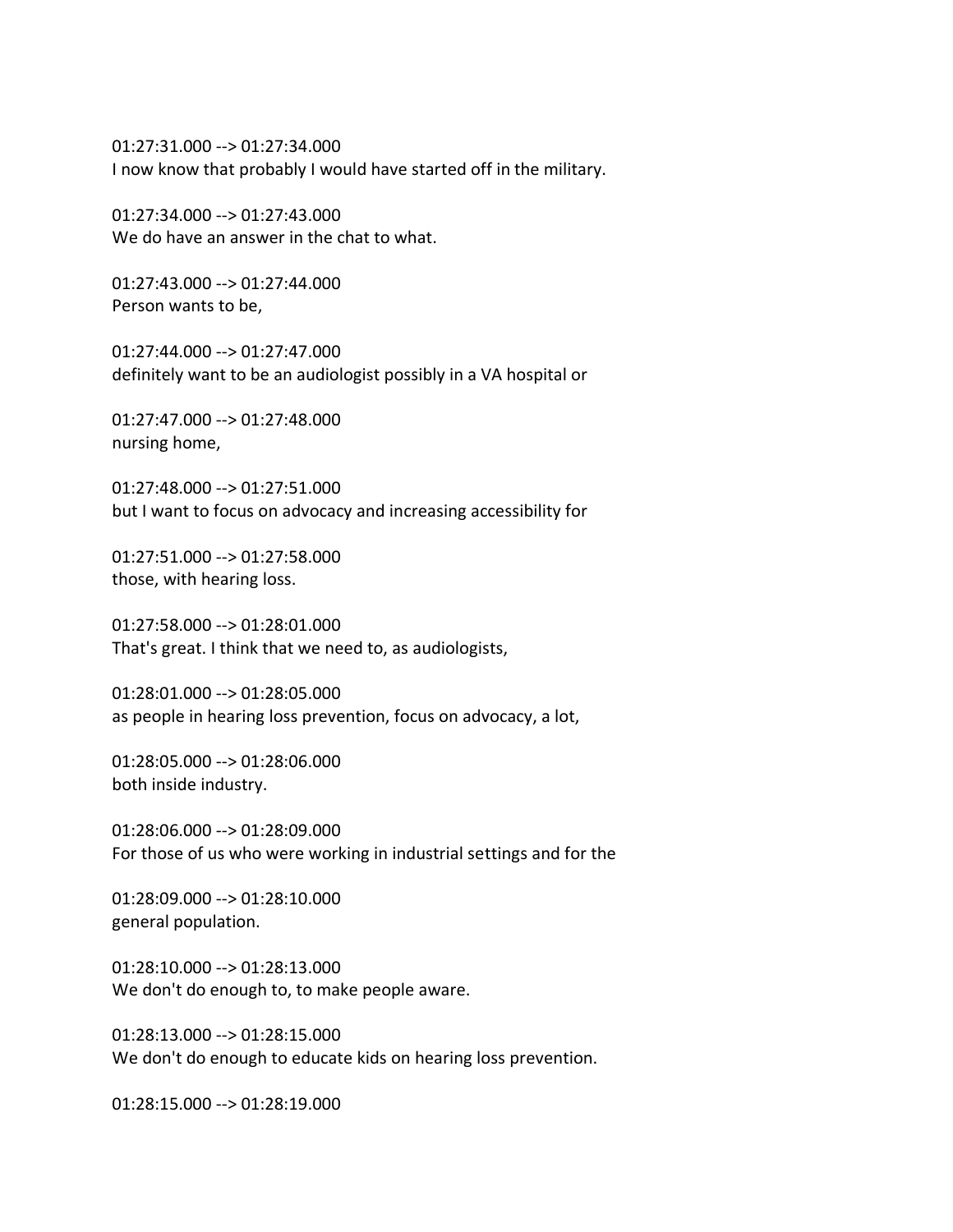We don't do enough to make the general public aware of how avoidable

01:28:19.000 --> 01:28:20.000 hearing loss is.

01:28:20.000 --> 01:28:23.000 But noise is one of the number one causes in any industrialized

01:28:23.000 --> 01:28:24.000 nation.

01:28:24.000 --> 01:28:25.000 And noises preventable.

01:28:25.000 --> 01:28:27.000 We can keep that hearing loss from happening or at least reduce it.

01:28:27.000 --> 01:28:31.000 So, yes, please do focus on advocacy. It is very important.

01:28:31.000 --> 01:28:35.000 Do we have any other questions?

01:28:35.000 --> 01:28:45.000 C H.

01:28:45.000 --> 01:28:48.000 Colonel blank, blank. I agree. All the military audiologists.

01:28:48.000 --> 01:28:50.000 I know love what they're doing, and I've been very happy with that.

01:28:50.000 --> 01:28:52.000 I wish that I had met some of you folks.

01:28:52.000 --> 01:28:54.000 Before I went the clinical path,

01:28:54.000 --> 01:28:55.000 because I think that would've changed things for me, a great deal.

01:28:55.000 --> 01:28:56.000 But I know you now.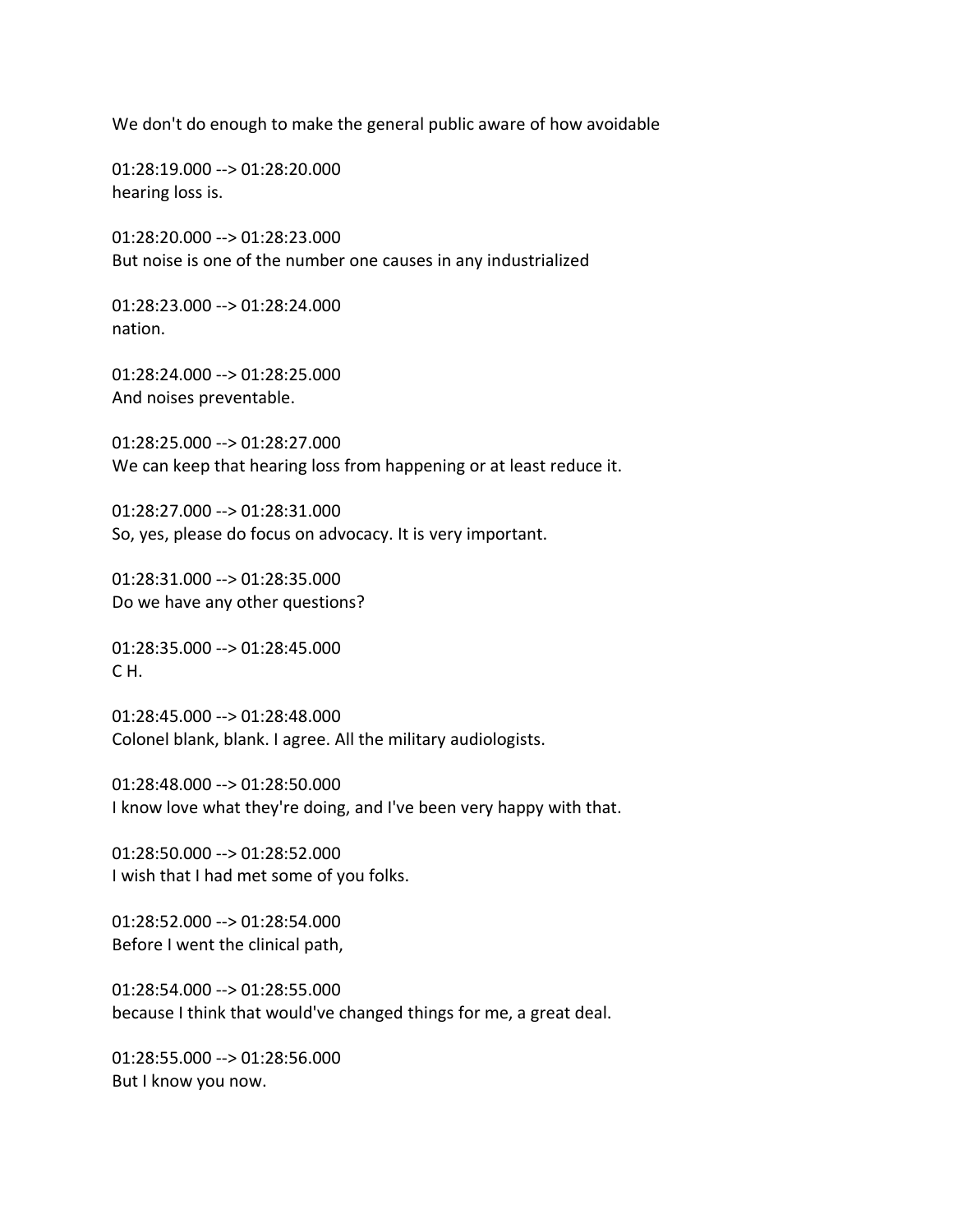01:28:56.000 --> 01:28:57.000 And it's delightful.

01:28:57.000 --> 01:29:06.000 All right.

01:29:06.000 --> 01:29:10.000 I'm going to post just a reminder in the chat that our next town hall

01:29:10.000 --> 01:29:13.000 meeting is going to be November 12th again on a Friday.

01:29:13.000 --> 01:29:15.000 And this is going to be our conference preview and ignite session.

01:29:15.000 --> 01:29:17.000 And just to wrap up today, I do encourage folks.

01:29:17.000 --> 01:29:19.000 If you would like to learn more about hearing conservation.

01:29:19.000 --> 01:29:21.000 Visit hearing conservation.org.

01:29:21.000 --> 01:29:23.000 It's an, an excellent group.

01:29:23.000 --> 01:29:24.000 We are small,

01:29:24.000 --> 01:29:27.000 that extremely passionate about hearing and hearing loss prevention.

01:29:27.000 --> 01:29:29.000 We're a little bit too into years probably,

01:29:29.000 --> 01:29:31.000 but a very enthusiastic group of people.

01:29:31.000 --> 01:29:34.000 And please do consider attending our conference.

 $01:29:34.000 \rightarrow 01:29:35.000$ It will be online this year.